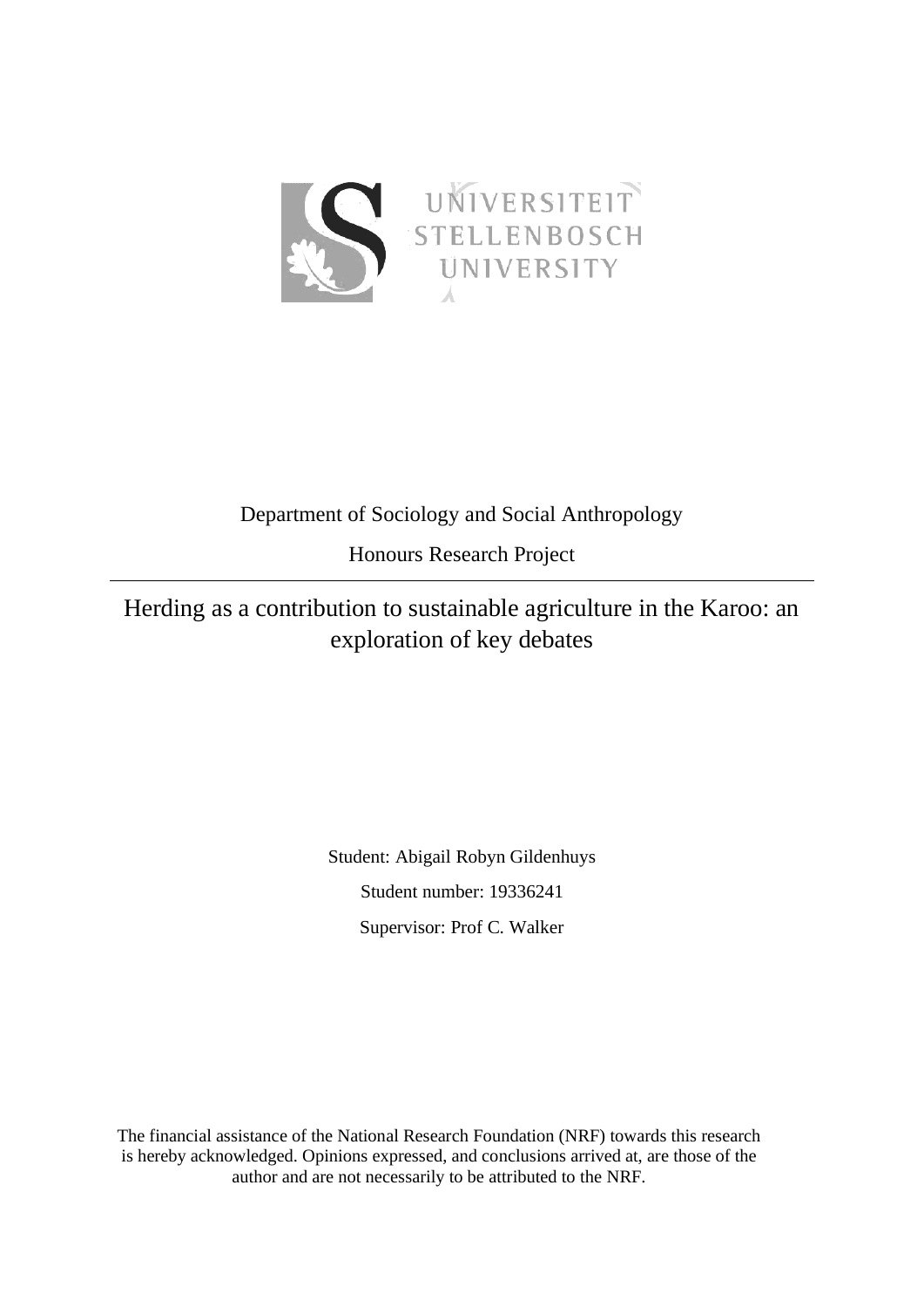### **Abstract**

<span id="page-1-0"></span>This study explores herding as a land and livestock management strategy on commercial farms in the Karoo through an extensive literature review and interviews with nine experts and farmers. The study draws on the concepts of sustainable development and sustainable agriculture in the Karoo (the latter understood to encompass biodiversity conservation, human-wildlife conflict management, and social justice) to explore the history of and debates related to herding. These concern rangeland management, climate change, farmer-jackal conflict, and herding's economic viability. The various social issues discussed include perceptions of the role, the skills involved in herding, and farmer-farm worker dynamics that relate to security of tenure, land reform, social responsibility, and physical security. The history of herding and its presence on the communal rangelands forms an important part of the investigation. Herding emerges as a favourable land and livestock management tool because it offers farmers flexibility, mobility, and a non-lethal approach to predator control. However, many commercial farmers associate increased numbers of farm workers with undesired responsibility, loss of control, and various security concerns. Going forward, further research is required on the appeal of herding for farm workers, as well as the reasons for farmers' reluctance and how it could be overcome.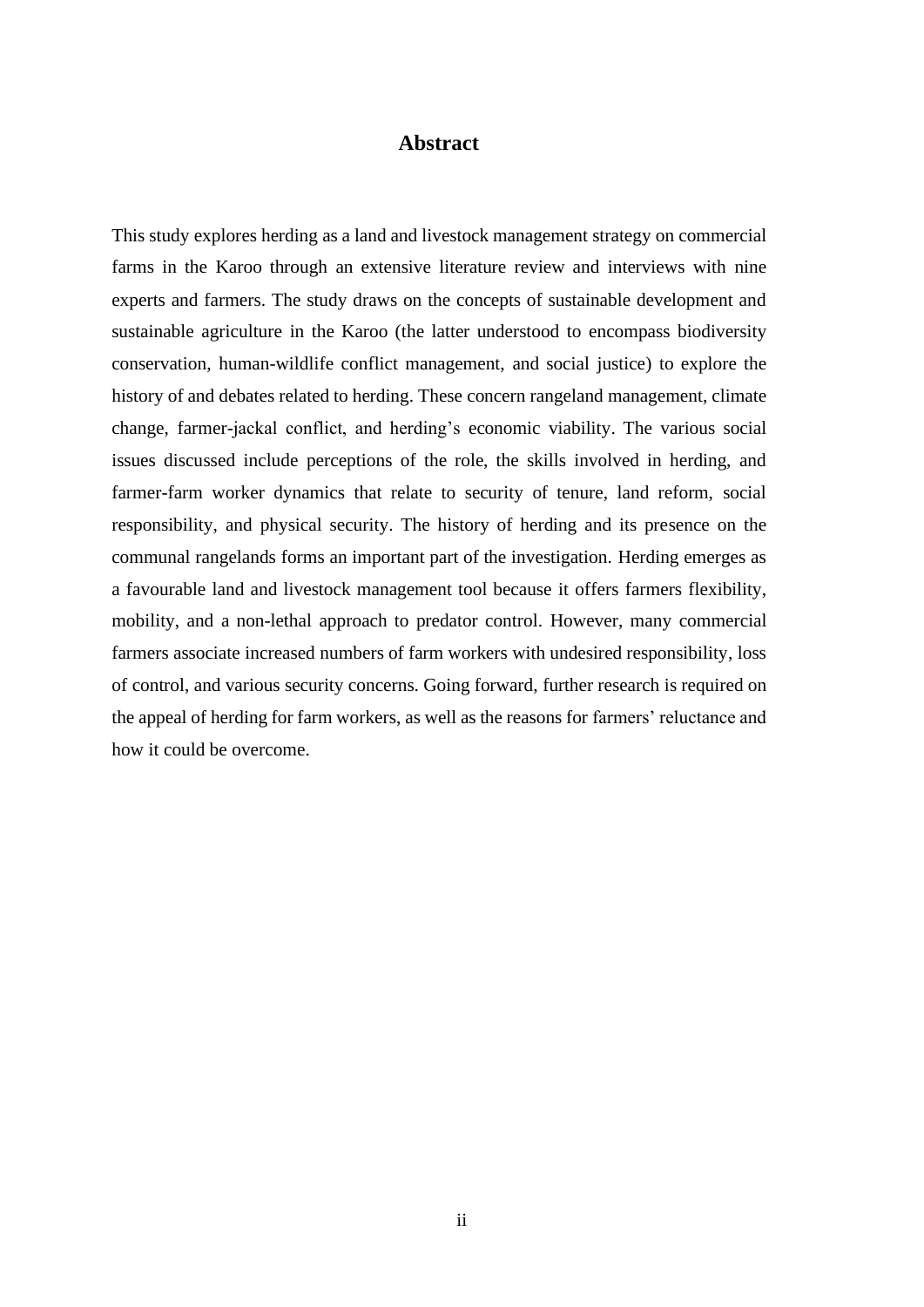## **Acknowledgements**

<span id="page-2-0"></span>I would like to express my sincere gratitude to my supervisor, Professor Cherryl Walker, for her unwavering academic support and encouragement throughout the year. Thank you for allowing me the opportunity to be a Karooster.

Thank you Dr Khayaat Fakier. Your motivation and confidence in the Honours class throughout this strange and uncertain year has not gone unnoticed.

To my fellow Karoosters: while I may be a quieter member of our weekly Cosmopolitan Karoo meetings, I am always a keen listener. Your passion for the places and people of the Karoo inspires me and I have learnt a lot about compassion and discipline from you.

Lastly, to my mom, my dad, Sean, and Chris: each of you has supported me tremendously in one way or another. Thank you for instilling in me an empathy for all living things.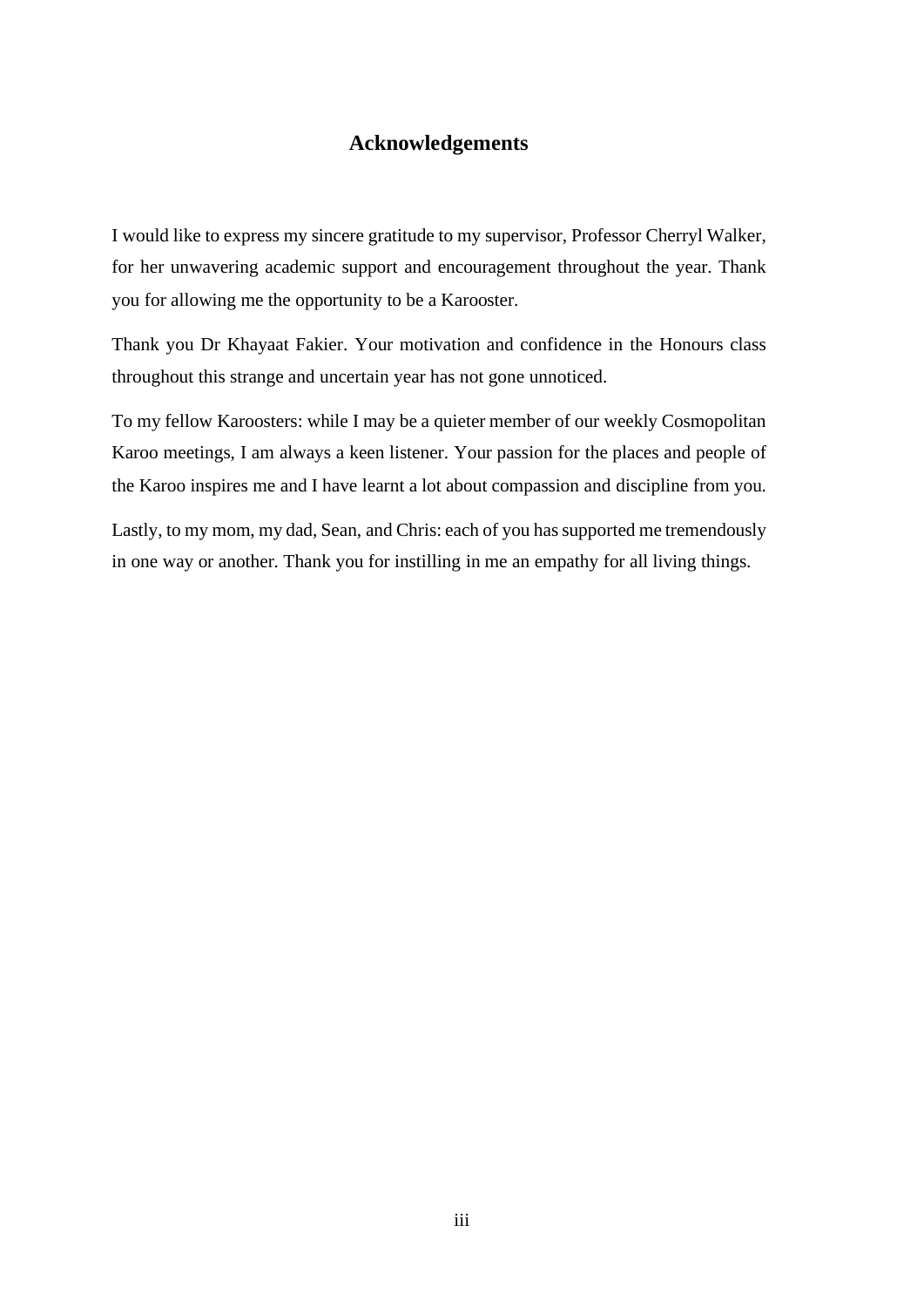## **Table of Contents**

<span id="page-3-0"></span>

| 1.1.   | Special implications of COVID-19 for my research               | $\overline{2}$ |
|--------|----------------------------------------------------------------|----------------|
| 1.2.   | Contextual Background: Overview of the Karoo                   | 3              |
| 1.3.   | Research problem and research questions                        | 5              |
| 1.3.   | Conceptual framework                                           | 7              |
|        | 1.3.1. Sustainable development                                 | 7              |
|        | 1.3.2. Sustainable agriculture                                 | 8              |
| 1.4.   | Research methodology                                           | 14             |
|        | 1.4.1. Literature review                                       | 14             |
|        | 1.4.2. Interviews                                              | 14             |
|        | 1.4.3. Data analysis                                           | 15             |
|        | 1.4.4. Research ethics                                         | 15             |
|        | 1.4.5. Limitations                                             | 16             |
|        | CHAPTER 2: HERDING AND SUSTAINABLE AGRICULTURE: KEY DEBATES 17 |                |
| 2.1.   | Background on small livestock farming and herding in the Karoo | 17             |
|        | 2.1.1. History of commercial sheep farming                     | 17             |
|        | 2.1.2. Lessons from the communal rangelands                    | 19             |
| 2.2.   | Herding on commercial farms and biodiversity conservation      | 20             |
| 2.2.1. | Rangeland management and climate change                        | 21             |
| 2.3.   | Herding and human-wildlife conflict                            | 23             |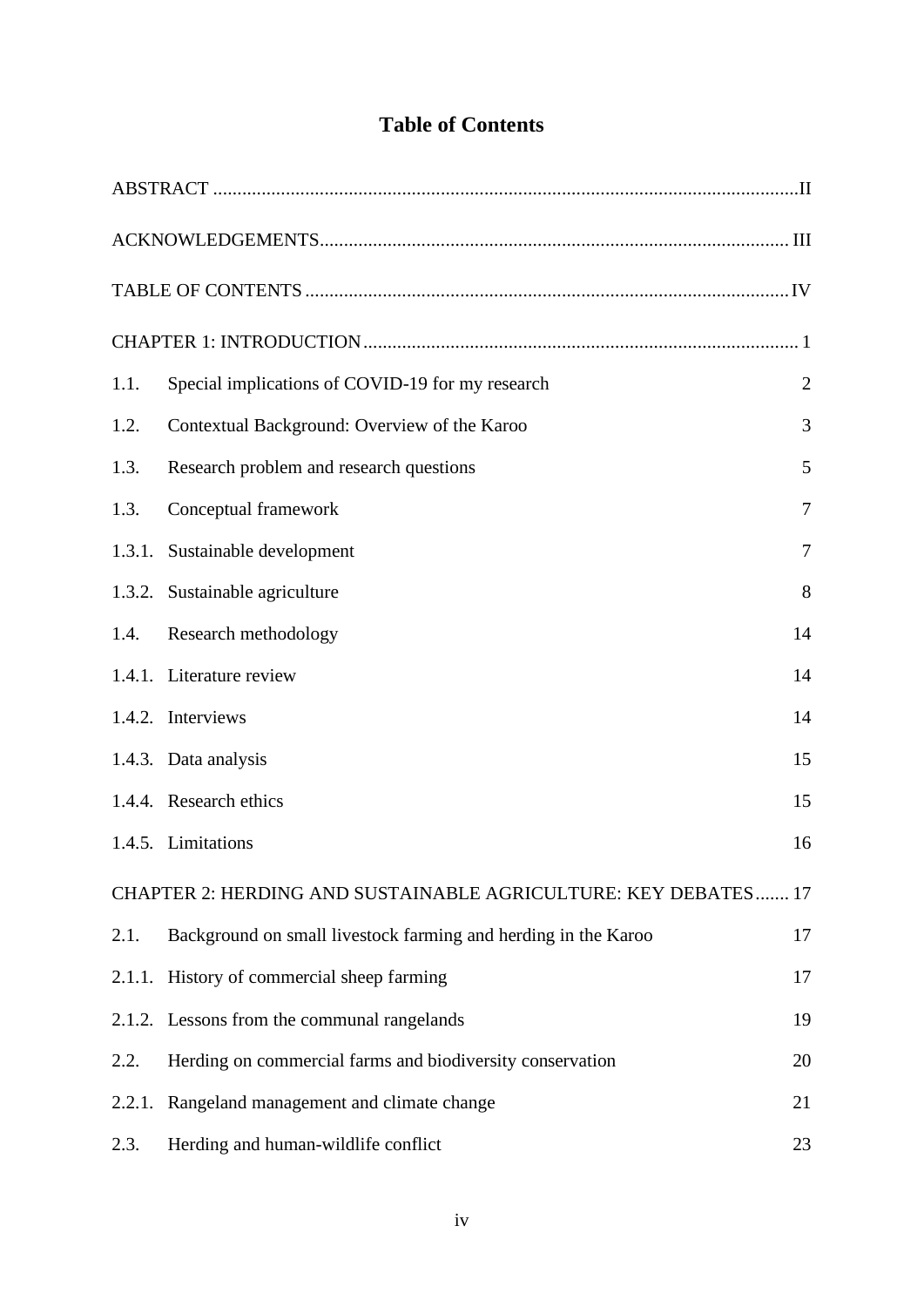|            | 2.3.1. Farmer-jackal conflict                                                                     | 23 |
|------------|---------------------------------------------------------------------------------------------------|----|
| 2.4.       | Herding and social justice                                                                        | 26 |
|            | 2.4.1. "Not all herders are equally skilled": Elevating the herder from unskilled to professional | 26 |
|            | 2.4.2. Perceptions of the role of the herder                                                      | 27 |
|            | 2.4.3. The relative costs of herding and fencing                                                  | 29 |
|            | 2.4.4. Farmers' security concerns                                                                 | 30 |
|            |                                                                                                   |    |
| 3.1.       | Reflections on the findings                                                                       | 33 |
|            | 3.1.1. Key debates                                                                                | 33 |
|            | 3.1.2. Reasons for the renewed interest in herding                                                | 35 |
|            | 3.1.3. The views of herders and the opportunity for further research                              | 36 |
| 3.2.       | Conclusion: the contribution of herding to sustainable agriculture in the Karoo                   | 37 |
|            |                                                                                                   | 40 |
| Interviews |                                                                                                   | 44 |
|            |                                                                                                   |    |
|            |                                                                                                   |    |
|            |                                                                                                   |    |
|            | APPENDIX D: RESEARCH ETHICS COMMITTEE NOTICE OF APPROVAL  51                                      |    |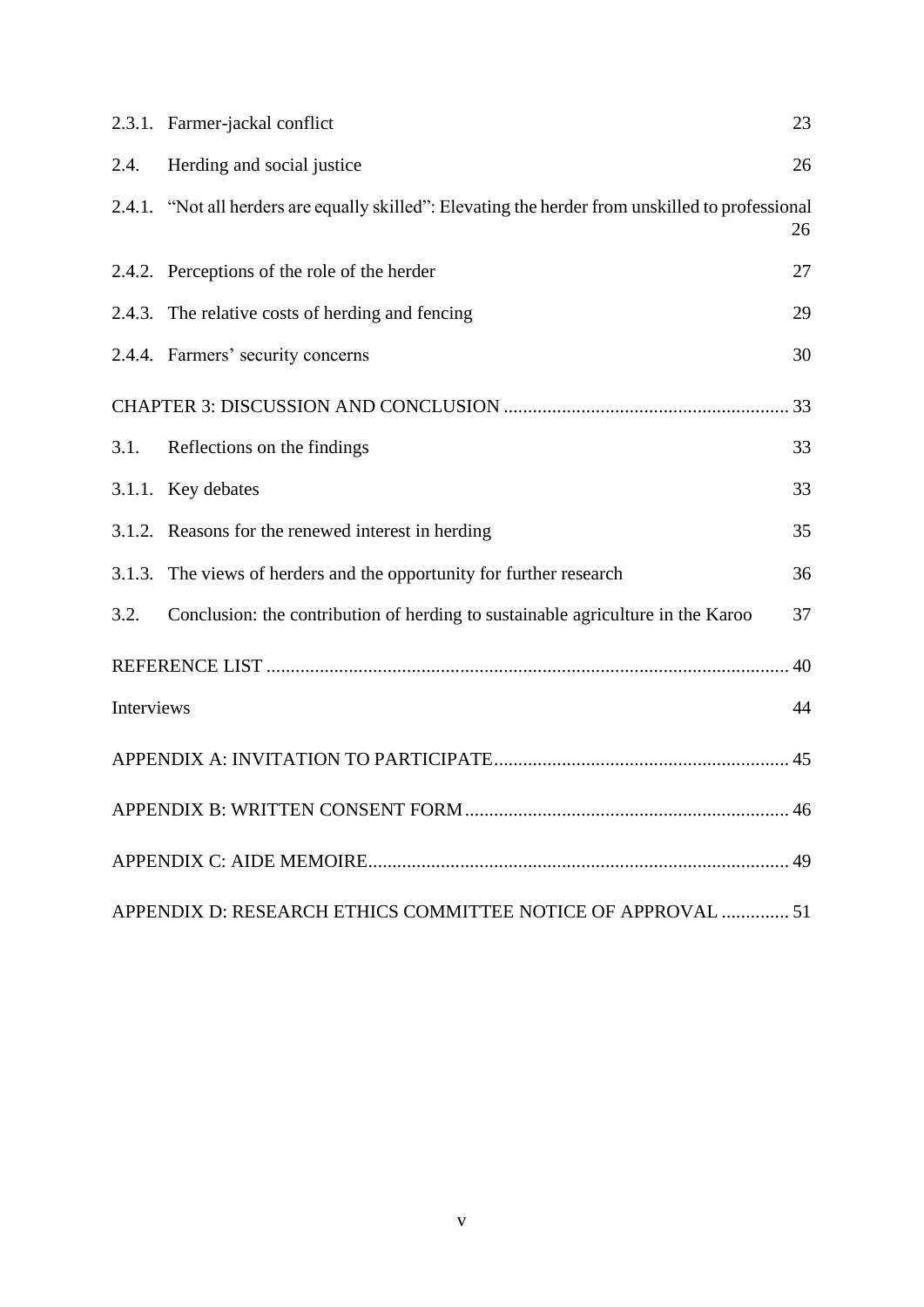# **List of figures**

| Figure 1: South Africa's biomes, showing the Succulent and Nama Karoo in the west (Source: |  |
|--------------------------------------------------------------------------------------------|--|
|                                                                                            |  |
| Figure 2: Map showing African and 'coloured' reserves established in South Africa (Source: |  |
|                                                                                            |  |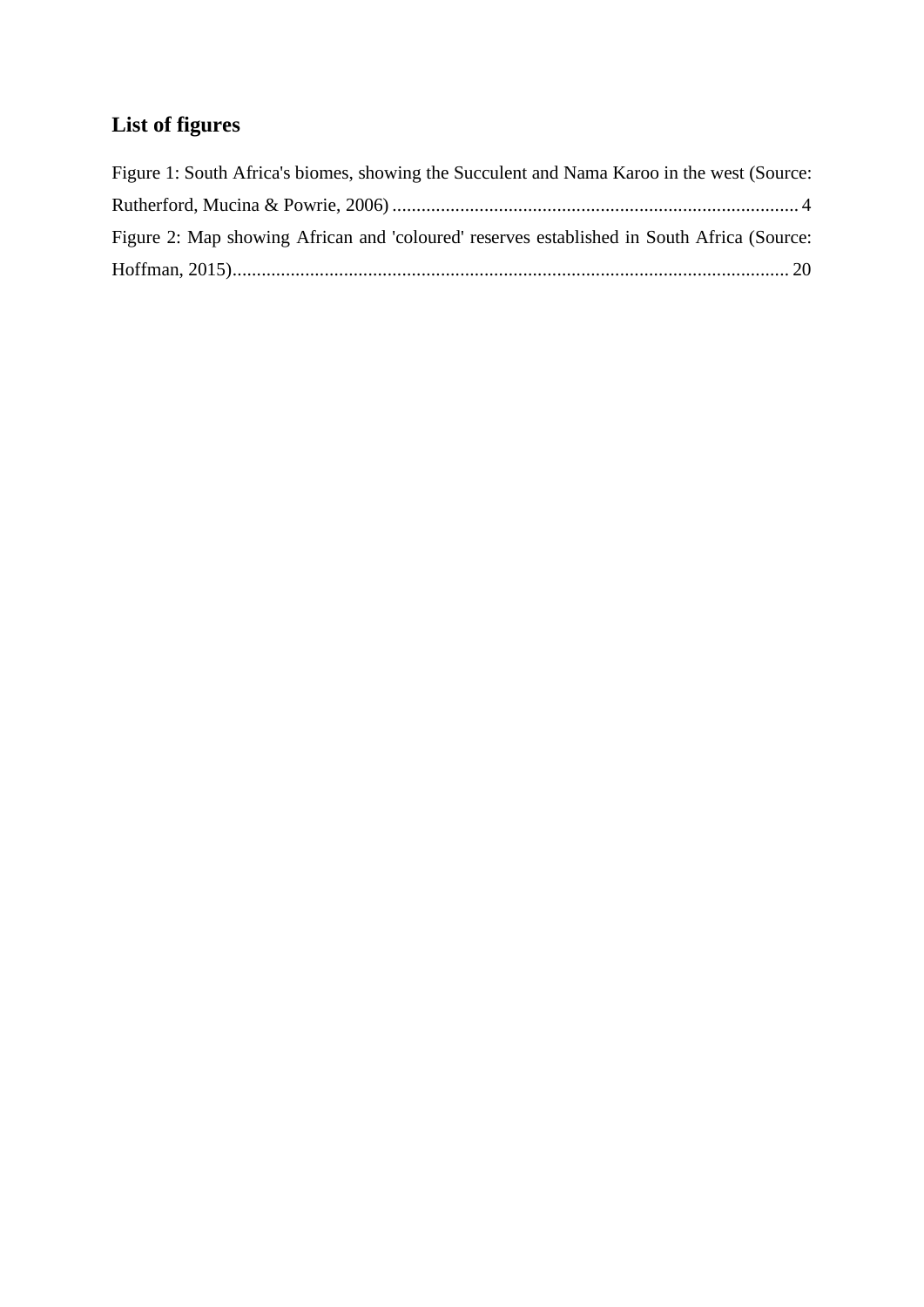## <span id="page-6-0"></span>**Chapter 1: Introduction**

This research project explores the practicality and desirability of herding as a method of land and livestock management on commercial farms in the Karoo and its contribution to sustainable agriculture in this dryland region. Herding in this project refers to the practice of managing livestock herds by allowing them to graze across the rangeland under the supervision of human herders, rather than confining them to fixed, fenced camps. While herding is still widely practised in the small areas set aside historically in Namaqualand as 'coloured reserves', on the commercial farms, which extend over most of the Karoo, the primary method of livestock management involves fenced camps and rotational grazing. In recent years, however, there has been a growing interest in herding on commercial farms in the Karoo, with advocates such as the Landmark Foundation and the Herding Academy at the South African College for Tourism promoting a revival of the practice.

My interest in herding was ignited in February 2020 when representatives from the Landmark Foundation gave a presentation on their project, *Shepherding back our biodiversity*, at the weekly Cosmopolitan Karoo Research Forum of the SARChI Chair in the Sociology of Land, Environment, and Sustainable Development (hereafter SARChI Chair). The Landmark Foundation is a conservation NGO active in the Western and Eastern Cape of South Africa. The presenters discussed their observations after four years of human herding on their farm outside Beaufort West in the Western Cape. What captured my attention was how this simple and historical practice had endured as one of the most effective land and livestock management tools, yet the Foundation reported a reluctance towards it among farmers in the Karoo.

This study explores the value of herding for commercial farmings by assessing the debates about the environmental impacts of grazing, optimal predator management, and herding's economic viability as well as the social dynamics around herding on commercial farms. My assessment of herding's ecological value focuses on debates around rangeland conservation and farmer-jackal conflict. My investigation of the social dynamics of herding covers the issues that emerge from my literature review and interviews with leading researchers, conservation practitioners, and farmers. These social issues involve perceptions of the role of the herder, farmer-farm worker dynamics, and farmer concerns around security and responsibility. As discussed further below, the views of the herders themselves is a matter for further research.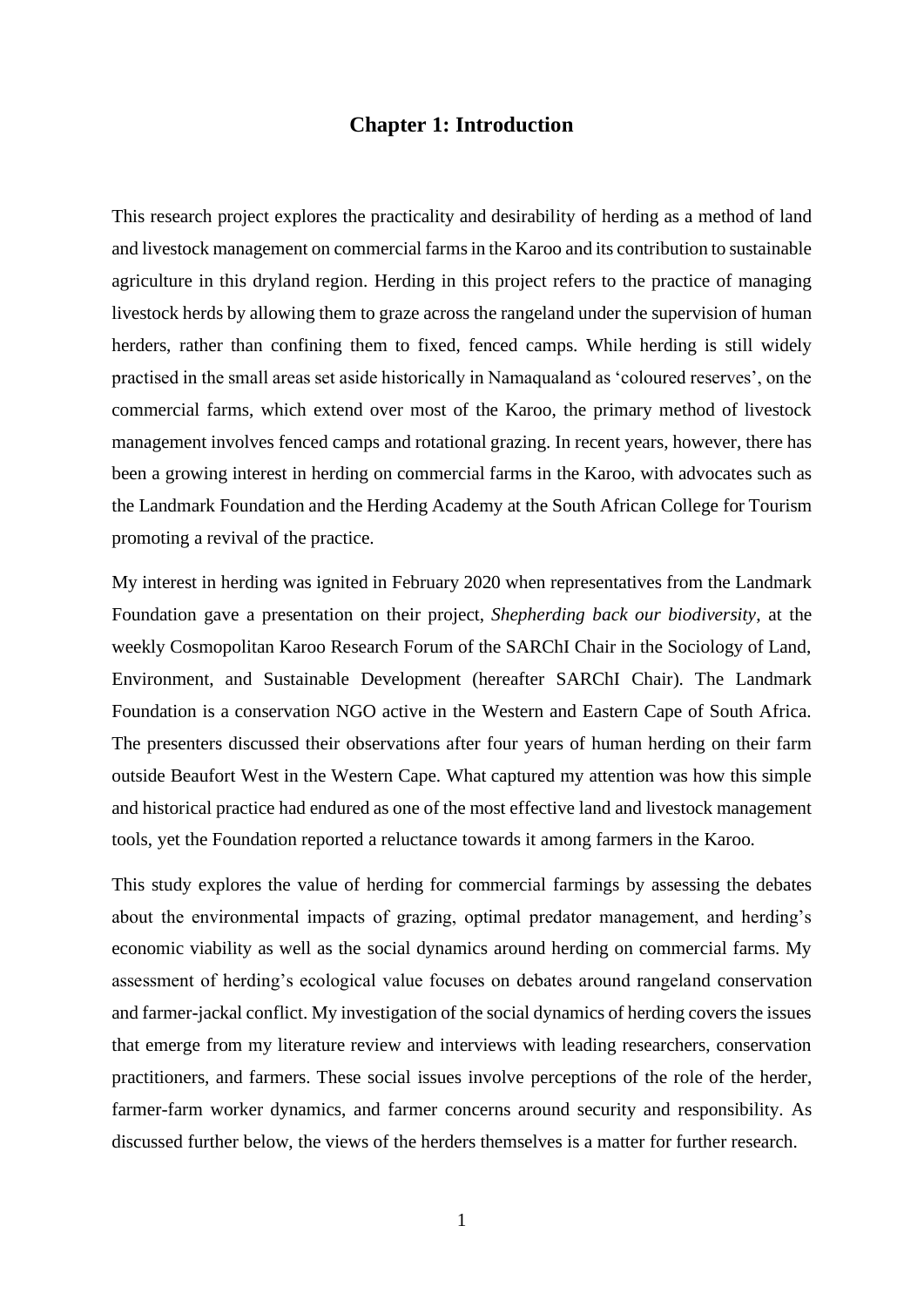After a brief discussion of the impacts that COVID-19 had on my research, this chapter introduces the reader to the ecology of the Karoo and the social and economic characteristics of the region at large. Thereafter, I present my research problem and introduce the core concepts framing this project. Lastly, this chapter discusses my research methods and reflects on research ethics and the limitations of my study. In Chapter 2, I set out my findings on herding, starting with a brief historical overview and discussion of herding on the communal rangelands of Namaqualand. I then review the debates on the value of herding on commercial farms in the Karoo, integrating my interviews with my informants with my findings from the literature. In Chapter 3, I discuss my findings in relation to my research questions and conclude by considering how herding can contribute to sustainable agriculture in the Karoo.

#### <span id="page-7-0"></span>**1.1. Special implications of COVID-19 for my research**

This study was conducted while South Africa was in a National State of Disaster due to the global outbreak of COVID-19, as declared by Dr Nkosazana Dlamini Zuma (Department of Cooperative Governance and Traditional Affairs, 2020). Originally, I planned to do fieldwork involving both farmers and herders, but the COVID-19 pandemic restrictions required me to change my methods. In particular, I had to substitute telephonic and online interviews for observation and face-to-face interviews in the field, which skewed my sample away from the herders themselves, towards experts and farmers. The rationale for using email and telephone interviews instead of face-to-face interviews was based on the ethical and health concerns of the possibility of COVID-19 transmission between myself and my informants. It was also consistent with national restrictions arising from the COVID-19 pandemic that limited my ability to travel to the Karoo and conduct face-to-face interviews in the field.

Limitations of my research that are a result of the restrictions and health risks associated with COVID-19 are discussed at various points in this project. It is addressed first in my Research methodology section in Chapter 1, and, again, it is reflected on in my Reflections on the findings section in Chapter 3. The project reported on here can be read as a pilot study for a larger MA thesis, in which the contribution of herding to sustainable agriculture on commercial farms can be investigated further.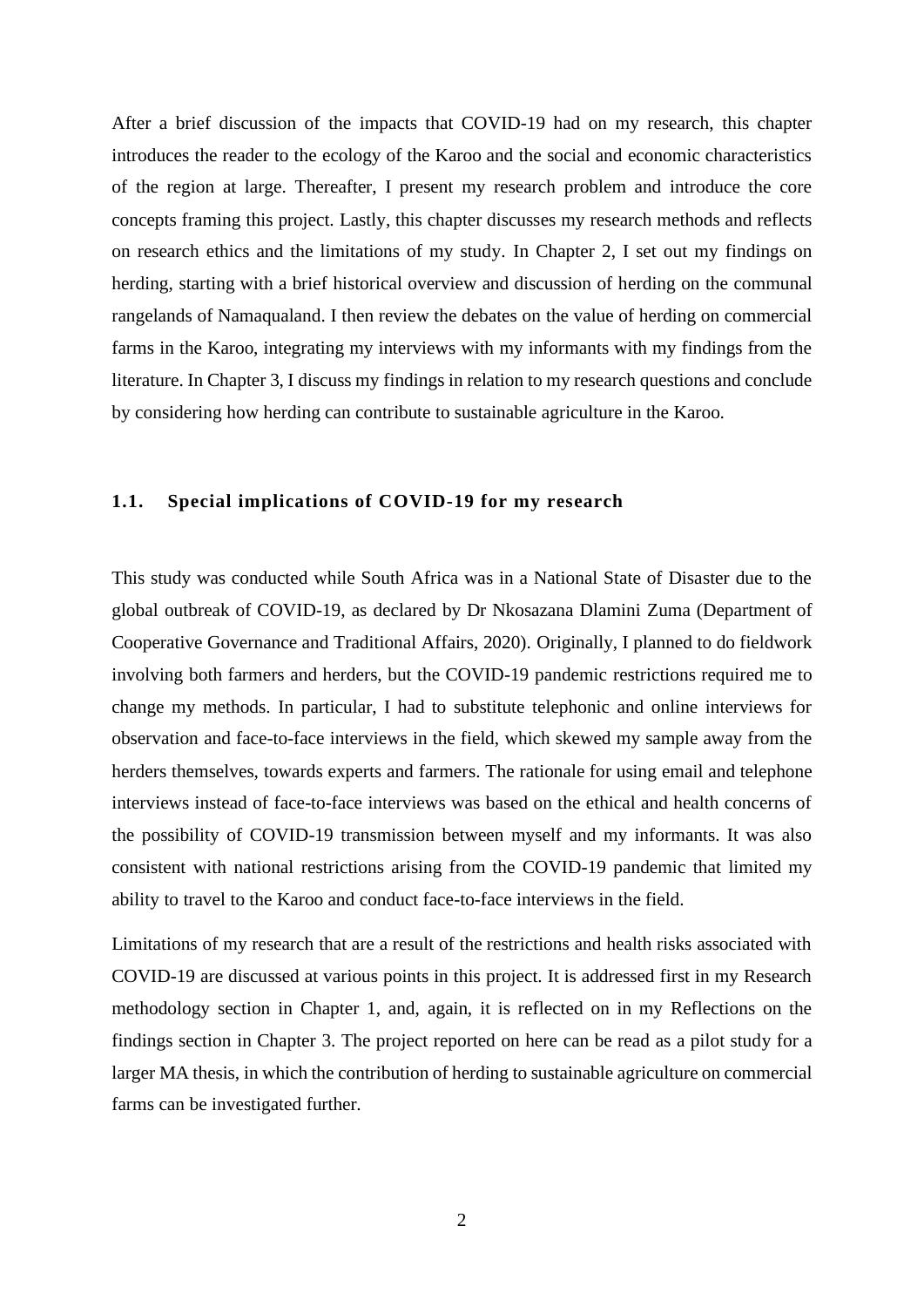#### <span id="page-8-0"></span>**1.2. Contextual Background: Overview of the Karoo**

The Karoo is an arid to semi-arid region in South Africa comprising about 400 000km<sup>2</sup> and taking up roughly 40% of South Africa's land surface, and is made up of two biomes, the Succulent Karoo and the Nama-Karoo (Atkinson, 2016:200) (See figure 1 below). Despite the widespread impression of the Karoo as a desert-like region, the Succulent Karoo is a biodiversity hotspot. Its large variety of shrubs and especially succulents renders it an area of particular interest for ecologists (Atkinson, 2016:200; Walker, Milton, O'Connor, Maguire & Dean, 2018:160). The agricultural sector, which mostly consists of sheep and goat farming for meat and wool production, is a major contributor to the local economy and dominates much of the landscape in the Succulent and Nama-Karoo biomes. Both biomes are characterised by vast open land, low rainfall, and a climate with extreme temperatures. A major challenge for livestock farmers and a defining characteristic of the Succulent Karoo is the aridity. The Succulent Karoo is characterised by low winter-rainfall and significantly dryer summers than the Nama-Karoo, which is characterised by a more unpredictable climate. Combatting these unpredictable weather patterns is no easy feat for livestock farmers who depend on the rainfall to replenish the rangeland, and the region experiences multi-decadal dry periods which are expected to be exacerbated by climate change (Walker *et al.*, 2018:165).

Debates concerning the prevalence of rangeland degradation underly the disputes over optimal rangeland management practices. Through the monitoring of changes in land use, land cover, and vegetation in the Karoo, Hoffman, Skowno, Bell and Mashele (2018:218) were able to determine that vegetation cover over the Karoo has actually increased, or at least remained stable, over the last century. They attribute this largely to the conservation efforts of farmers and the state's endorsement of lowered stocking rates in this time. However, there has been a change in the type of vegetation present, with the most significant shift reported in the eastern parts of the Nama-Karoo, where small shrubs are increasingly being replaced with perennial grasses (Hoffman, 2014:717; Hoffman *et al*., 2018:219). Du Toit and O'Connor (2014:459) argue that this second shift is primarily due to higher rainfall in the past 30 years compared to the preceding 81 years, and lowered stocking rates.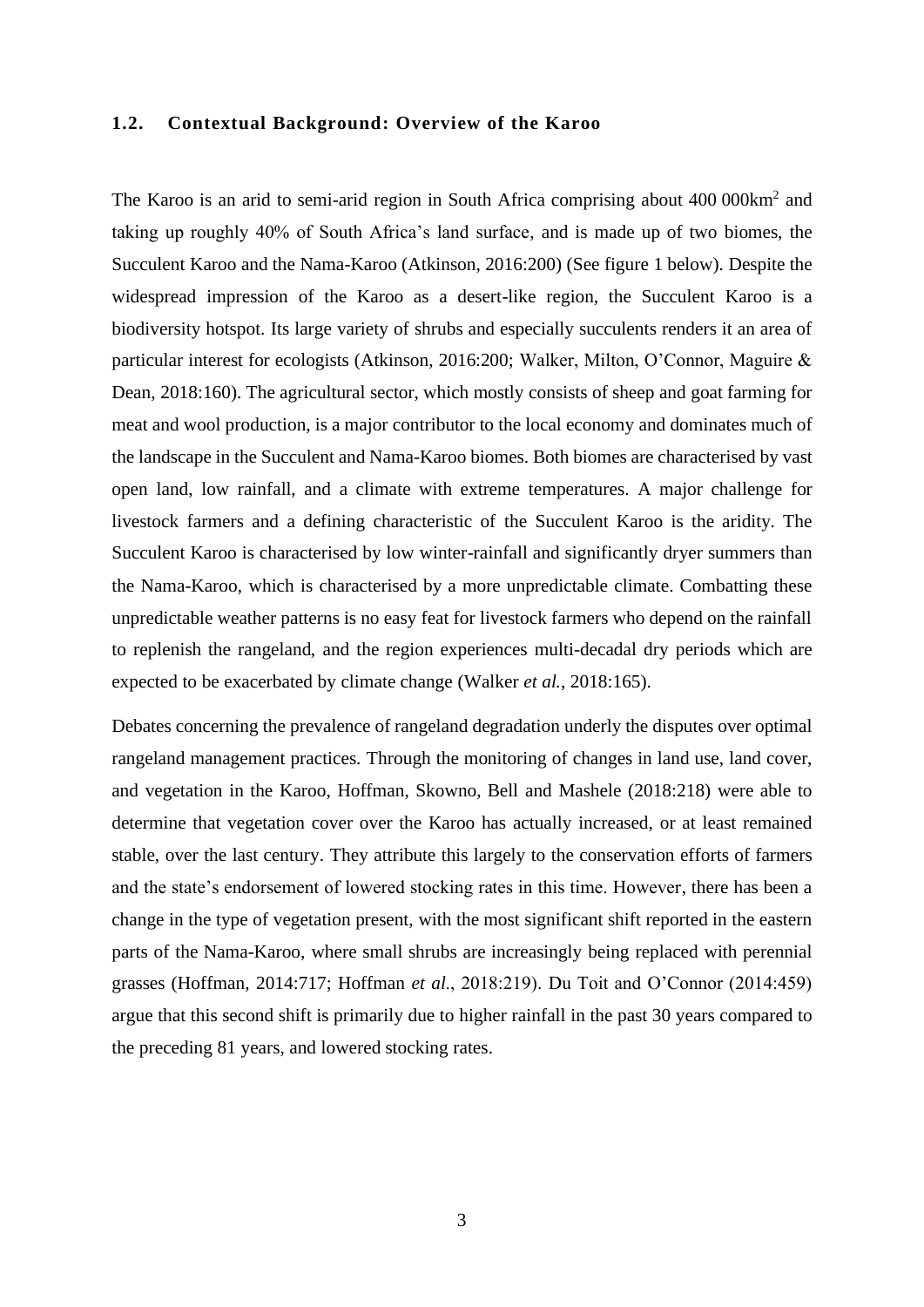

<span id="page-9-0"></span>*Figure 1: South Africa's biomes, showing the Succulent and Nama Karoo in the west (Source: Rutherford, Mucina & Powrie, 2006)*

The Karoo region is often thought of as a "non-place" (Walker *et al*., 2018:158). This is a misperception, as the Karoo holds around 60 small towns, villages, and has been home to people for millennia (Walker *et al*., 2018:161). Beinart (2018:191) stresses the region's historical significance in terms of the colonisation of South Africa and the development of the Cape Colony in the 1800s .The perception of the Karoo as a non-place has, however, informed development initiatives driven by external players to the area in recent decades, including the Square Kilometre Array (SKA) radio astronomy project near the towns of Carnarvon, Williston, and Vanwyksvlei, renewable energy hotspots such as those on the doorstep of De Aar and Loeriesfontein, and potential shale-gas mining projects in the pipeline in the Northern and Western Cape.

These international projects and land-use changes have drawn social scientists' attention to the economic and political decline that many forgotten towns of the Karoo have experienced in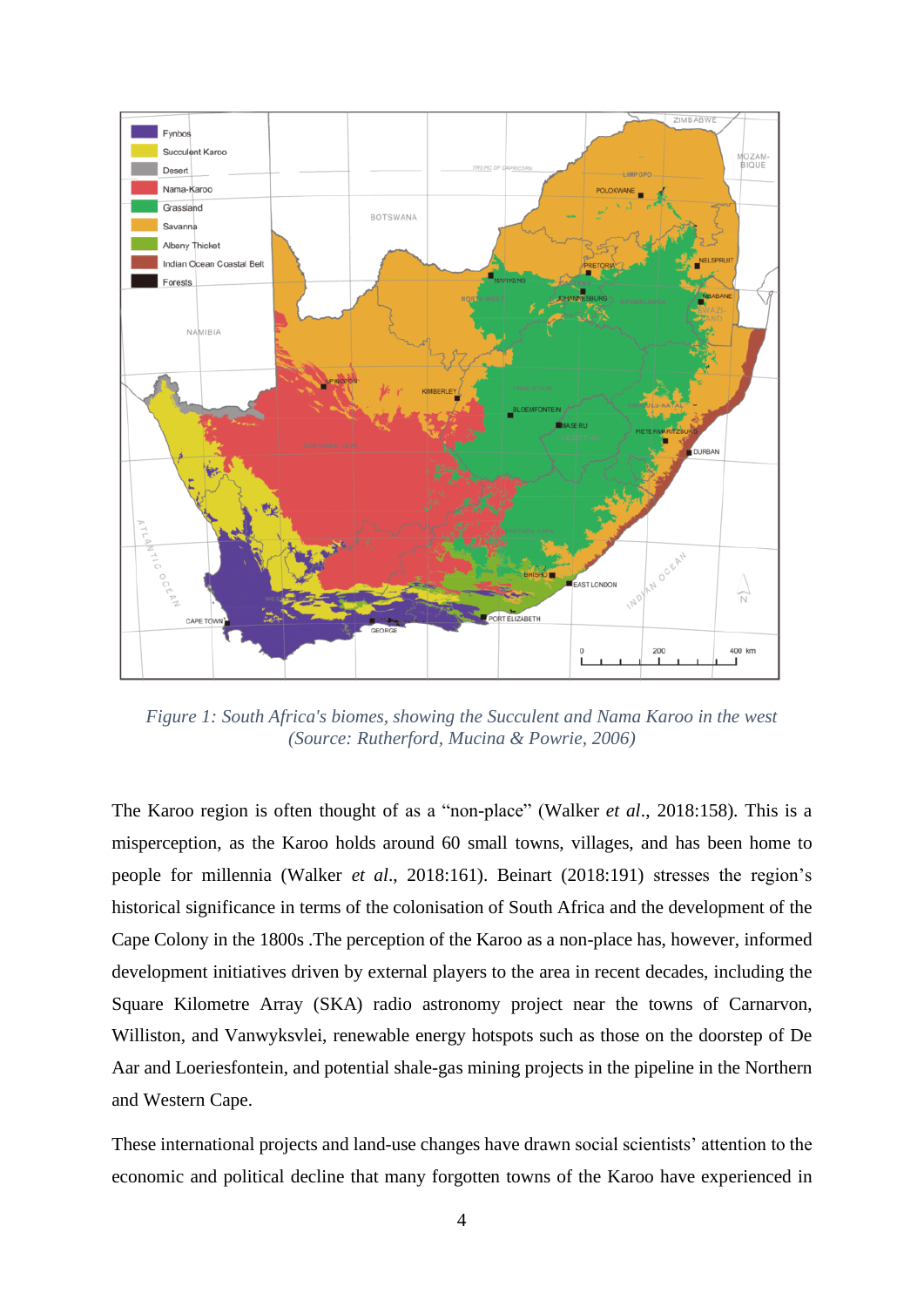recent decades. While Walker *et al*. (2018:165) stress that the various subregions and municipalities of the Karoo cannot be viewed as one homogenous area, they have identified several features that provide insight into the social dynamics of the Karoo as a whole. There is a strong sense of place among residents of the small towns of the Karoo. While each one has its own distinct character, in part due to the long distances between them, these towns face similar challenges, such as "high levels of poverty and unemployment … a heavy dependence on social grants and generally low education levels" (Walker *et al*., 2018:166). Alcohol abuse is referred to by Walker *et al.* (2018:166) as a "regional pandemic", which leads to associated health problems, including Foetal Alcohol Syndrome levels that are some of the highest in the world. Walker *et al*. (2018:166) also report that teenage pregnancy and high dropout rates from school are a concern in local communities, which validate the communities' reported concerns about the vulnerability of the youth. Furthermore,  $tik<sup>1</sup>$  addiction is emerging as a challenge in many small towns in the Karoo (Walker *et al*., 2018:166).

### <span id="page-10-0"></span>**1.3. Research problem and research questions**

The aim of this study is to explore the debates around the social, ecological, and economic benefits and drawbacks of herding as a land and livestock management strategy on commercial farms in the Karoo. The underlying concern guiding this study is what sustainable development can look like for the agricultural sector in the Karoo. While recognising debates about the optimal scale of farming in South Africa (Kirsten & Van Zyl, 1998; Cousins & Scoones, 2010), this project proceeds with the assumption that extensive commercial farming is likely to dominate the Karoo rangeland for the foreseeable future.

Since the late  $19<sup>th</sup>$  century, when technological advancements such as windpumps and fencing were introduced to the Karoo, there has been a widespread shift from nomadic pastoralism to settled commercial farming (Walker *et al*., 2018). The predominant land and livestock management practices on commercial farms today include the confinement of livestock to fenced camps, along with various forms of rotational grazing to prevent overgrazing within the camps. Predator management is another concern, with many Karoo farmers reporting increased

<sup>&</sup>lt;sup>1</sup> *Tik* is the street name for crystal methamphetamine, a highly addictive recreational drug that stimulates the central nervous system.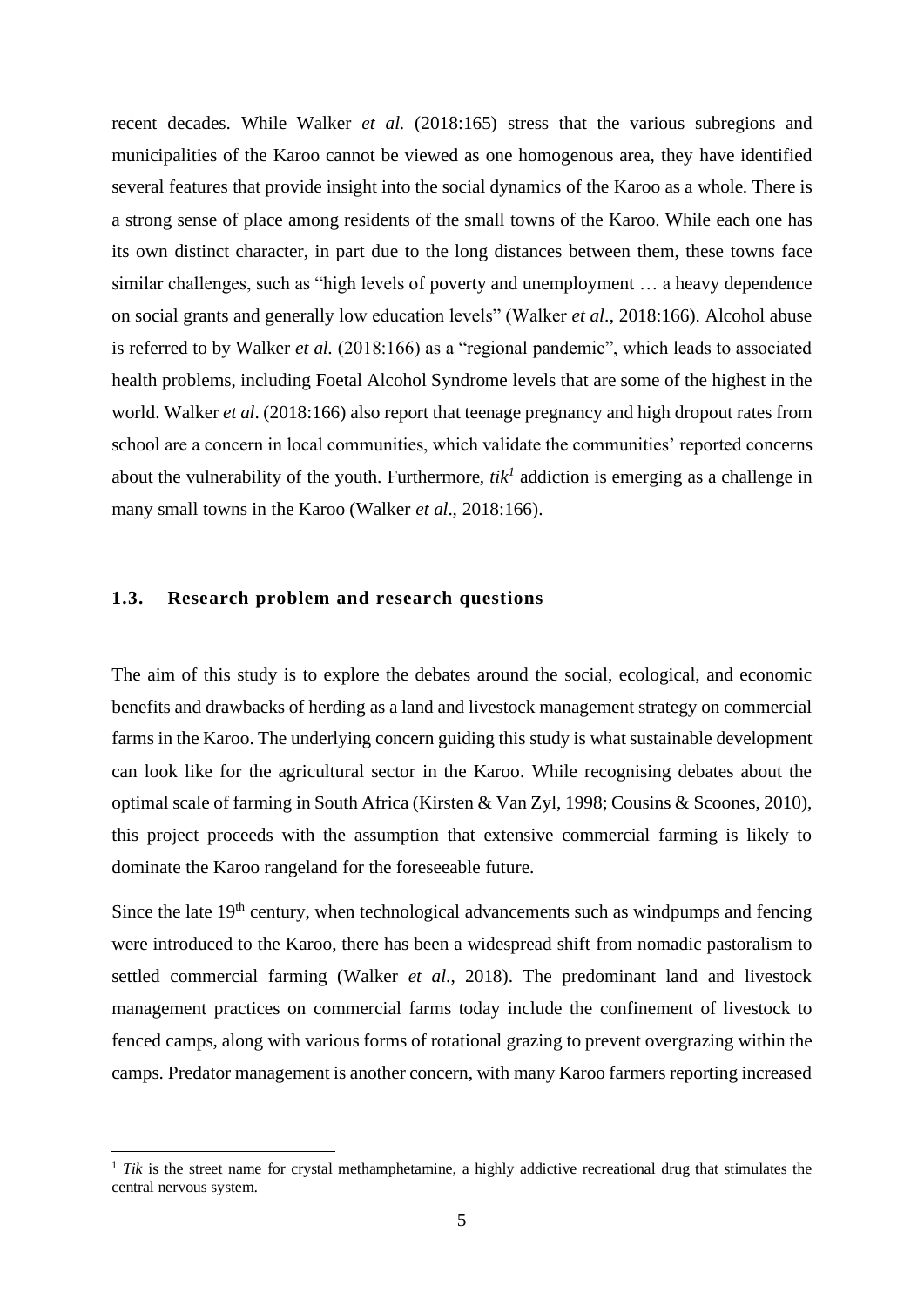predator numbers since the 1990s (Terblanche, 2020:9). Lethal methods such as hunting and trapping are widely employed by farmers attempting to control livestock depredation.

Herding has been proposed as a more sustainable method of farming with livestock for three main reasons. Firstly, herding can maintain the ecological health of the rangeland by preventing overgrazing and area-selective grazing by livestock. In the context of climate change, it is seen as an especially important management tool for this arid to semi-arid zone. Secondly, herding offers a non-lethal alternative to predator control, thereby contributing to wildlife conservation and the maintenance of livelihoods through lowered stock losses. Thirdly, there is the potential to improve local residents' livelihoods by increasing job opportunities, upskilling farm workers, and preserving valuable indigenous knowledge through herding. Given the social and environmental challenges facing the Karoo, these are important considerations.

This project has been designed to explore these claims.

My primary research questions are as follows:

- 1. What are the key debates around herding as a method of livestock management on commercial farms?
	- a. What is the history of this practice in the Karoo?
	- b. What are the perceived social, environmental, and economic costs and benefits of herding in the contemporary period?
	- c. How do these costs and benefits compare with alternative systems of livestock management?
- 2. What are the reasons for the renewed interest in herding?

My third research question is an important part of this enquiry, although the online nature of my research this year due to COVID-19 has meant that I have had a limited opportunity to explore it:

3. Who are the herders, and to what extent have their voices been included in the debates?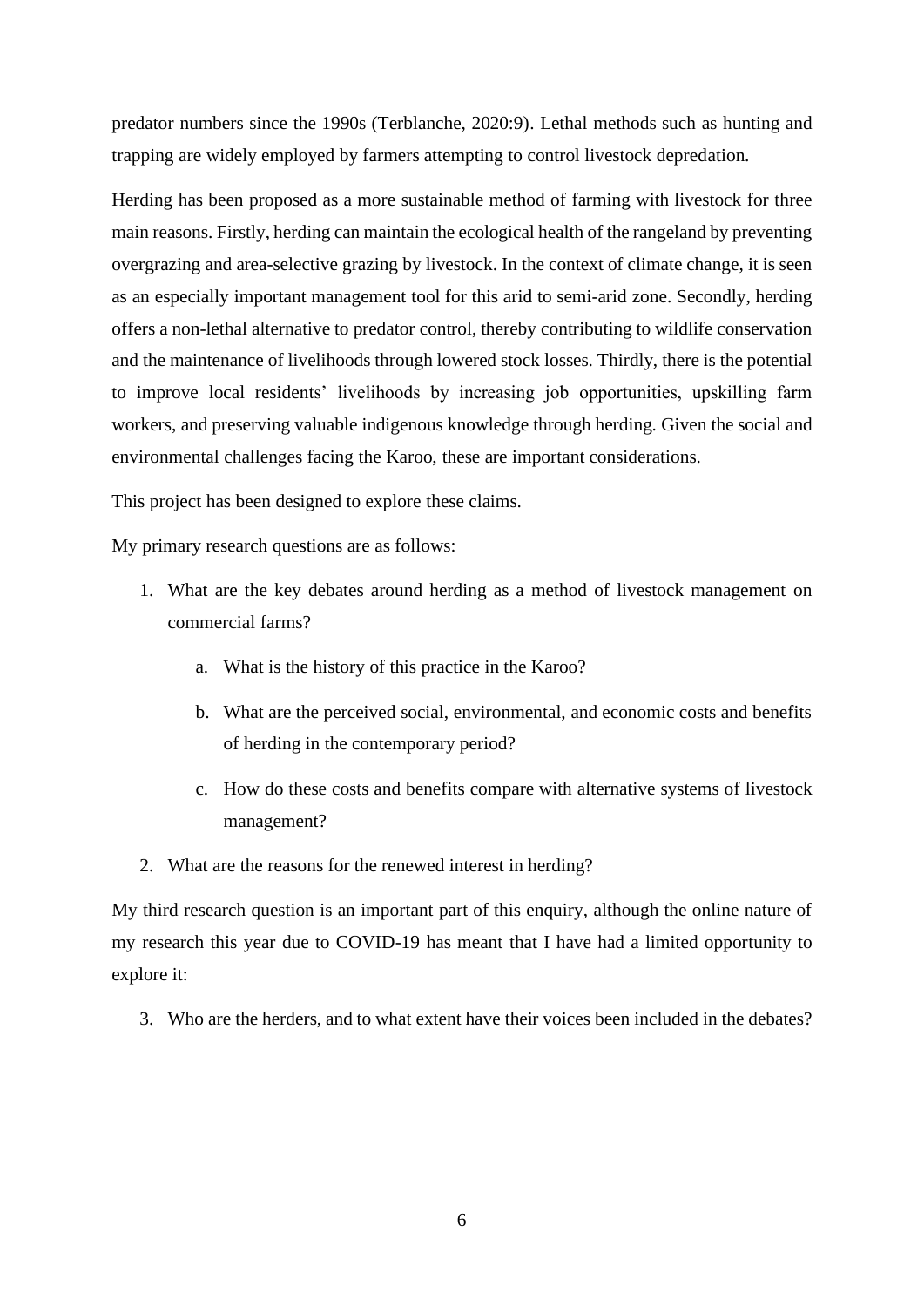#### <span id="page-12-0"></span>**1.3. Conceptual framework**

In answering my research questions, I have identified a number of key concepts that guide this study. The first is sustainable development and the second, flowing from that, is sustainable agriculture. In the specific context of livestock farming in the Karoo, this concept requires engaging with issues of biodiversity conservation, human-wildlife conflict, and social justice.

#### <span id="page-12-1"></span>**1.3.1. Sustainable development**

For the purpose of this project, I am working with an understanding of sustainable development that draws on the work of Holden, Linnerud and Banister (2017). They reject the understanding informing the United Nation's 2030 Agenda for Sustainable Development (United Nations, 2015) for several reasons. One is that there are too many goals that are not adequately prioritised (Holden *et al*., 2017:214). Another is that there is an insufficient regard for the environmental limits of the planet, with no concrete goals aimed directly at protecting the environment (Holden *et al*., 2017:214). Rather than reject the concept out of hand, however, Holden *et al*. (2017:214) suggest an alternative model of sustainable development based on three moral imperatives: "satisfying human needs, ensuring social equity, and respecting environmental limits". These three moral imperatives set non-negotiable constraints on individuals and organisations, and all three imperatives are equally important. Thus overachieving around one imperative cannot substitute for failing to meet another (Holden *et al*., 2017:214).

Holden *et al*.'s (2017:218) understanding of satisfying human needs recognises but goes beyond meeting basic needs such as clean water, housing, health care, education, and physical and economic security. Rather, it emphasis a recognition of individuals' aspirations for a better quality of life and the need for creating policies that allow all people the freedom to live a life that they value (Holden *et al*., 2017:218). Ensuring social equity rests on two principles. The first, the principle of equal participation, foregrounds "political liberties, liberty of conscience, freedom of association, [and] freedom and integrity of the person" (Holden *et al*., 2017:218- 219). The second principle of social equity concerns a fair and equitable distribution of income and wealth (Holden *et al*., 2017:219). Determining what a fair and equal distribution of income and wealth is in the Karoo is a challenging topic that goes beyond the scope of this project;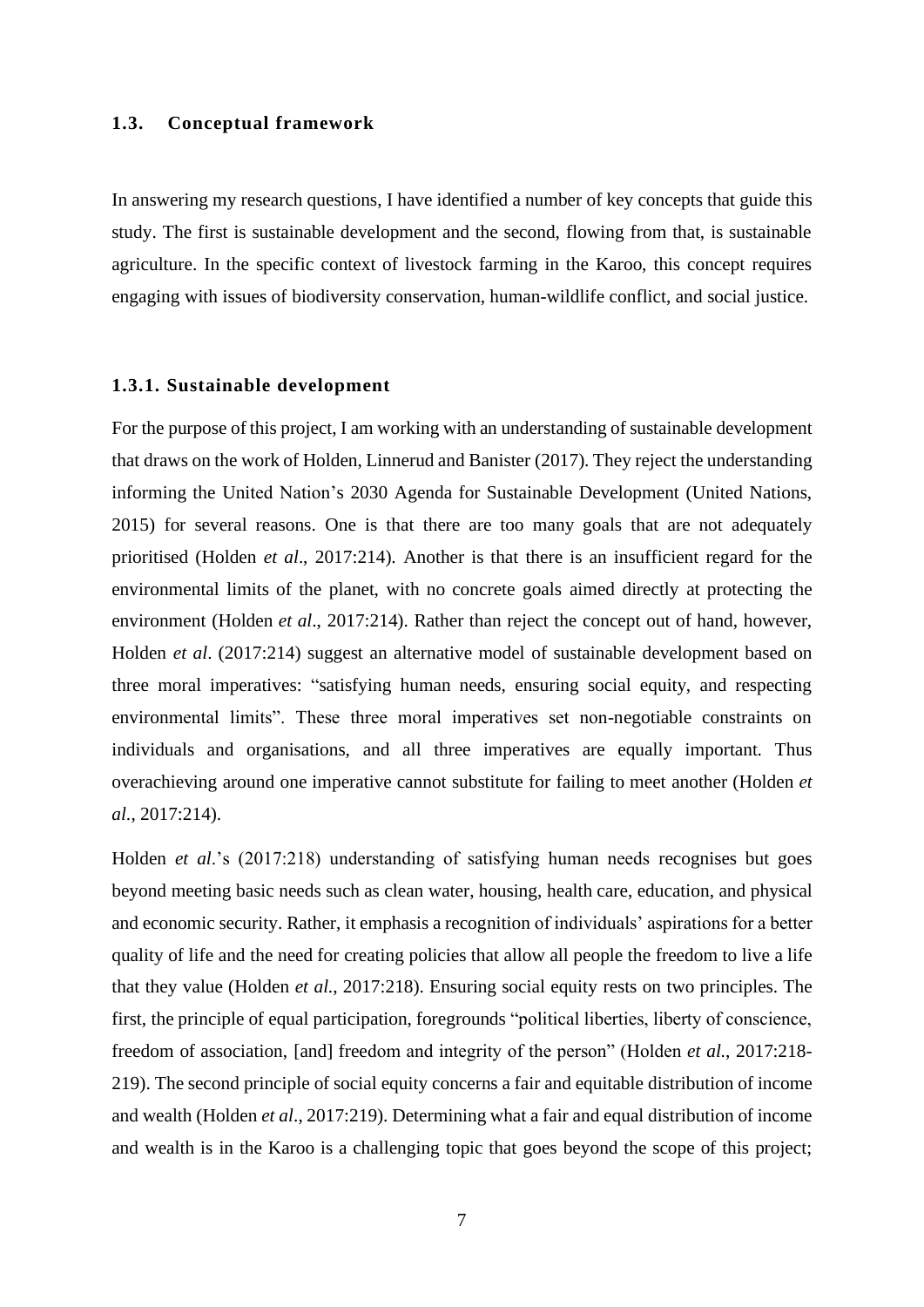however, creating decent livelihood paths for farm workers and their families is an important component.

Respecting environmental limits, the third of the three equally important and non-negotiable moral imperatives, is critically important, because ignoring this imperative will "most likely [prevent] future generations from having resources vital to meeting their needs" (Holden *et al*., 2017:215). It is therefore inextricably linked to social justice and satisfying human needs for the generations to come. In an attempt to define environmental limits, Holden *et al*. (2017:220) draw on the 'planetary boundaries' that were identified by a large group of researchers at the Stockholm Resilience Centre, in an attempt to identify a safe space for humanity (2009). They identified nine planetary boundaries which should not be breached: "climate change, ocean acidification, stratospheric ozone depletion, interference with the global phosphorus and nitrogen cycles, rate of biodiversity loss, global freshwater use, land-system change, aerosol loading, and chemical pollution" (Holden *et al*., 2017:220; Stockholm Resilience Centre, 2009). The crossing of each boundary could make earth less safe for humanity and take us further away from our endeavours to satisfy human needs (Stockholm Resilience Centre, 2009). There are various challenges in determining how these apply at the sub-planetary level, such as South Africa's different biomes.

Of note is that Holden *et al*.'s model does not consider economic growth as a primary objective. It acknowledges that economic growth might be needed in particular contexts to contribute to advancing social equity and meeting human needs, but it also recognises that growth often contributes to the uneven distribution of income and thereby perpetuates inequality (Holden *et al*., 2017:216). Economic activity, Holden *et al*. (2017:216) argue, is neither intrinsically sustainable nor unsustainable; however, the policies and laws that regulate economic activity generally produce growth that is unequal, inequitable, and therefore, unsustainable. In order to produce economic growth that is fair and just, economic activity must be bound by the same constraints as individual activity.

#### <span id="page-13-0"></span>**1.3.2. Sustainable agriculture**

My understanding of sustainable agriculture builds on Holden *et al*.'s model of sustainable development by foregrounding the interconnectivity of the social and the ecological systems in the Karoo (O'Farrell, Le Maitre, Gelderblom., Bonora, Hoffman & Reyers, 2006:3). I have identified three issues that are central to my construction of sustainable agriculture in the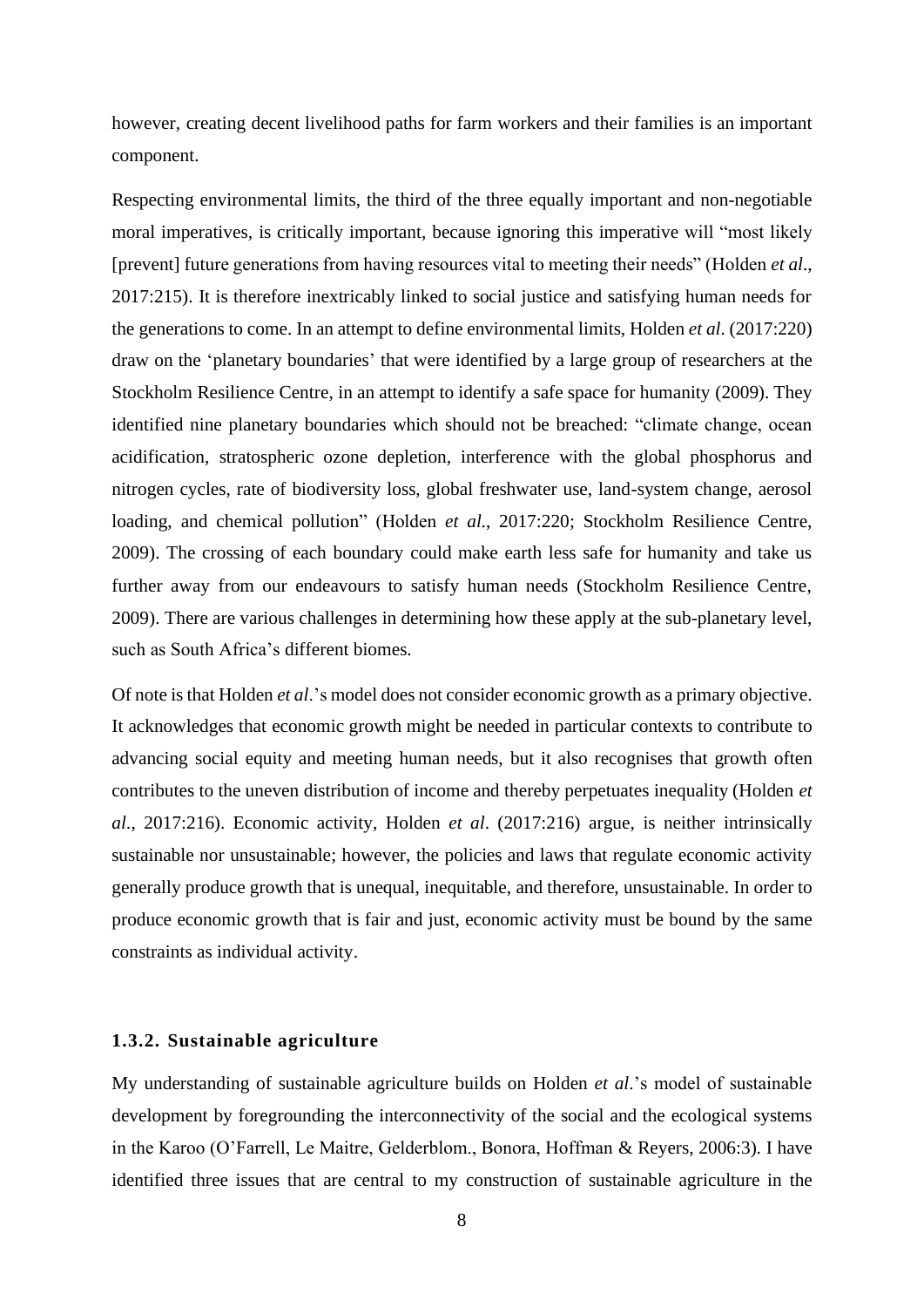Karoo: biodiversity conservation, responsible human-wildlife conflict management, and social justice.

#### *Biodiversity conservation*

Biodiversity management in the Karoo is central to the conservation of the rangeland both as a goal in itself and for sustainable livelihoods. Biodiversity, or biological diversity, refers to the variety of living organisms, "whether naturally occurring or modified by humans", that inhabit a specific area and contribute to the optimal functioning of the ecosystem (Swingland, 2001:378). Biodiversity conservation therefore entails preserving the ecological integrity of a region, which in the Karoo means that land-use changes should respect the need to conserve habitats that support a variety of intersecting species (Hoffman, 2014). For the commercial agricultural sector, the principles of biodiversity conservation should guide the way that livestock is managed, the natural resources of the rangeland used, and predation controls implemented. There is a responsibility on farmers to ensure that their farming practices cause the least harm possible and respect the environmental limits of the Karoo. This includes respecting the carrying capacity of the veld, which translates into limited stocking rates on farms. Similarly, the unpredictable rainfall in the Karoo sets limits on where and when veld can be grazed on by livestock.

These considerations are becoming more pressing in the context of climate change. While the extent of the effects of climate change in South Africa's drylands are yet to be fully appreciated, the increase in levels of carbon dioxide is expected to favour trees over perennial grasses in the dryer parts of the Karoo (Beinart, 2018:199). In the eastern Karoo, where there has been an increase in summer rainfall, grassy areas are expected to expand and encroach on the Nama-Karoo biome (Walker *et al*., 2018:171). Conradie, Piesse and Stephens (2019:10) point out that climate change is expected to result in lower rainfall in the western Karoo and higher temperatures throughout, both of which pose risks to production on commercial livestock farms. The threat of intensified aridity in the Karoo is engendering a sense of insecurity amongst farmers who fear they may be increasingly unable to rely on the cyclical nature of rainfall in the Karoo (Du Toit & O'Connor, 2014:453). Encouraging contemporary farmers to respect environmental limits means that future generations of farmers will have a better chance of being able to use the land productively and therefore satisfy their livelihood needs. However, the debates around best practice are complex and the unpredictability of climate change means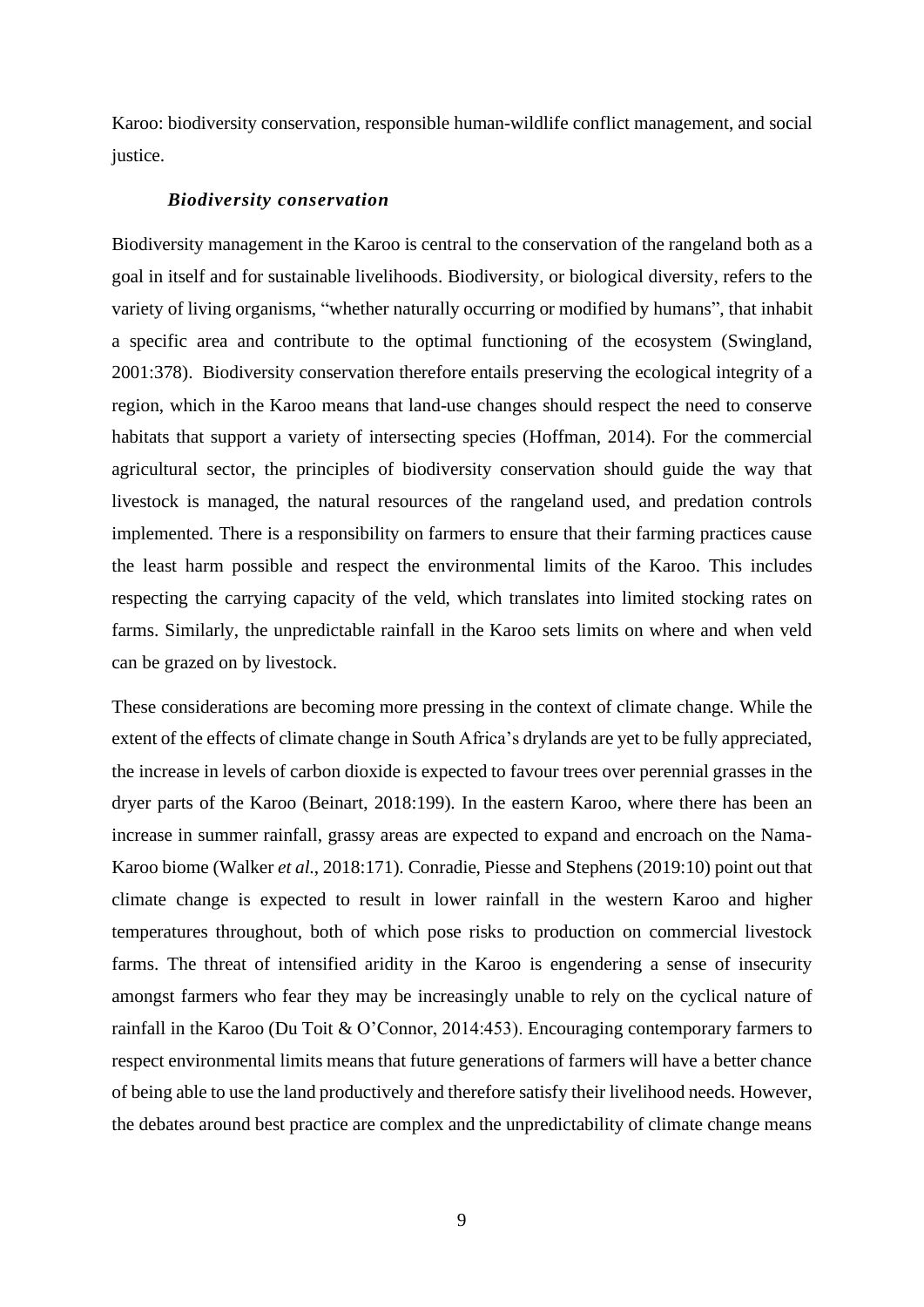that farmers may need to be open to a more flexible use of space in the future, especially during drought years (O'Connor, 2018).

Hoffman (2014) argues that land cover changes have important implications for the land reform program. Without a scientific grazing management system in place, productivity and livelihood options on redistributed land can reduce significantly in a relatively short space of time if heavy grazing takes place (Hoffman, 2014:723). Similarly, if land is not used for productive purposes, vegetation cover can be negatively affected, resulting in bush-encroachment and increased shrubland cover (Hoffman, 2014:723). Hoffman (2014:725) calls on the state to plan for the future impacts of climate change while implementing the land reform process, the result of which, he argues, will be a very different climate by the end of the twenty-first century.

## *Human-wildlife conflict and animal rights*

Conflict between predators and small livestock farmers is widely regarded as the primary source of human-wildlife conflict in the Karoo (McManus, Dickman, Gaynor, Smuts & Macdonald, 2014:1). Terblanche found that farmers in her study perceived an increase in predators in the Karoo since the 1990s (2020:9). Jackals and caracals are identified by Drouilly, Tafani, Nattrass & O'Riain (2018:253) as being the top predators threatening small livestock farms in the Karoo with a range of specific social, economic, and ecological factors behind this. Drouilly *et al*. (2018:253) note that the number of permanent farm workers on sheep farms has declined, and there is a general lack of human presence around the livestock. Furthermore, the average commercial farm size has nearly doubled in the last 15 years. Coupling the expansion of farms with the decrease in farm workers understandably leaves herds of sheep increasingly vulnerable to predation.

At the same time, there has been a shift in the regulation of predator control practices (Drouilly *et al*., 2018:250). Increased restrictions on lethal methods of control by the state means that farmers are less able to rely on the tried and tested methods of hunting and trapping of the previous century. Already in 1963, the Animals Protection Act 71 of 1963 (Union of South Africa, 1963) aimed to represent all animals as worthy of protection from unreasonable harm, regardless of whether they are endangered or not. According to Chapter 2 of the 2004 Biodiversity Act 10 of 2004 (Republic of South Africa, 2004:12), the live capture and killing of damage-causing animals such as jackals and caracals are permissible only if the landowner can prove that they have been unsuccessful in their attempts at non-lethal predator control. This Act restricts the use of gin traps, poison collars, darting, and foothold traps, among others,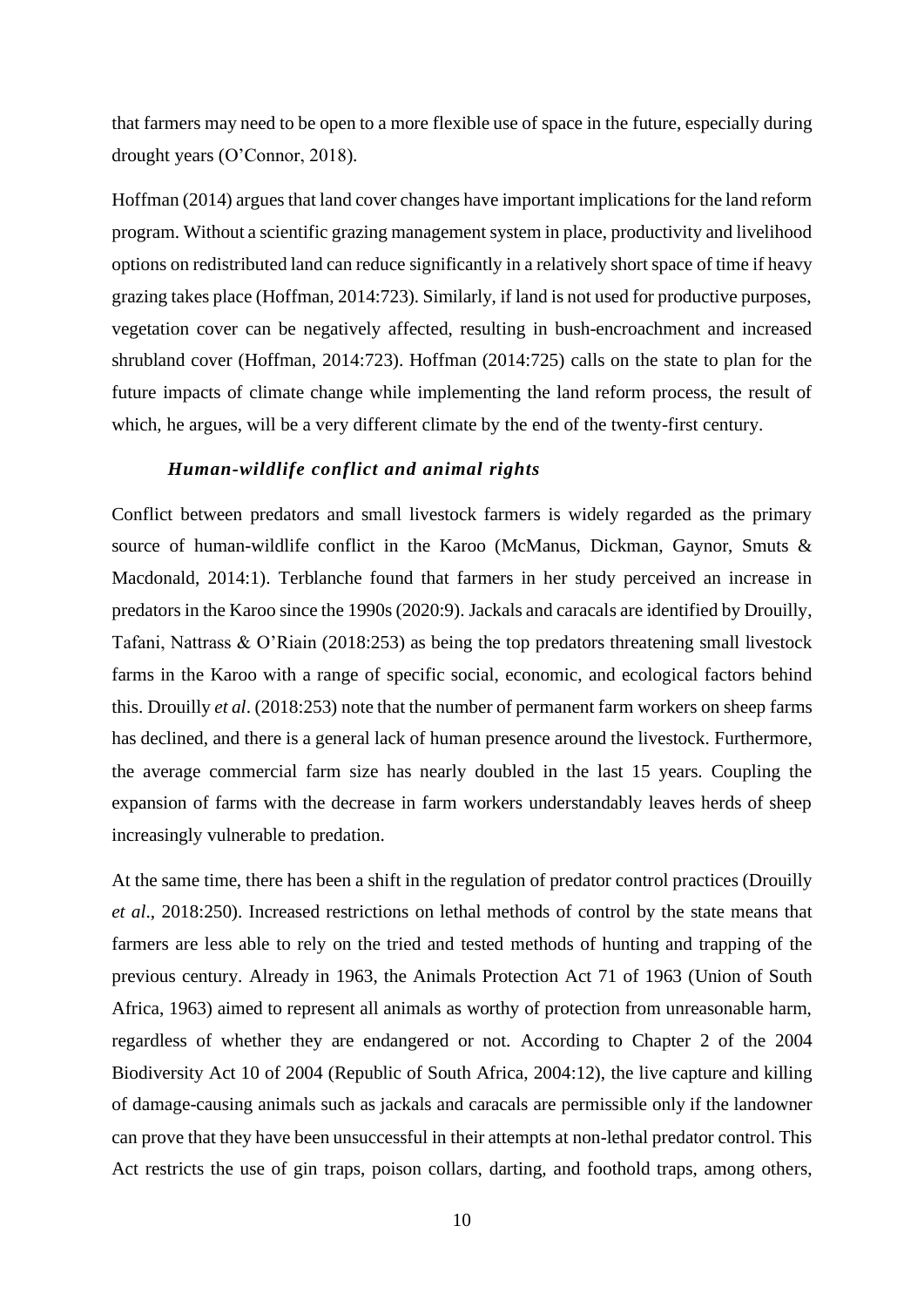stating that a permit is needed in order for these methods to be legally implemented (Republic of South Africa, 2004:16). Although the lethal hunting and trapping of animals are considered last resorts in the legislation, the use of these methods is widespread among desperate farmers in the Karoo who feel abandoned by the state and misunderstood by conservationists and academics alike (Terblanche, 2020:192). Unfortunately, many animals that are not the intended target of this hunting and trapping, such as the Cape leopard, are often caught in lethal contraptions on the Karoo farms (Smuts, n.d.:9).

Terblanche (2020:61) argues for the importance of sociological studies of human-wildlife conflict in the Karoo: the social world equates to more than relations among humans while the "social construction of a species and people's construction of place" are inseparable. Humanwildlife conflict is closely connected to human-human conflict, with different approaches to predator management causing divisions among farmers in the Karoo as well as disputes between farmers and environmentalists. Terblanche also refers to the tension between biocentrism and anthropocentrism in predator management (2020:76) that is evident in the conflicting stances of environmentalists, drawing on "science", and farmers, drawing on "local knowledge". The first group understands that "the needs of humans are not more important than those of other living things" and that lethal methods are not effective in the long term as they upset the breeding hierarchy and can lead to an increased number of jackals (Terblanche, 2020:76). In contrast, farmers' anthropocentric viewpoint understands humans' needs as coming before other elements in nature and is based on their desires to protect their land and livelihoods at all cost (2020:76).

While social scientists such as Nattrass and Conradie (2015) acknowledge the importance of understanding the rationale of both parties, Terblanche suggests that the social function of hunting among farmers is also worthy of consideration (2020:162). She argues that although hunting is primarily a means of predator control, it also serves as an expression among Afrikaner men of tradition, values, and meanings "associated with the old colonial and apartheid order" (2020:162). Hunting thus promotes social cohesion within farmer communities, while nurturing a very specific and deeply valued connection with the Karoo environment (Terblanche, 2020:162).

#### *Social justice*

Although the meaning of social justice is alluded to in the previous section, the history of racial segregation in South Africa warrants a deeper understanding of this concept and its significance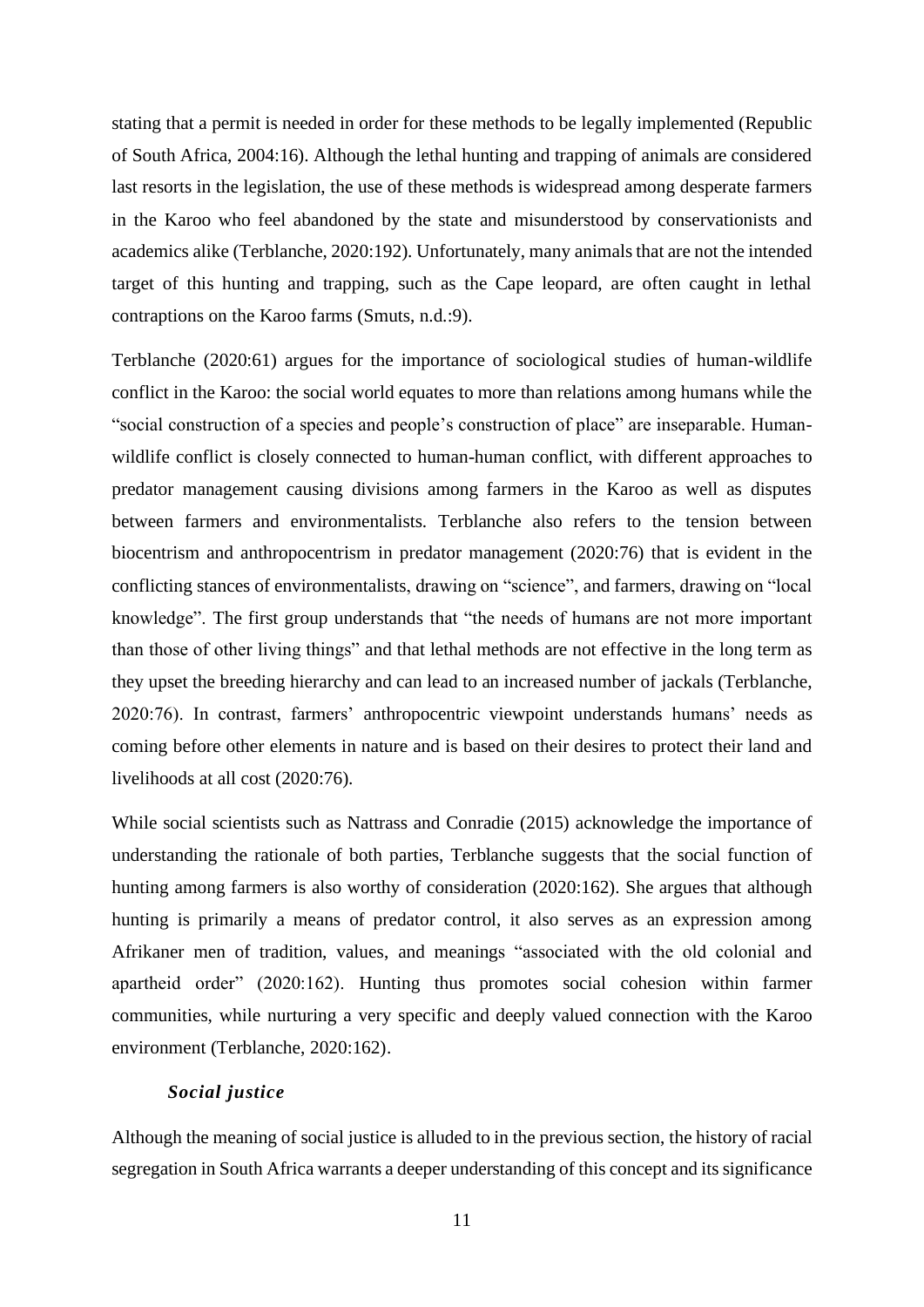for contemporary social dynamics in the Karoo. According to Charmaz, a social justice inquiry should attend to both the "inequity and equality, barriers and access, poverty and privilege, individual rights and the collective good, and their implications for suffering" (2012:291). Applying Holden *et al*.'s understanding of sustainable development to sustainable farming in the Karoo thus requires engaging with concerns around social justice related to unequal access to power and natural resources. The social issues in the Karoo are extremely complex and determining what social justice involves in this context is not a simple matter.

The context for this study is one where the racial hierarchy entrenched first under colonisation and later under apartheid is still economically and socially starkly evident (Walker *et al*., 2018:166). The deteriorating economies of the towns in the Karoo have left many black residents living below the poverty line, depending on state grants (Walker *et al*., 2018:166). Local job creation is urgently needed but the new land uses emerging in the region, notably astronomy and renewable energy, are not producing permanent jobs at the scale and appropriate level of skill that the region requires (Walker *et al*., 2018). The commercial agricultural sector remains a significant employer but working conditions are generally very poor (Atkinson, 2007); many farmers are also struggling to maintain their own livelihoods and are looking to shed, not hire, more labour. Decades of colonialism, segregation and the legacy of apartheid have, furthermore, entrenched the racially skewed land ownership patterns still evident in the Karoo, with commercial farms predominantly white-owned (Walker *et al*., 2018:168).

South Africa's post-apartheid land reform programme is intended to address the unequal distribution of land between black and white farmers, yet it's implementation has been slow and characterised by uncertainty (Conradie *et al*., 2019:10). In the Northern Cape Province, the formal land reform programme had only succeeded in redistributing some 7% of the total commercial farmland to black beneficiaries by 2018 (Conradie *et al*., 2019:10; Walker *et al*., 2018:168). Many farms that have been redistributed are not managed correctly or equipped to handle communal grazing by multiple beneficiaries, resulting in land degradation and reduced grazing capacity (Walker *et al.,* 2018:168).

Conradie *et al*. argue that, in addition to the stressors of drought and a lack of state support, commercial farmers who depend wholly upon their land for their livelihoods are facing the additional stress of potentially being targeted for expropriation, if the proponents of this national policy change succeed (2019:10). Manyani (2020:86) also found that many farmers in her study are fearful about the future of their farms. The uncertainty surrounding the land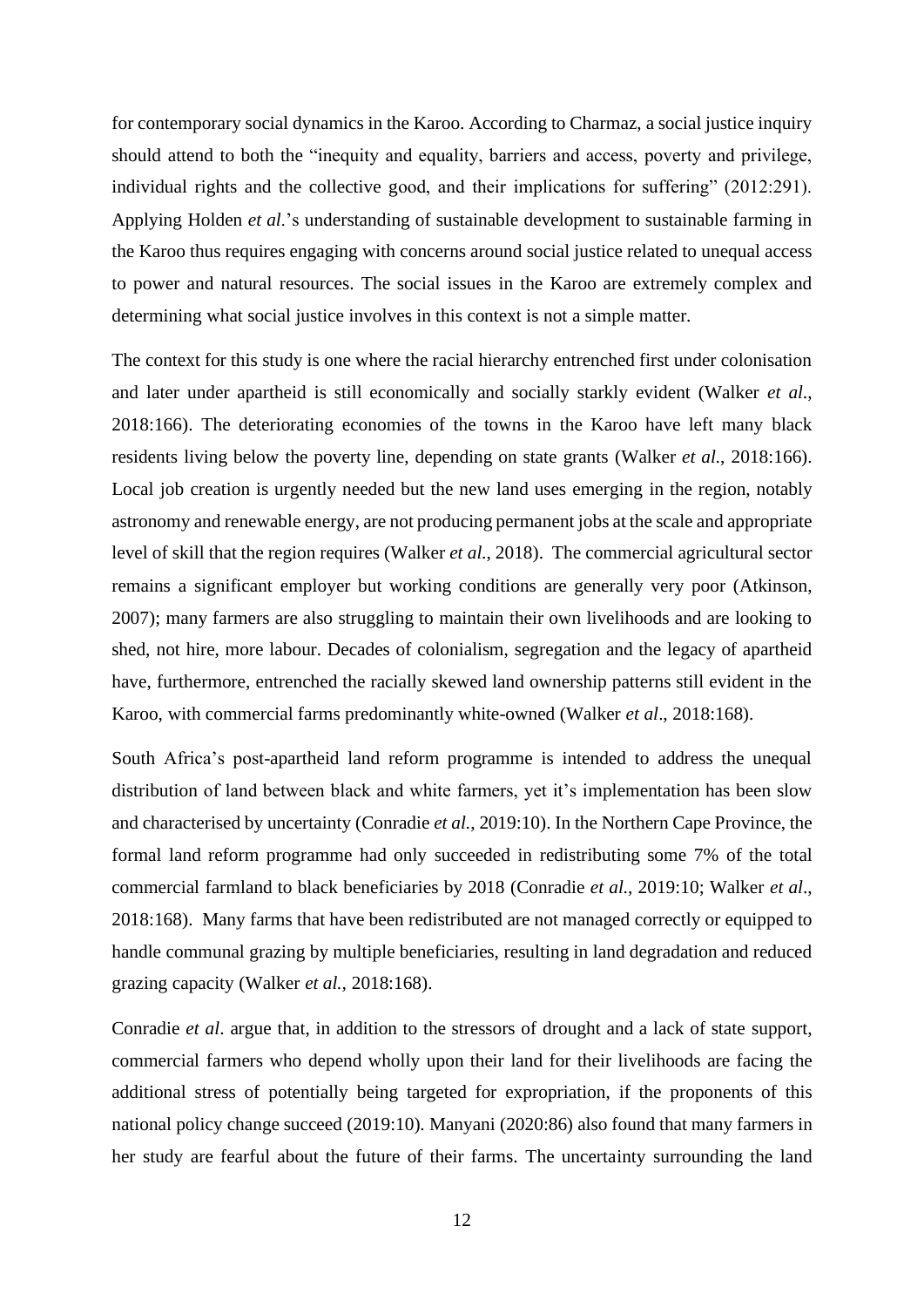reform programme can incentivise farmers not to maintain the integrity of their land, reducing the viability of their farms for themselves and possible land reform beneficiaries in the future (Conradie *et al*., 2019:10). Conradie *et al*. (2019:10) thus argue that the longer the land reform programme takes to implement, the greater the risk that land reform beneficiaries receive land that is unproductive. This will result in further marginalisation of the commercial farming sector in the Karoo, with land reform beneficiaries set up to fail before they have begun (Conradie *et al.*, 2019:11).

Another key social justice issue on commercial farms concerns the relationships between landowners and farm workers (Atkinson, 2007). Atkinson argues that "during the early twentieth century, the class of black and coloured farm workers was created deliberately as a marginalised and super-exploitable labour force" (2007:4, 8). The unskilled or semi-skilled nature of most farm work means that farm workers have little security or bargaining power as landowners can replace them very easily. Furthermore, there has been a long-term trend of job shedding on farms since the 1990s, with 140 000 regular farm jobs lost between 1988 and 1999 (Atkinson, 2007:1). Cousins, Genis and Clarke (2018:1) concur that, although the number of farm workers increased by about 200 000 from 2011 to 2018 nationally, there is a trend towards permanent job shedding due to investments in mechanisation and a demand for seasonal or contract labour.

This is the context in which the contribution of herding to sustainable agriculture needs to be evaluated. Here it is worth noting that Atkinson argues that farm labourers make up the "most neglected, marginalised, and disempowered social category in South Africa" (2007:10). She also concludes that, through the harnessing of agricultural knowledge of crops and animal husbandry among farm workers, as well as their upskilling, including as herders, the sector offers extraordinary opportunities for improving livelihoods (Atkinson, 2007:9).

Lastly, conceptualising economic viability at the local, enterprise level is a challenge. Holden *et al*. (2017) are working at the global or planetary level of sustainable development in their critique of the Sustainable Development Goals (United Nations, 2015) and not at the enterprise level of the farming sector in the Karoo. Holden *et al*. (2017) are not prescriptive around the economic model adopted, but their model for sustainable development means that meeting the livelihood needs of the enterprise cannot be at the expense of a deep engagement with ecological sustainability and social justice. Thus farmers' own livelihoods should not be at the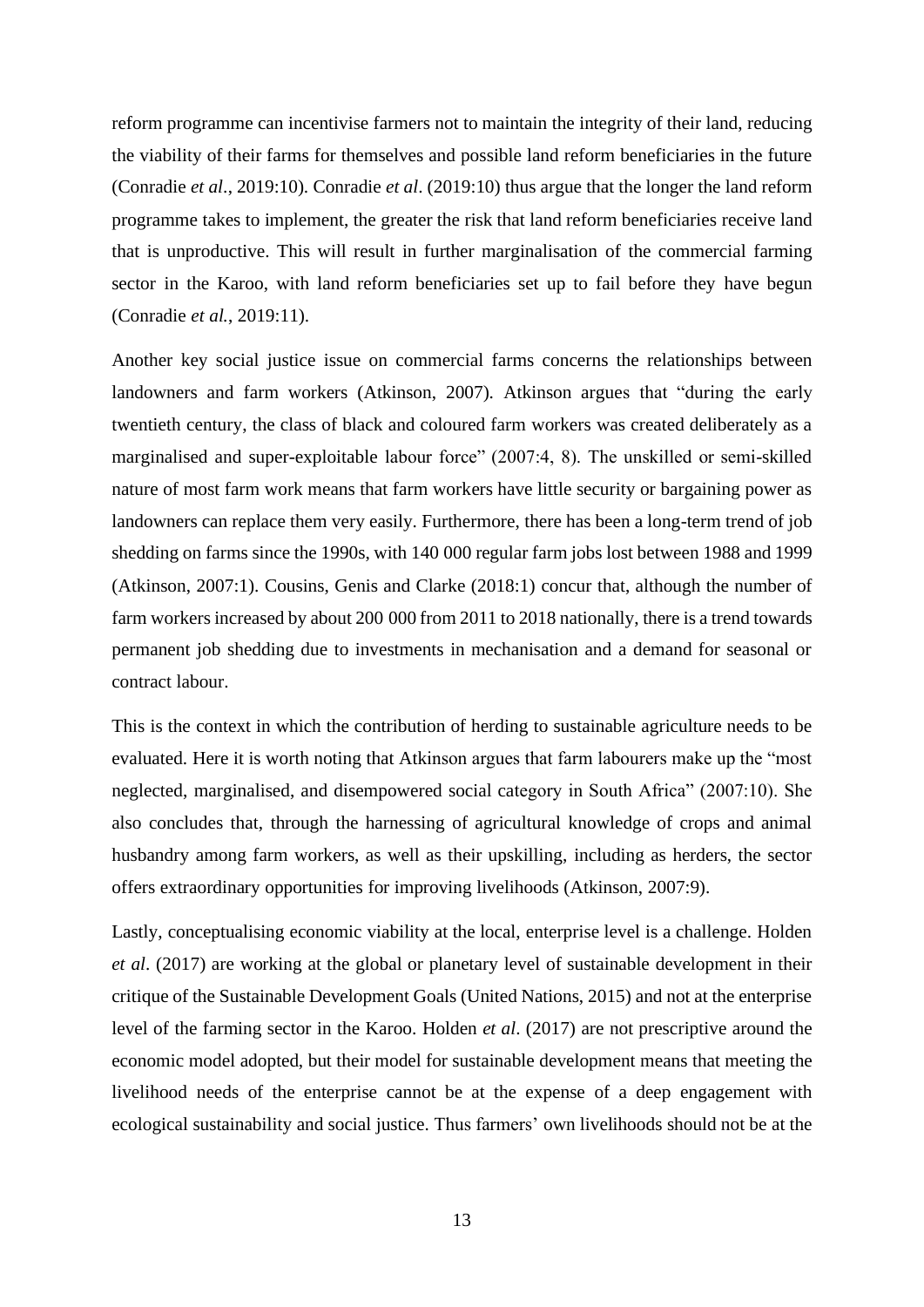expense of their employees, and if commercial farming is to be fully sustainable, these considerations have to be factored into my understanding of economic viability.

#### <span id="page-19-0"></span>**1.4. Research methodology**

To gather data for this project, I adopted a qualitative research methodology as is best suited to answering my research questions. This involved, firstly, embarking on an extensive literature review on herding and the debates related to it, and, secondly, conducting a combination of semi-structured telephonic interviews and email conversations with both experts on biodiversity, herding, and predation management in the Karoo, and several farmers from the region.

#### <span id="page-19-1"></span>**1.4.1. Literature review**

My extensive literature review was aimed at partially answering my research questions by exploring the key debates on herding on commercial farms. In my literature search, I used keywords such as "herding", "herders", "farm workers", "Karoo farms", "farmer-jackal conflict", "biodiversity conservation" and "rangeland degradation", including various combinations of phrases and keywords. I also consulted a range of online websites devoted to commercial farming and predation management, including those of the *Farmers Weekly* magazines and advocacy organisations such as the Landmark Foundation. In addition, I familiarised myself with legislation and policies that impact on farmers and herding, such as the Animals Protection Act 71 of 1962 (Union of South Africa, 1962), the Extension of Security of Tenure Act 62 of 1997 (Republic of South Africa, 1997), the Biodiversity Act 10 of 2004 (Republic of South Africa, 2004), and the Fencing Act 17 of 1912 (Union of South Africa, 1912).

#### <span id="page-19-2"></span>**1.4.2. Interviews**

While the literature review and the documentary and policy analysis have been the most substantive component of my data collection, they have been supplemented by nine interviews with informants. All informants were purposefully selected; here I was fortunate to be able to draw on the research network of the SARChI Chair (where my project is located) in identifying potential contacts. All my interviews were conducted on the basis of informed consent (seven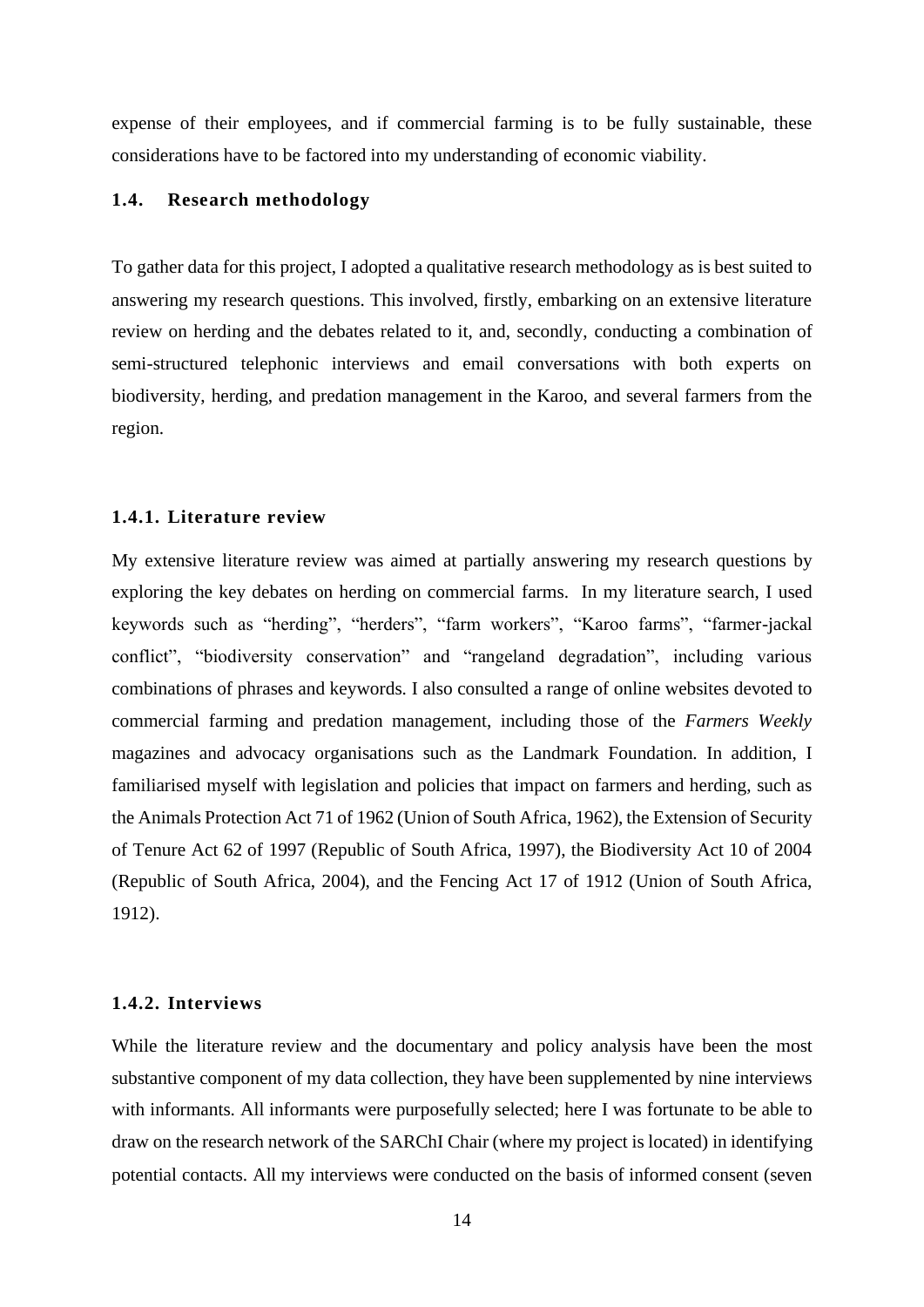of the nine informants gave their explicit consent to be named in their professional capacity, while two informants' identities have been protected through the use of pseudonyms). Six of the nine are experts in the agricultural and ecological sciences (Timothy O'Connor, David Peters\*<sup>2</sup> , Igshaan Samuels, Justin Du Toit, Heidi-Jayne Hawkins, and Bonnie Schumann). Three informants are farmers with valuable livestock management knowledge and experience (Maeder Osler, Niël Viljoen, and Andrew De Beer\*).

The telephone interviews lasted between 30 minutes and 1 hour. All interviews were conducted in English. Some interviews were tailored to suit the expertise of the informant, but a similar structure guided all of my interviews (See Appendix C for my interview guide).

#### <span id="page-20-0"></span>**1.4.3. Data analysis**

I used thematic analysis to analyse my raw data. Telephone interviews were transcribed verbatim on Microsoft Word to ensure that I was familiar with all of the data and that it was captured in a text file. This made it easier to code the data and search for key words. Email interviews were copied to Microsoft Word documents and the data from all interviews were then colour-coded according to themes that had emerged from the literature. Key themes that were generated from the interviews in this way were rangeland management, climate change, predation, economic cost, social dynamics, and security. The existence of very different perceptions of herding among my informants also became clear.

## <span id="page-20-1"></span>**1.4.4. Research ethics**

This study has been guided by the International Sociological Association's Code of Ethics (2001) as well as the Research Policy Guidelines of the University of Stellenbosch (2013). After submission to the Departmental Ethics Screening Committee (DESC) for review, my study was confirmed as low risk by the Research Ethics Committee (REC): Social, Behavioural and Education Research of the University on 14 October 2020 (Appendix D), given that the issues explored are not of a personally sensitive nature and much of my primary data comes from published sources or material in the public domain. In terms of research integrity, my

<sup>&</sup>lt;sup>2</sup> The two names marked with asterisks indicate the use of a pseudonym to protect the informants' identities.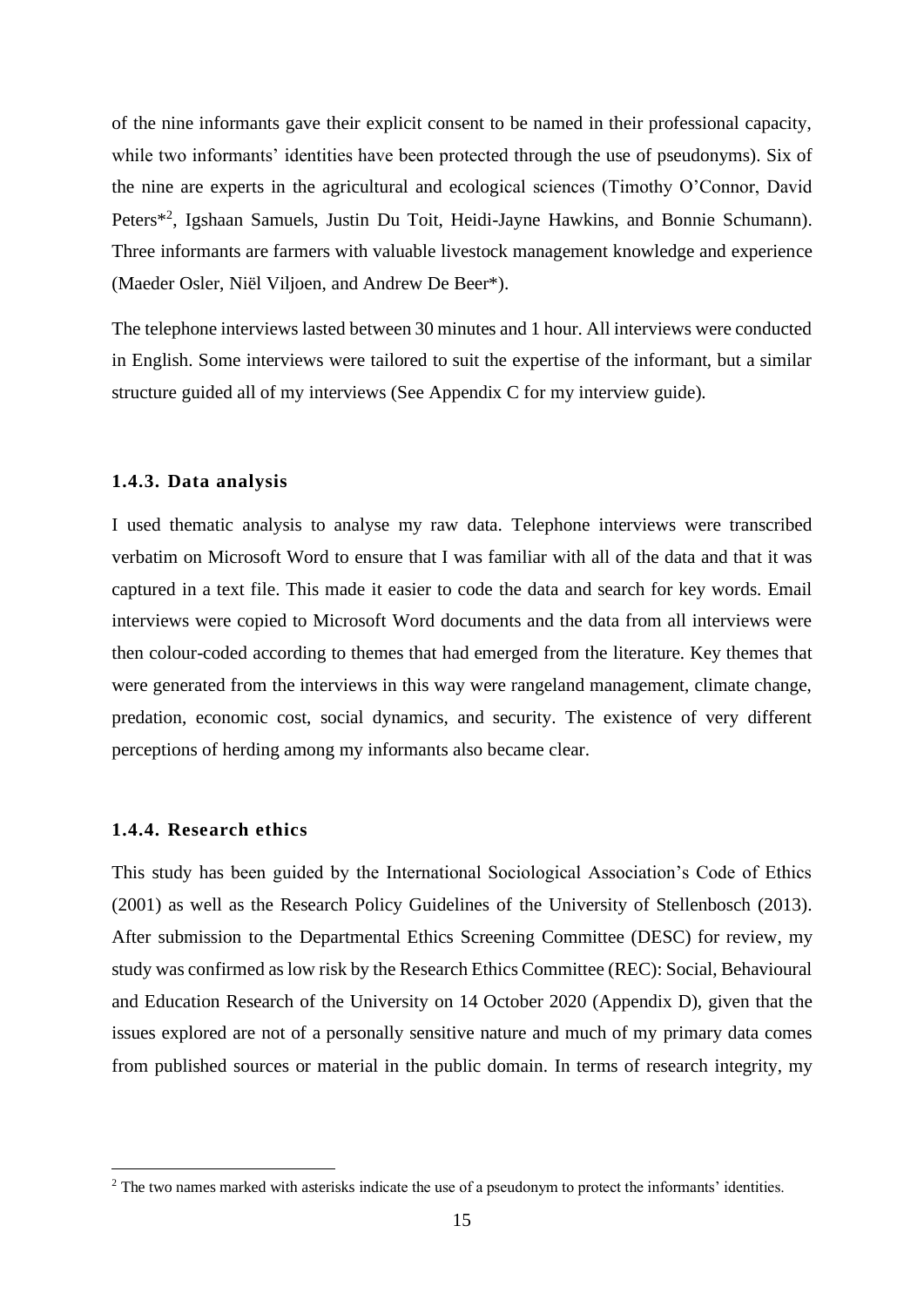main ethical concern has been to ensure that I have done justice to the arguments that are relevant to my project.

The online and telephone interviews were conducted in line with the Research Policy Guidelines of the University of Stellenbosch (2013). I tried to ensure that written, informed consent was given prior to the interviews<sup>3</sup>, but where this was not possible, I relied on oral consent before proceeding with the interview (International Sociological Association, 2001). The recording of the telephone interviews was subject to each participant's explicit consent and my transcripts of the telephone interviews were reviewed by each participant before they were asked if they agree to being named in this report or not. As already noted, most informants were happy to be named in their professional capacity; those who did not explicitly agree have been given pseudonyms to protect their identity.

#### <span id="page-21-0"></span>**1.4.5. Limitations**

There are two main limitations in this project. The first relates to the COVID-19 restrictions on travel and face-to-face research, which forced me to move my inquiry into the online and virtual space. While this has presented me with the opportunity to reach a more diverse group than I would have if I had based myself in one area in the Karoo, it necessarily excluded those who have no or limited access to the internet, or where online communication would be likely to impair the quality of the interaction. Unfortunately, this has meant that I have not been able to talk to herders themselves, which I consider a major limitation of my study.

The second limitation concerns the time and space afforded to an Honours research project. To do the topic justice and delve fully into all the critical debates on herding and the dynamics of commercial farming in the Karoo requires a much more extensive project than I have been able to conduct. In addition to not being able to reach herders, my engagement with farmers has been limited. The majority of my informants are conservationists and academics, and my study thus disproportionately favours their voices over those of farmers. I acknowledge that in order to understand farmers' views of herding fully, a project that focuses more directly on their perspectives is also required. The perspectives of both herders and farmers are critical for understanding whether and how herding can contribute to sustainable agriculture in the Karoo.

<sup>&</sup>lt;sup>3</sup> See Appendix B for consent form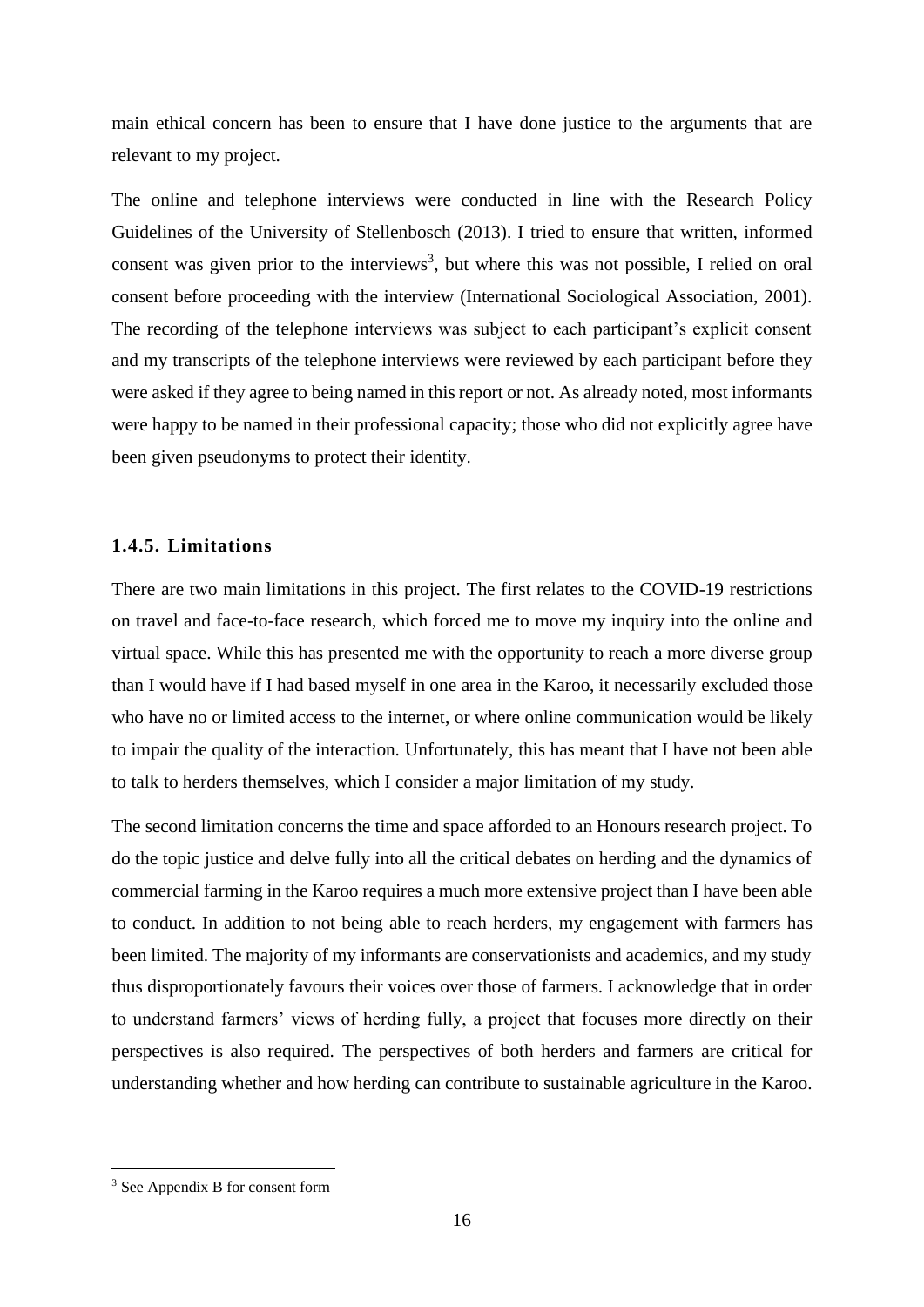#### <span id="page-22-0"></span>**Chapter 2: Herding and sustainable agriculture: key debates**

In this chapter, I review the debates on herding and its potential contribution to sustainable agriculture as defined in Chapter 1. First, by way of background, I briefly sketch the history of herding and discuss studies of herding on the communal areas of Namaqualand, where the practice is today most alive. Thereafter, I discuss my research findings, organised in terms of the three dimensions of sustainable agriculture in the Karoo presented in the previous chapter: biodiversity conservation, responsible human-wildlife conflict management, and social justice.

#### <span id="page-22-1"></span>**2.1. Background on small livestock farming and herding in the Karoo**

#### <span id="page-22-2"></span>**2.1.1. History of commercial sheep farming**

The KhoeKhoen were the first farmers of the Karoo, a group of pastoralists who arrived in the Namaqualand region approximately 2 000 years ago with their fat-tailed sheep (Walker *et al*., 2018:161). Herding societies were small and mobile, moving their herds in search of water points and appropriate rangeland for sheep grazing. To protect their sheep from predation, the pastoralists made *kraals*, stone-built enclosures into which they herded their sheep at night (Walker *et al*., 2018:161). However, following colonial conquest from the seventeenth century, a great shift in small livestock farming occurred. By the second half of the nineteenth century, pastoralism was largely replaced by the introduction of settled farming on privately owned portions of land, where the owner was permitted to "exploit the natural resources … as they wished" (Salomon, Cupido & Samuels, 2013:71).

KhoeKhoe pastoralists and indigenous |Xam hunter-gatherers who survived the onslaught had been driven onto white-owned farms as marginalised workers and servants, bringing with them their indigenous knowledge of "predators, plants, water, disease, insects, veld, drought, and climate" (Beinart, 2018:192). A small number kept a degree of autonomy on mission stations and small land grants scattered across the Northern Cape. Walker *et al*. (2018:164) explain that the consolidation of white supremacy was enhanced by the deep-drilling technologies developed by the early 1900s, which made farmers less dependent on the presence of surface water when choosing a place to settle. Windmills pumped ground water for the livestock, so the options for the settlers expanded radically, and more rangeland was subject to appropriation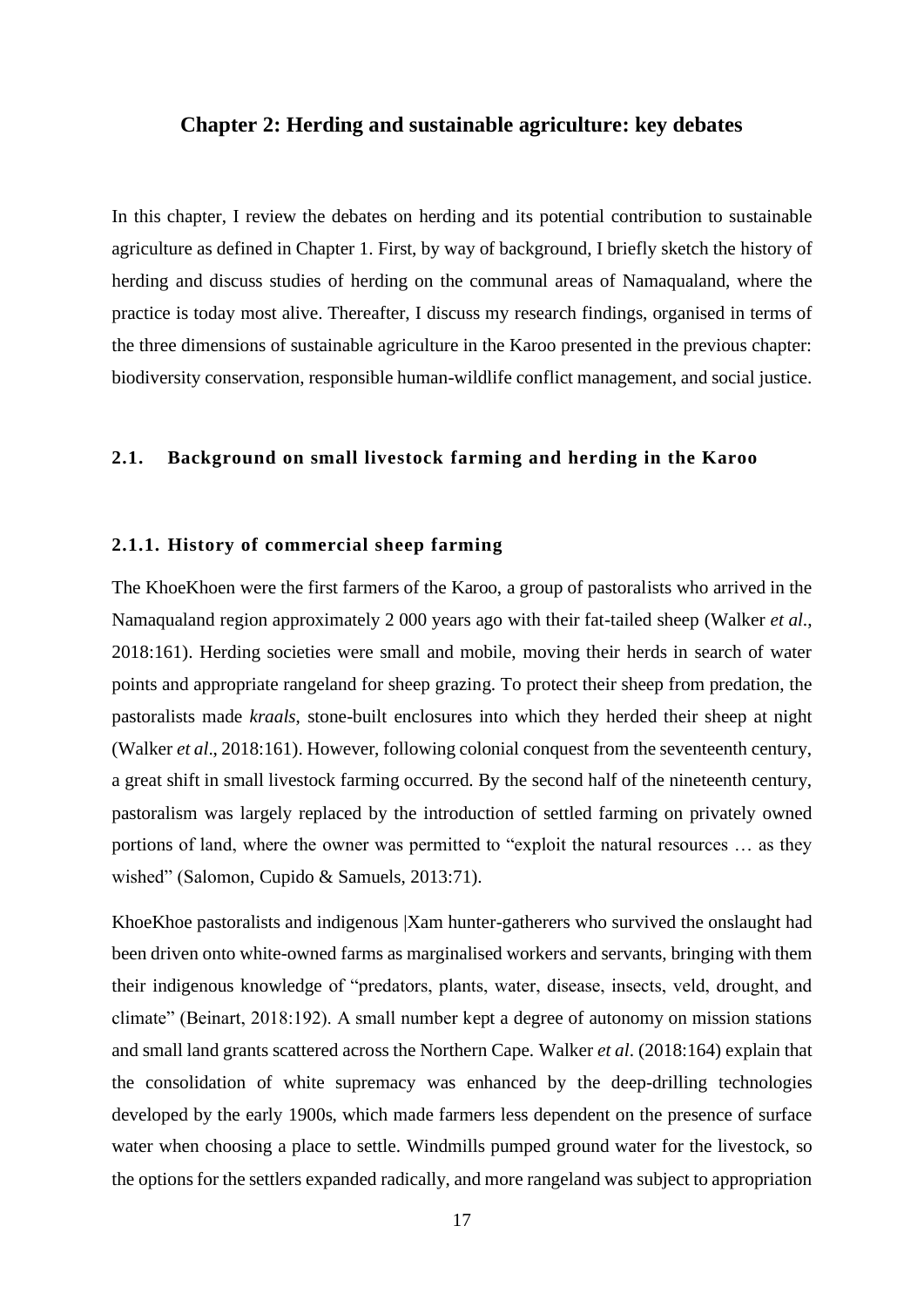(Archer, 2000:675). Additionally, Archer (2000:686) argues that the government-subsidised erection of wire fencing was important from the late nineteenth century. The Fencing Act 17 of 1912 (Union of South Africa, 1912) enforced jackal-proof fencing and subsidised the costs of fencing incurred by farmers (Salomon *et al*., 2013:72). The enactment of the Fencing Act of 1912 was welcomed by *trekboere<sup>4</sup>* and conservationists alike, the latter increasingly concerned about the impact of *kraaling* on the vegetation.

Woolled sheep were a valuable commodity for commercial farmers for over a century (Beinart, 2018), but conservationists became increasingly concerned that the production of this commodity came at a cost for the environment of the Karoo. In the 1960s, when the carrying capacity of the land was better understood, a stock reduction scheme saw farmers getting compensation for reducing sheep numbers (Beinart, 2018:198).

Today, privately owned commercial farms cover over 80% of the Northern Cape Province, taking up some 30 million hectares of land (Walker *et al*., 2018:167). The number of farming units is decreasing and the farms becoming larger, with Beinart reporting that the average farm size "increased from about 5 600 to 9 000 ha between 1993 and 2015" (2018:199). As mentioned before, relationships between landowners and farm workers are complex. While the movement of farm workers off farms predates post-apartheid land reform, the introduction of the Extension of Security of Tenure Act 62 of 1997 (Republic of South Africa, 1997), an act intended to improve the employment and living conditions of farm workers, was followed by widespread shedding of permanent workers as farmers did not want to be beholden by the Act (Peters, telephone interview, 12 October 2020).

Changes in land use on privately owned farmlands are accelerating, with a shift from livestock to game farming being one major change (Manyani, 2020). Manyani argues that this shift is mostly economically motivated, although "concerns around farmer security and an uncertain land reform policy context are certainly factors in the decisions [farmers] are making related to their farming strategies" (2020:217).

In recent years, there has also been a growing advocacy for hands-on herding on commercial farms, including support by some farmers who are conscious of the importance of sustainable wildlife management and the conservation of biodiversity. Major advocates of herding on commercial sheep farms in the Karoo are the Landmark Foundation outside Beaufort West and

<sup>&</sup>lt;sup>4</sup> 'Trekboere' was the name given to the early nomadic colonialists before they became settled with the introduction of certain technologies.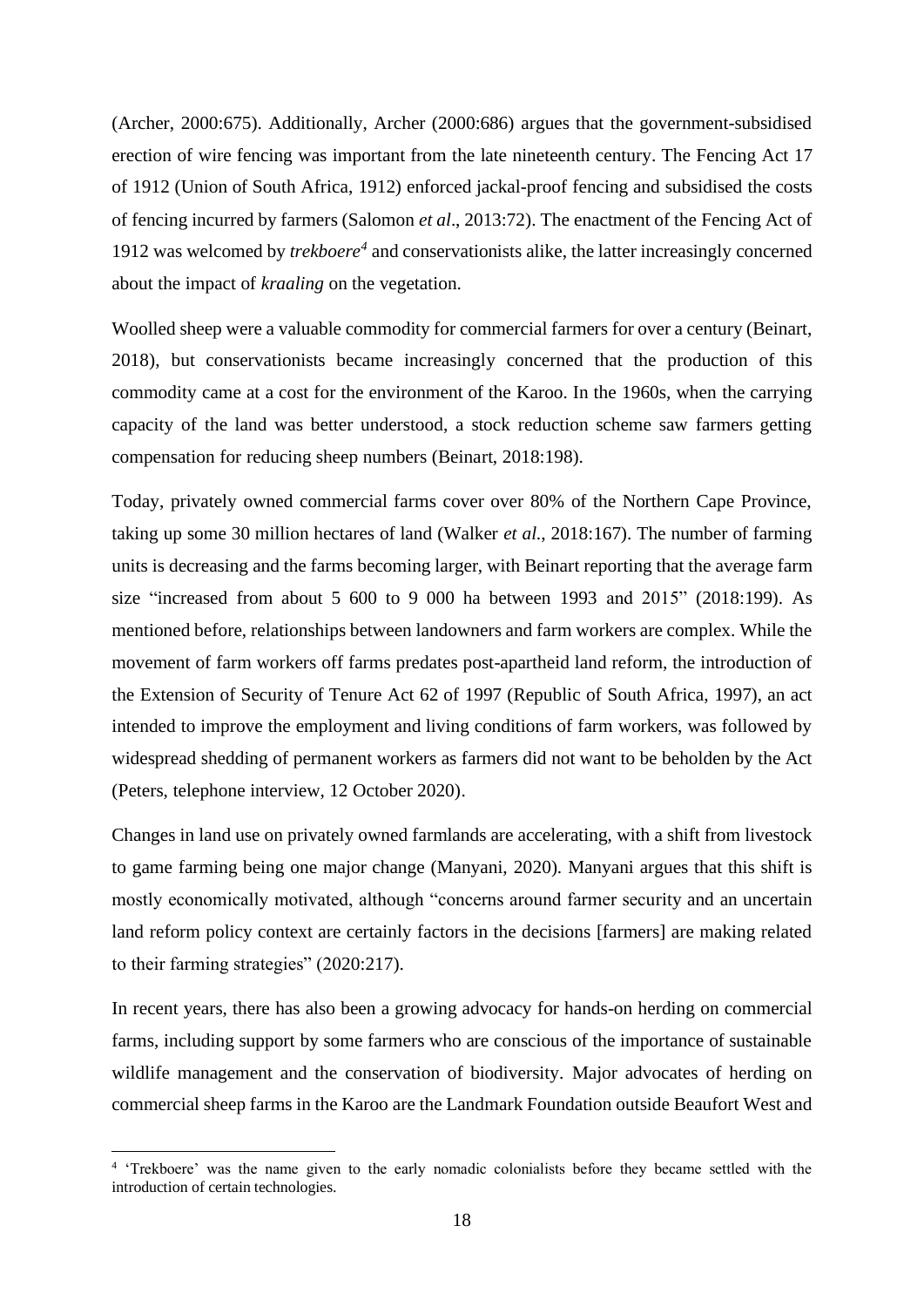the Herding Academy in Graaff-Reinet, run by the South African College for Tourism with the with a goal of teaching local youth about livestock management to improve the conditions of the veld and elevate the role of the herder in the Karoo.

#### <span id="page-24-0"></span>**2.1.2. Lessons from the communal rangelands**

A small but important body of research documents the continued use of traditional and hybrid herding practices on the former 'coloured reserves' of the Northern Cape (Samuels, Allsopp & Knight, 2007; Allsopp, Laurent, Debeaudoin & Samuels, 2007). Current residents use a combination of the traditional herding of their ancestors and contemporary hybrid herding systems. Samuels *et al*. (2007:730) and Allsopp *et al*. **(**2007:741) describe the role of the herders in the Leliefontein communal rangeland in Namaqualand. In the early 2000s, this communal area of 192 000 hectares was grazed by approximately 225 herds of sheep and goats, making use of some 600 stock posts and 169 water points (Salomon *et al*., 2013:72).

Allsopp *et al*. (2007) argue that there is a commonly held misperception that communal herders are not technically skilled and do not consider the long-term effects of their livestock management on the land, resulting in environmental destruction of the area. In reality, according to Allsopp *et al*. (2007:745), there are valuable lessons to be learnt from the herders, including their respect for collective norms and sharing of resources, as well as their efforts to ensure long-term sustainability of the land by using methods guided by both traditional and technical knowledge. Contrary to fears of lawlessness, selfishness, and a lack of norms among herders, they found that their herding practices were guided by various regulations and constraints. Firstly, herders were not allowed to lead herds to cropping areas during growing season. Secondly, water points across the 192 000 hectares of land are shared; although some are owned and payment is then required, typically in the form of one sheep or goat, ownership does not imply exclusive access (Allsopp *et al*., 2007:746). Grazing patterns were guided by the herder's knowledge that "animal intake is dependent on season and amount of rainfall" and that "grazing strategies must consider water availability [and the] presence of croplands and other herds" (Allsopp *et al*., 2007:747).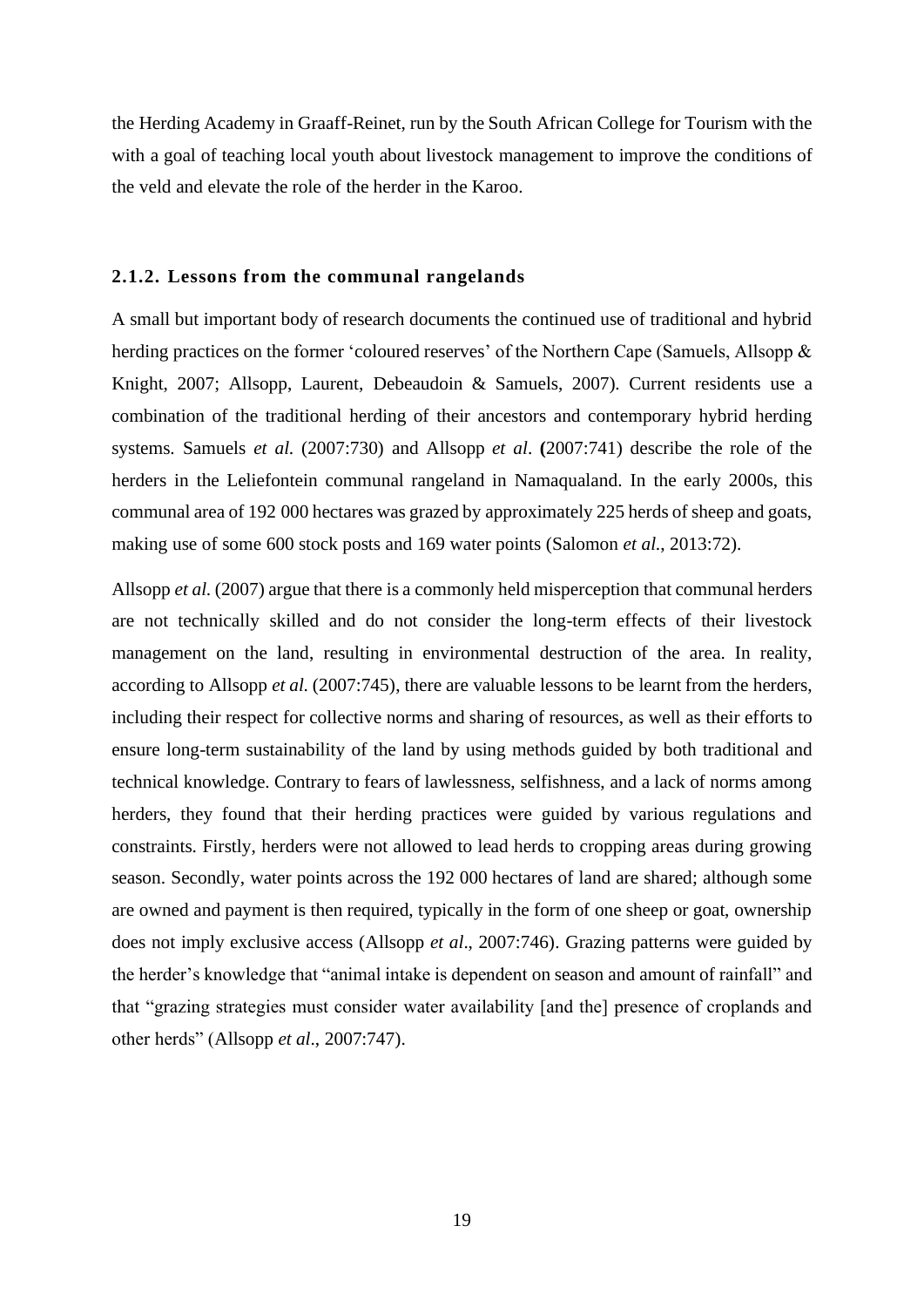

<span id="page-25-1"></span>*Figure 2: Map showing African and 'coloured' reserves established in South Africa (Source: Hoffman, 2015)*

While the strategies varied from herder to herder, most herders guided their herds at the start of each day so that the same route was not taken too often, to avoid the trampling of vegetation and soil disturbance (Allsopp *et al*., 2007:747). Herders also managed seasonal and daily herding patterns so as to avoid toxic species and preserve certain areas for wetter seasons only, allowing for the seasonal rest of each area and giving it time to recover for the next season's grazing. In order to sustain their livelihoods successfully, herders in Namaqualand need to have sound agroecological knowledge of the rangeland (Salomon *et al*., 2013:72).

#### <span id="page-25-0"></span>**2.2. Herding on commercial farms and biodiversity conservation**

Following the discussion of biodiversity conservation in Chapter 1, this section relates herding to the debates around rangeland management and degradation. This section reflects on my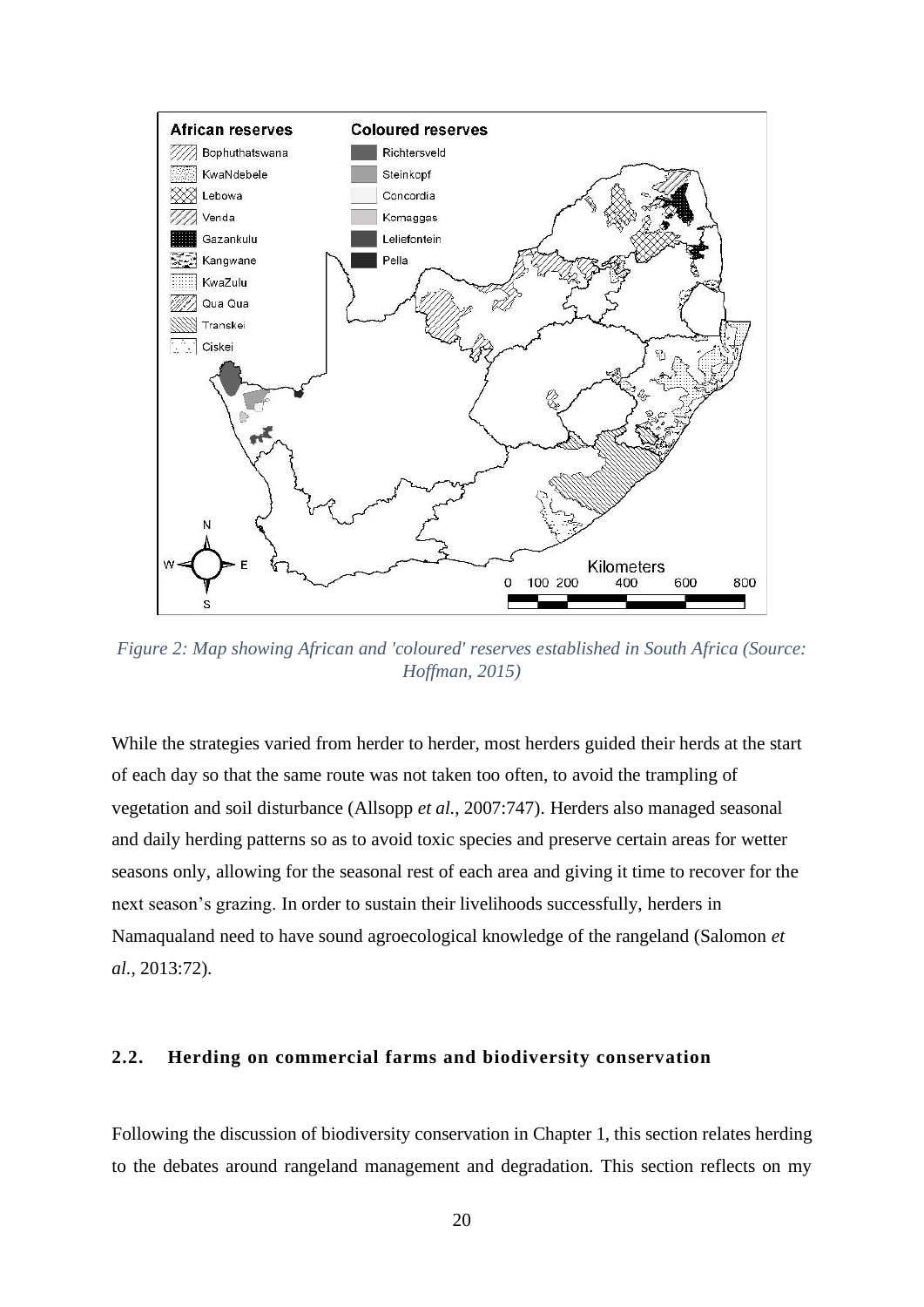findings on how herding can facilitate a more productive use of space in an arid to semi-arid zone going into a changing and increasingly unpredictable climate.

#### <span id="page-26-0"></span>**2.2.1. Rangeland management and climate change**

Hoffman *et al*.'s (2018: 220) analysis of land use changes in the Karoo provides evidence of a significant recovery in Karoo vegetation in the course of the twentieth century. Beinart (2018) similarly argues that the implementation of conservationists' ideas in the second half of the twentieth century, together with lower levels of stocking, led to the environmental recovery of the land. This illustrates that managing the movement of livestock can lead to substantial improvements in the rangeland as a productive agricultural zone.

For advocates of herding, its main contribution to conserving Karoo ecology is that it allows livestock to be moved around the rangeland strategically, thus avoiding both over- and selective grazing and subsequent land degradation (Salomon *et al*., 2013:74, Samuels, Allsopp & Hoffman, 2013:87). According to O'Connor, one of my expert informants, area-selective grazing is the "basis for degradation in a lot of systems" (telephone interview, 13 October 2020). Given that palatable plants are not evenly distributed across the landscape, (Peters, telephone interview, 12 October 2020), selective grazing results in the most palatable plants being removed from the system first, and if grazing is not managed, "those [plants] with fewer nutritional qualities persist and eventually take over" (Samuels, telephone interview, 15 October 2020). For this reason, provided the herder has in-depth knowledge about the characteristics of the area, O'Connor argues that herding could be a valuable tool to mitigate against area-selective grazing (telephone interview, 13 October 2020). Furthermore, there are parts of the rangeland where livestock grazing can stimulate growth and diversity of the vegetation, which can also be encouraged by herders (Salomon *et al*., 2013:73).

Du Toit (correspondence, 2020) notes that in dry areas such as the Karoo, short periods of grazing followed by long periods of rest is an advantageous approach, so if herds are not too dense, herding could be useful in implementing this. Schumann (correspondence, 2020) agrees, stating that periodic intensification of grazing can be beneficial for the veld. However, she also notes that this would be difficult to achieve on smaller properties. Schumann was not the only participant who raised the question of spatial scale or to argue that herding requires the ability to move livestock across large areas if it is to be an effective tool of rangeland management in the Karoo. For O'Connor, the true benefit of herding in commercial agriculture will only be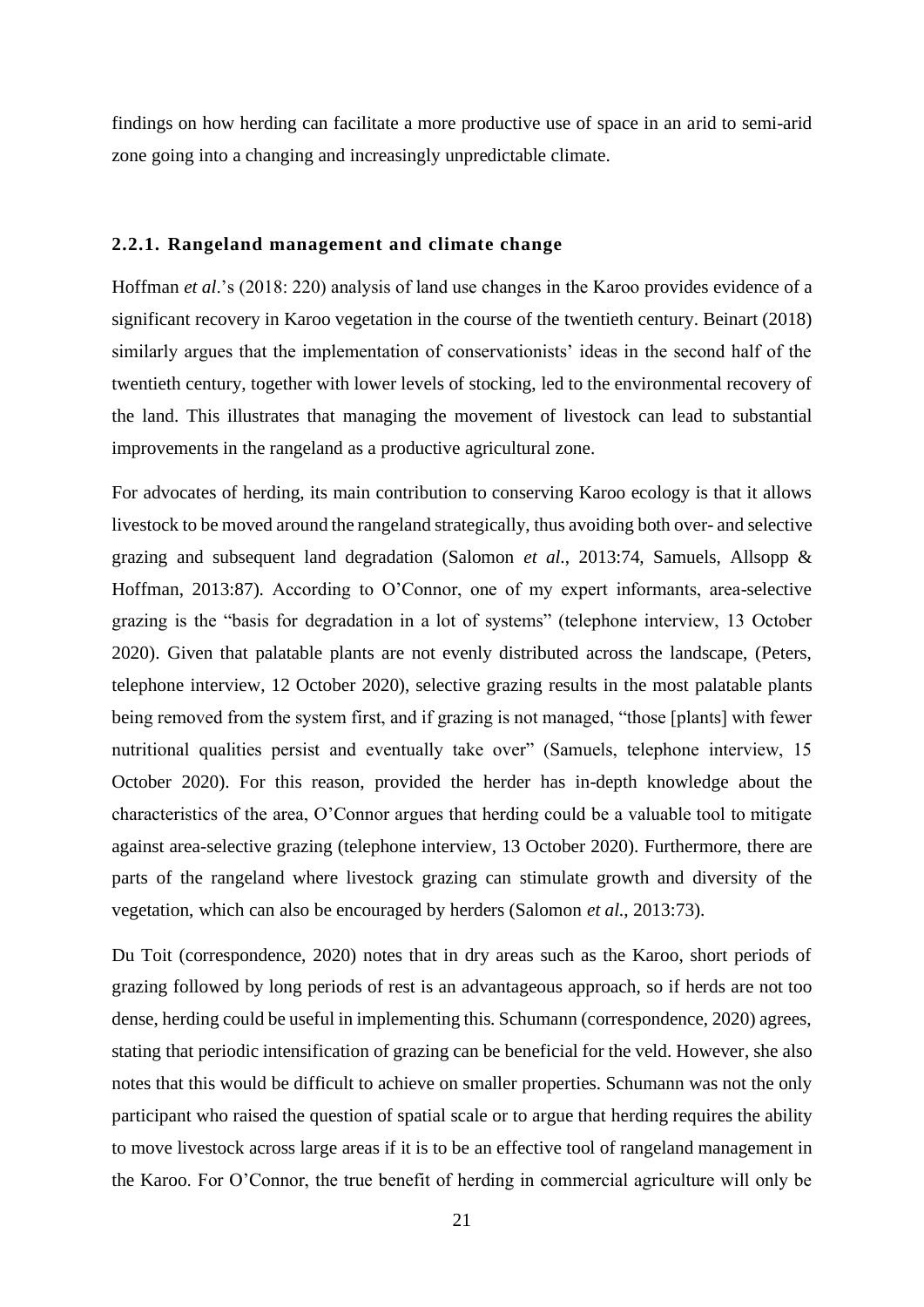realized if commercial farmers start operating at a larger scale (telephone interview, 13 October 2020). This would entail farmers coming together and pooling their resources, effectively "[operating] as a large company" (O'Connor, telephone interview, 13 October 2020). He explained why the mobility of herds is vital thus:

*There exist key habitats that make a disproportionate contribution to supporting stock through difficult periods. It therefore follows that the larger an area available to stock might be, then the greater the likelihood that it will contain appropriate habitats or resources for carrying stock through bottleneck periods, and of stock physically being able to access such habitats* (O'Connor, telephone interview, 13 October 2020).

Thus, O'Connor argues, while there is value in herding at the larger scale, on the average-sized commercial farm the positive benefits of herding would be no greater than those from practices already in place, such as fencing and rotational grazing (telephone interview, 13 October 2020).

Peters also recognized the importance of cooperative arrangements between farmers going forward in a changing climate, particularly in an arid landscape such as the Karoo (telephone interview, 12 October 2020). He explained the importance of understanding the relationship between rainfall allowance and rainfall variability in arid zones: that the "less rain you get, the more variable it is" (telephone interview, 12 October 2020). It follows that sustainable veld management requires being able to move herds to the locations where it has rained. The problem, however, is that farmers operate on relatively small parcels of land; it would, therefore, be useful to consider a cooperative arrangement of herd amalgamation, which would enable farmers to emulate the extensive transhumance patterns of the precolonial herders (Peters, telephone interview, 12 October 2020).

Samuels agrees that herding becomes increasingly beneficial as space increases but, unlike Schumann and O'Connor, he also sees a place for herding on current commercial farms in the Karoo (telephone interview, 15 October 2020). This is because the herder encourages a more equal distribution of grazing pressure on the farm, while their hands-on approach allows for "small interventions that protect the system" (Samuels, telephone interview, 15 October 2020).

Two of the practicing farmers I interviewed also saw the benefits for biodiversity from herding. De Beer spoke about three ecosystem cycles that herding has facilitated on his farm: "the energy cycle, the nutrient cycle, and the water cycle"; together with biodiversity, these are "the four important ecosystem processes" (telephone interview, 14 October 2020). He explained how this impacts production thus: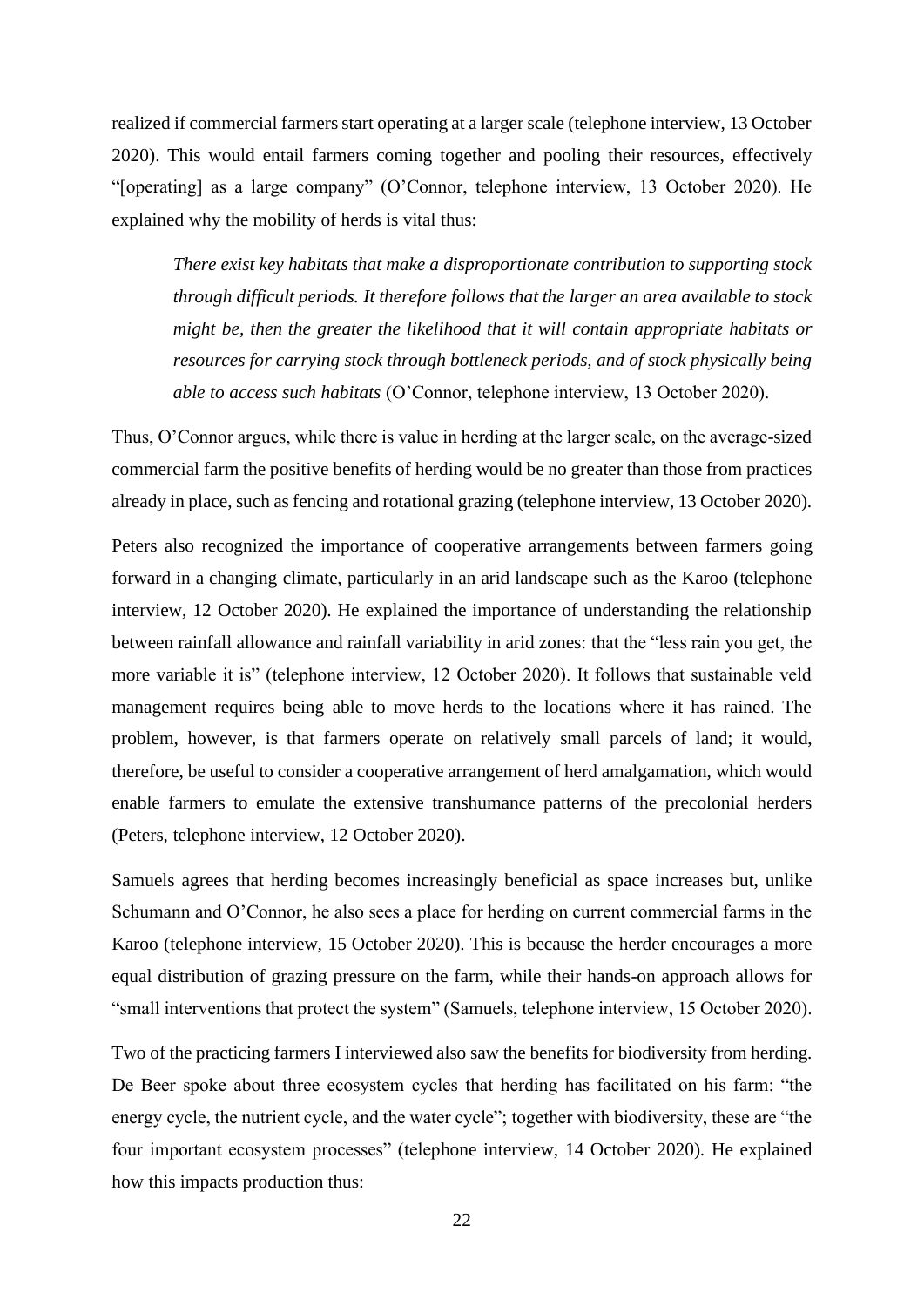*I want to convert, in essence, radiant energy through the energy cycles, the nutrient cycles, and the water cycles, into a range of products that I, in turn, convert into cash through the farming produce. We use some technology, but really, at the end of the day, we have the hooves and teeth of animals to help us make that conversion. But how do you direct that? And that brings us to herders. That's the only way we can actually direct our management to foster those four ecosystem processes. So, the herder becomes a very important tool to support our paradigm of seeing ecologically sustainable farming* (De Beer, telephone interview, 14 October 2020).

Osler, a sheep and cattle farmer with 43 years of experience in the eastern Karoo, agrees that herding can facilitate the productive use of land, and describes herding and biodiversity as involving "old synergies" (correspondence, 2020). For him, the advantage of herding lies in its "regular and closer monitoring of livestock… which enables a closer track on both veld and animals, including condition assessments of both". However, rather than advocating a pure herding approach, he maintains that herding models which integrate herding with other wellestablished grazing management systems such as the use of permanent or temporary electric fences are more appropriate in the Karoo (Osler, correspondence, 2020).

Overall, while some of my informants were more convinced of the benefit of herding than others, there was a general consensus that herding can make a valuable contribution to responsible rangeland management, provided that herders have good insight into the characteristics of the area.

#### <span id="page-28-0"></span>**2.3. Herding and human-wildlife conflict**

This section discusses the significance of herding in the debates around responsible livestock management and finding solutions to farmer-jackal conflict in the Karoo.

#### <span id="page-28-1"></span>**2.3.1. Farmer-jackal conflict**

For herding advocates such as the Landmark Foundation, a primary motivation for adopting herding is that the presence of a herder acts as a natural deterrent for predators. Herding thus negates the need for lethal trapping and hunting of animals such as jackals and caracals (Salomon *et al*., 2013:74). The concern to protect wildlife is not only a driving consideration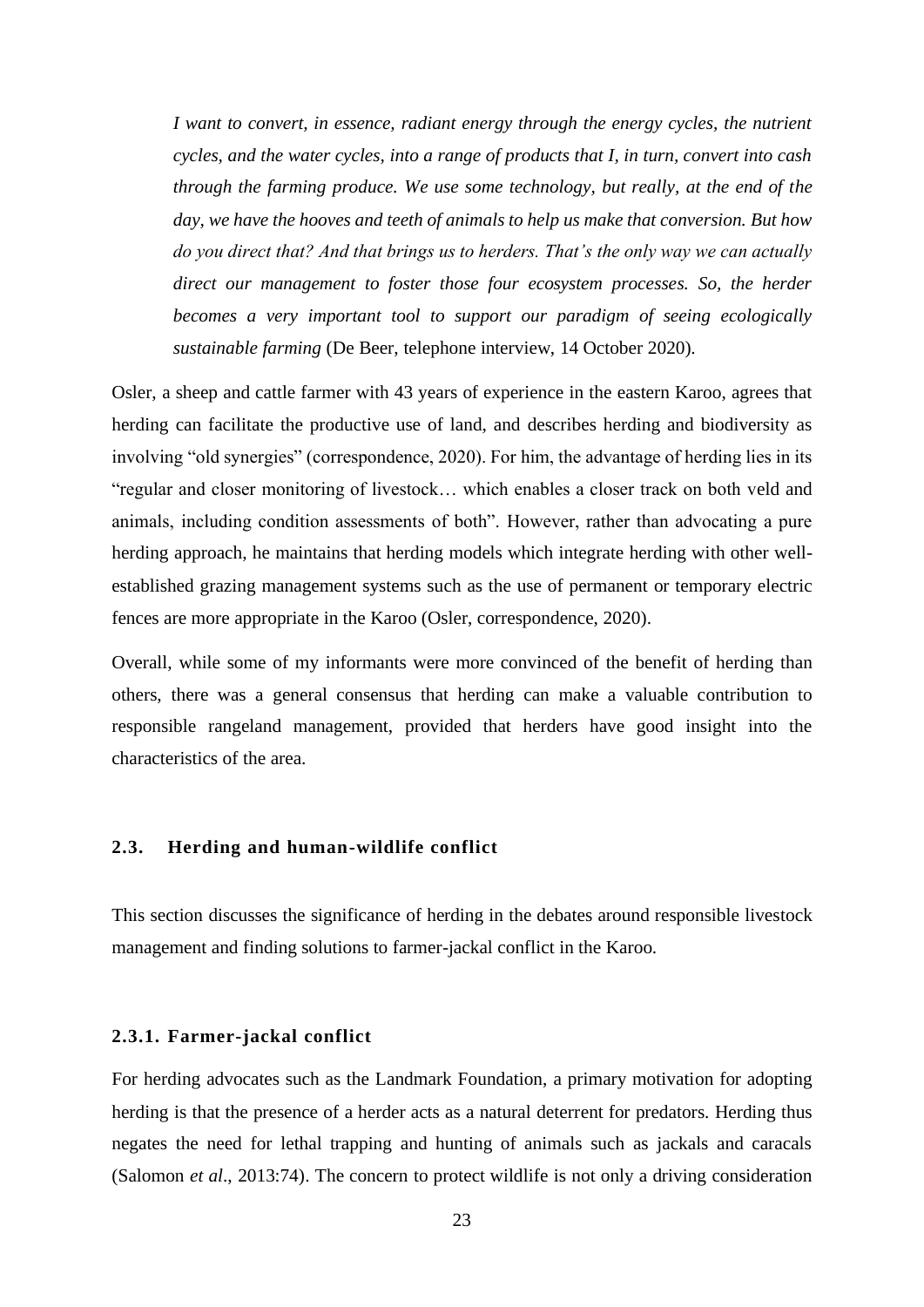behind many herding initiatives, but also a motivation for my undertaking this project. Underlying this project is a desire to conserve the jackal, caracal, Cape leopard, and other wildlife affected by harmful predator controls in the Karoo, while acknowledging that farmers' livelihoods depend on the survival of livestock.

The hunting of jackals in the Karoo is a lucrative industry, with professional vermin hunters making between R600 and R700 per head of jackal (Terblanche, 2020:178). A popular argument against hunting is that jackals are territorial creatures, and when they are hunted, they recolonise vacant territories (Nattrass & Conradie, 2015:12). However, it is also true that the more jackals there are in an area, the smaller their territories become and thus the easier it may become to control them (Nattrass & Conradie, 2015:12). A 2020 story in the *Farmers Weekly* illustrates the lengths that farmers are prepared to go to protect their livestock and their livelihoods through lethal methods of control. In this account, a Karoo farmer was praised for his innovative use of a poison collar in conjunction with a nail collar to outwit livestock predators on his farms near Beaufort West and Hopefield (Van der Walt, 2020). The purpose of the nail collar is to injure the attacking predator's jaw so that it is unable to bite lambs again. However, if the predation persisted, the farmer placed poison-filled pouches on the collars of some of his livestock which were likely targets for the predators.

While the poison killed both the predator and the sheep, the farmer regarded it as a win as he had eliminated a predator in the process (Van der Walt, 2020). He also claimed that non-lethal methods such as livestock collars equipped with bells, scent blockers and yellow reflectors were not enough to deter predators, forcing him to turn to harmful and sometimes lethal methods of control in order to bring the population of relentless predators down. The author of the report concluded by arguing that predators are adaptable and, when "constantly exposed to a control measure, such as wires, traps and collars, they adjust their behaviour so that these controls have little or no success in controlling them" (Van der Walt, 2020).

Nattrass and Conradie (2015:1) have demonstrated that while environmentalists are outraged at the thought of lethal trapping of predators, farmers are equally outraged by being told how to manage their land and their livelihoods. Their 2015 article on "Jackal Narratives" gives a voice to both sides of the argument and calls out organisations such as the Landmark Foundation that vilify the land and livestock management practices prevalent on Karoo farms (2015:8). The farmers that Nattrass and Conradie (2015:9) refer to argue that hunting or trapping predators protects their sheep from the cruelty of predator attacks, which often leave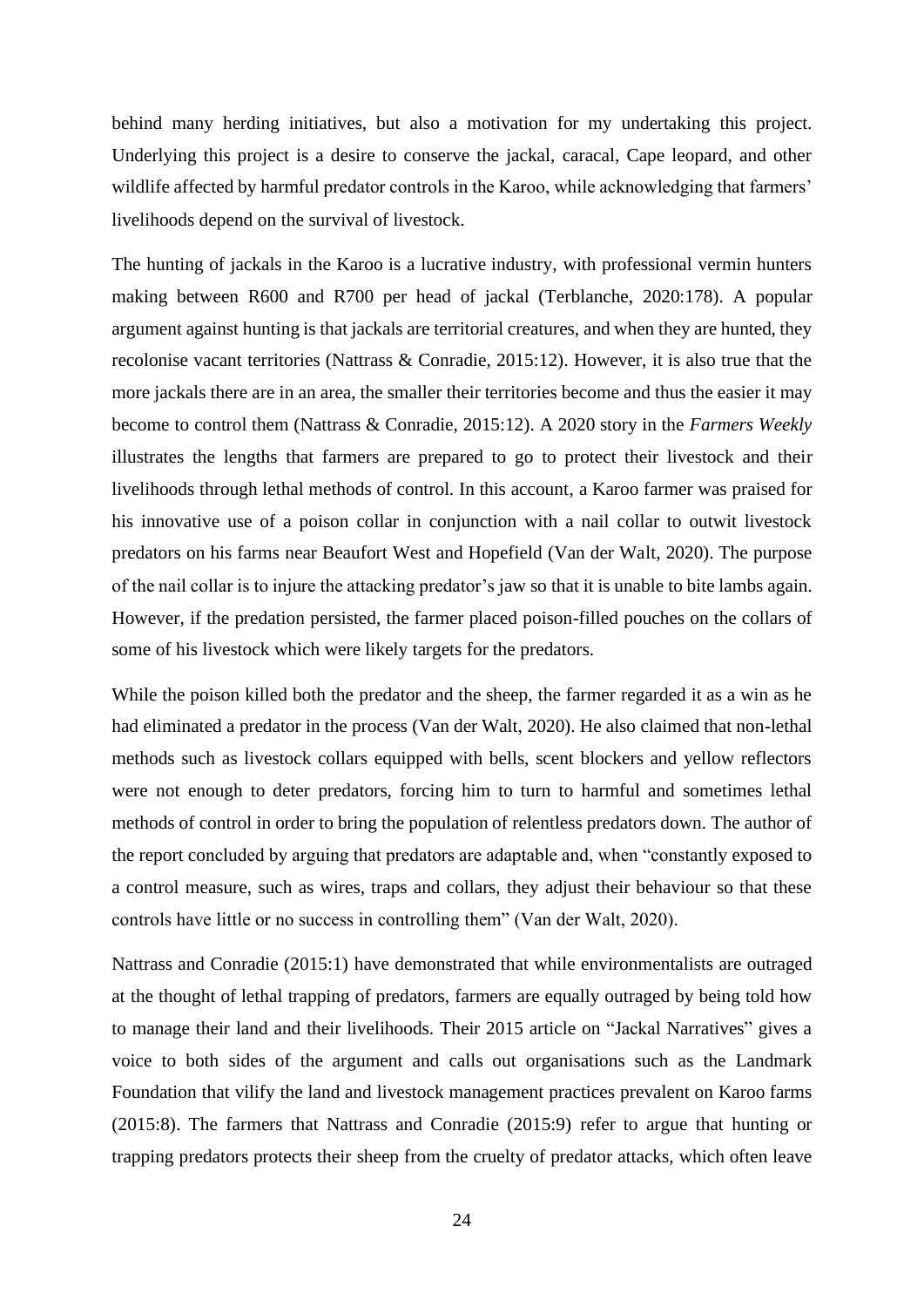livestock alive but suffering, with missing limbs, eyes and tongues. Conversely, the Landmark Foundation argue that gin traps, snares, poison, and other common means of predator control on farms are inhumane, causing unnecessary and equally disturbing harm to defenceless wildlife (Smuts, n.d.:9). Even if a landowner obtains a permit, as per the Biodiversity Act 10 of 2004 (Republic of South Africa, 2004), there is no guarantee that unintended targets do not get caught in the crossfire.

Th available evidence shows that herding is an effective non-lethal alternative for lowering livestock losses. Hawkins (correspondence, 2020) reported that findings from a study on Karoo farms showed that losses due to predation were down to 1% on farms where herding was implemented as opposed to 6% on farms where it was not implemented. Similarly, Samuels argues that communal farmers practicing herding lose on average only 4% of their stock to predation, compared to commercial farmers who use jackal-proof fencing as their main method of predator control and can "lose up to 25% of their animals through predation" (telephone interview, 15 October 2020). Du Toit and Schumann agree that increased human presence on farms is key for reducing not only predation but also stock theft, a growing problem for farmers in the Karoo (correspondence, 2020).

De Beer attributes the success of herding on his farm to the fact that "predation is about vulnerability and availability" (telephone interview, 14 October 2020). With herding, there is a human presence throughout the day and night, and livestock is therefore not vulnerable to predators. On his farm, the loss of new-born lambs has been cut to 3% and human-wildlife conflict is no longer a concern (telephone interview, 14 October 2020). De Beer's successful herding project is grounded in the understanding that carnivores are integral to the ecosystem of the Karoo, and that rather than eliminating the predators, farmers must manage their own practices so as to live with them (telephone interview, 14 October 2020). Farmers have a responsibility to manage their practices and livestock, not the predators, which requires a paradigm shift away from the notion of "predator control" (telephone interview, 14 October 2020).

Overall, my findings suggest that the practice of herding can make an important contribution to conserving both the wildlife that plays a critical role in the Karoo ecosystem, and the livestock on which farmers' and farm workers' livelihoods depend. However, given the evidence for herding as a deterrent against predation, the reluctance of commercial farmers to adopt herding warrants attention. Nattrass and Conradie (2015:8) argue that if non-lethal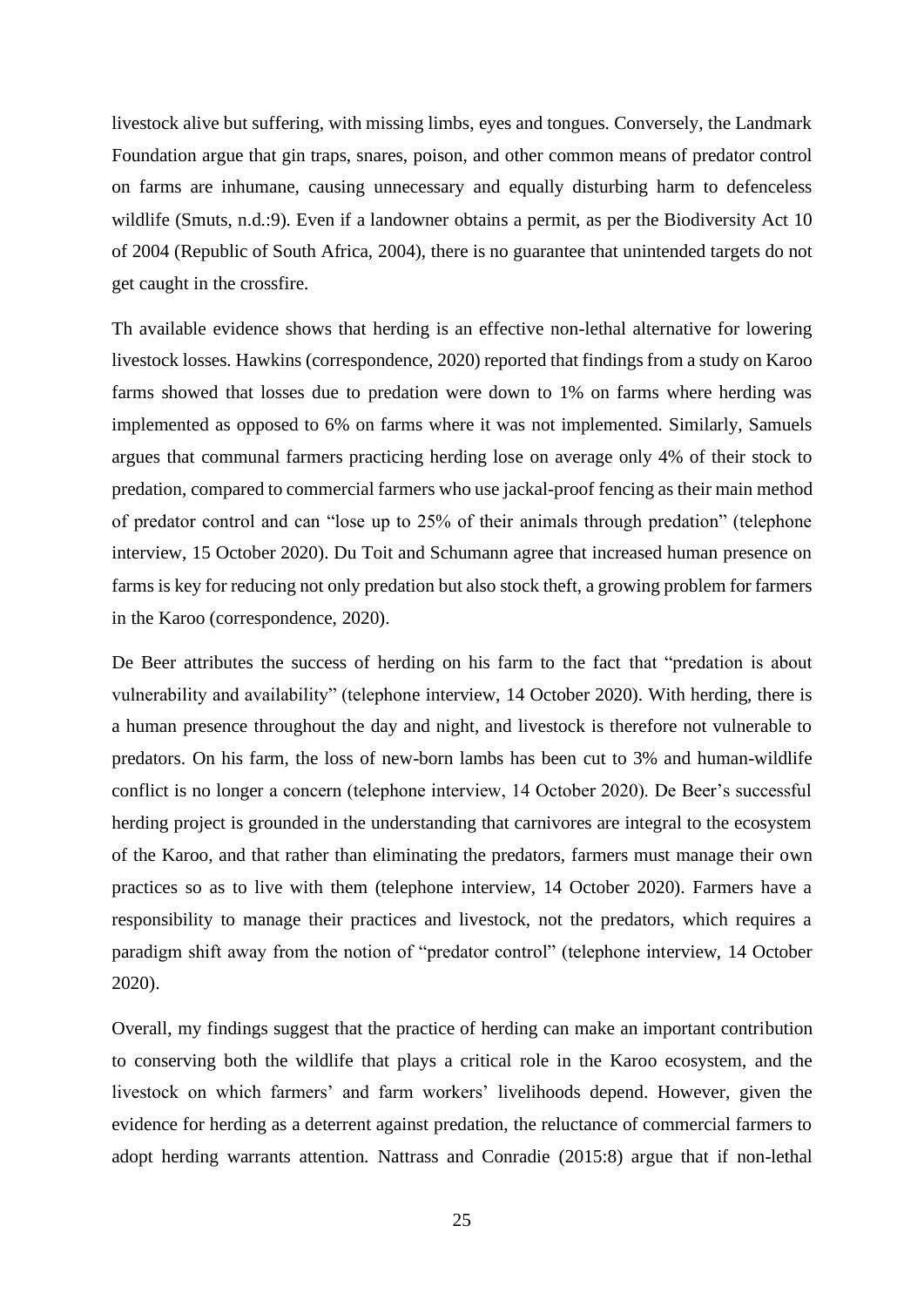methods worked as well as advocates claim, then farmers would have adopted them ages ago, as methods of hunting and trapping are "expensive, cruel, [and] labour intensive". Niël Viljoen, one of the farmers with whom I communicated, who is known as a predator and livestock management expert, was adamant that herding is not a viable option for controlling livestock depredation on commercial farms and that a more effective approach is the "isolation of livestock by means of jackal proof and electrical fencing" (2020). Unfortunately, this study was not able to delve into this perception fully; it is likely, however, that it cannot be separated from concerns around security and social responsibility, which are discussed in the next section.

Alternative non-lethal approaches, besides herding, that were brought up in the interviews and email correspondence included the introduction of Anatolian dogs (O'Connor, telephone interview, 13 October 2020), rotational grazing with intensification of production over the lambing period (Schumann, correspondence, 2020), flashing lights (Hawkins, correspondence, 2020), and 'adaptive' herding models (Osler, correspondence, 2020). However, I was unable to go into the merits of all these practices in the available time.

#### <span id="page-31-0"></span>**2.4. Herding and social justice**

This section explores the potential contribution of herding to the promotion of social justice, which includes meeting human needs in a sustainable and equitable way in the Karoo. It begins with a discussion of the skills set involved in herding and perceptions around this role. The section then moves to a discussion of the comparative costs of herding and existing methods of livestock management involving fencing. Lastly, this section addresses social dynamics between farmers and farm workers on commercial farms, including tensions related to land reform and farmers' security concerns.

## <span id="page-31-1"></span>**2.4.1. "Not all herders are equally skilled"**<sup>5</sup> **: Elevating the herder from unskilled to professional**

Salomon *et al*. (2013:73) describe a good herder as someone who ensures livestock well-being by protecting the animals from predators and preventing them from grazing on poisonous

<sup>5</sup> Peters, telephone interview, 12 October 2020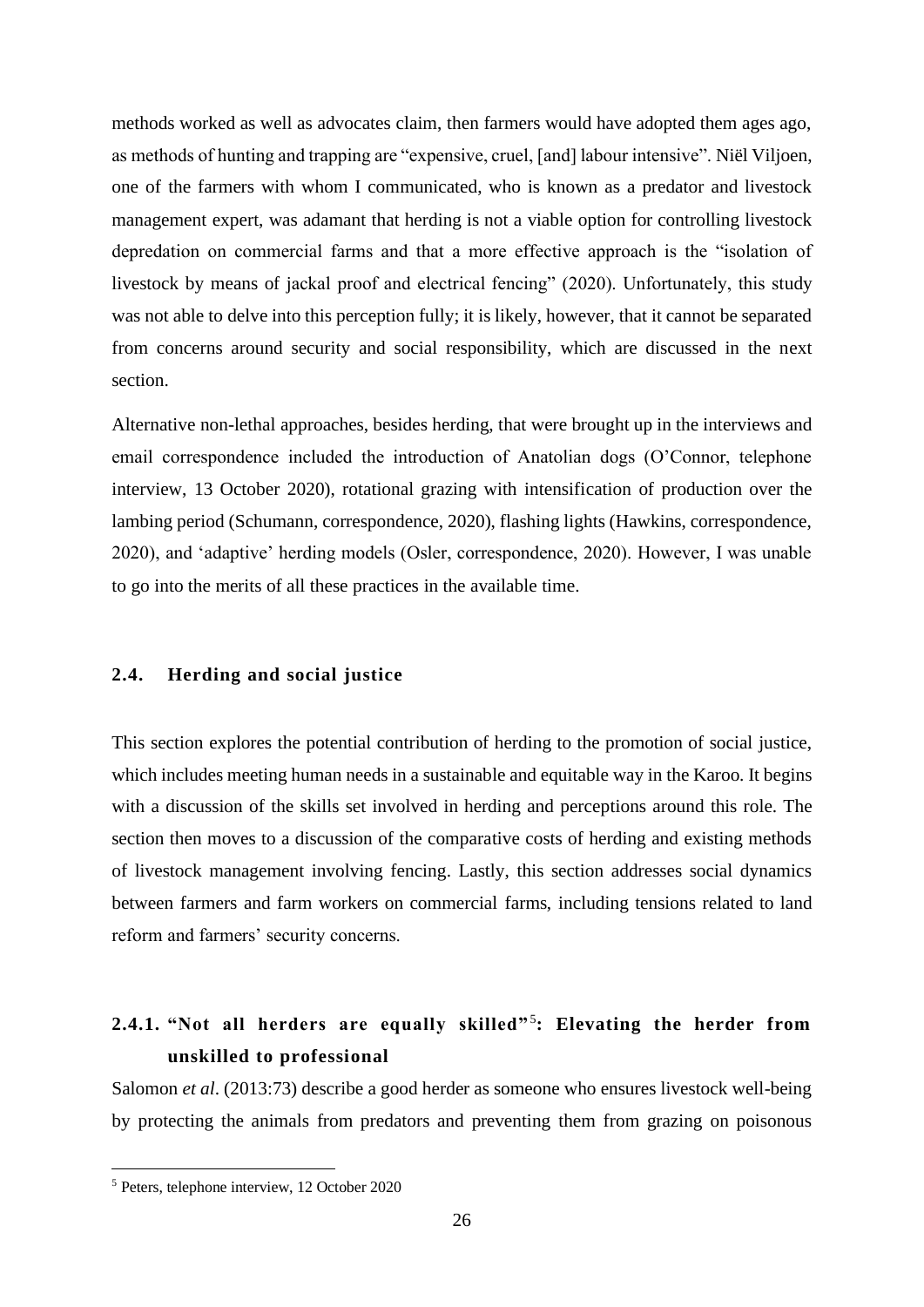plants; furthermore, a good herder has the knowledge to assist stock during birth, identify when an animal is sick, and ensure that the herd is comfortable at all times. Because of the range of skills required, Samuels maintains that herding is in fact a highly skilled profession and there is a complete misunderstanding among farmers of what herding involves (telephone interview, 15 October 2020). While his research has focused on herders in the communal farming areas, he understands that for herding to operate successfully on commercial farms, herders require a similar extensive skills set.

In addition to the skills already listed in a previous section on herders of the Leliefontein communal rangeland, Samuels identifies the ability to read the landscape and vegetation condition (in order to know when to rest the veld), sound knowledge about species composition and the characteristics of soil erosion, as well as knowing where to find water throughout the year (telephone interview, 15 October 2020). In this regard many herders are able to read the weather and predict daily and seasonal rainfall patterns, a skill they have acquired by spending so much time in the veld (telephone interview, 15 October 2020). Being able to differentiate animals according to health status is also important, so that the herder can ensure that animals in poor condition are given priority access to the most palatable plants (Samuels, telephone interview, 15 October 2020). While arguably all farm workers need these skills, herders need to make quick decisions on their own in the field, making it vital that they become experts in their own right. These skills furthermore warrant recognition through the payment of decent wages, as the herder is also given more responsibility and is often expected to work unsociable hours.

#### <span id="page-32-0"></span>**2.4.2. Perceptions of the role of the herder**

Salomon *et al*. (2013:73) argue that one of the social advantages of promoting herding on commercial farms is its potential to create long-term skilled employment opportunities for local residents who are seeking work in the agricultural sector (Salomon *et al*., 2013:73). They argue further that the practice of herding can give herders a strengthened sense of identity and belonging in the farming community, given that farm workers belong to a traditionally livestock-centred culture in which herding has deep roots.

A number of my informants, however, argued that the conditions of the Karoo make herding an unattractive role, especially for the youth. Schumann, for instance, stated that it is unlikely that young local residents will "want to spend every day in the brutal sun or extremely cold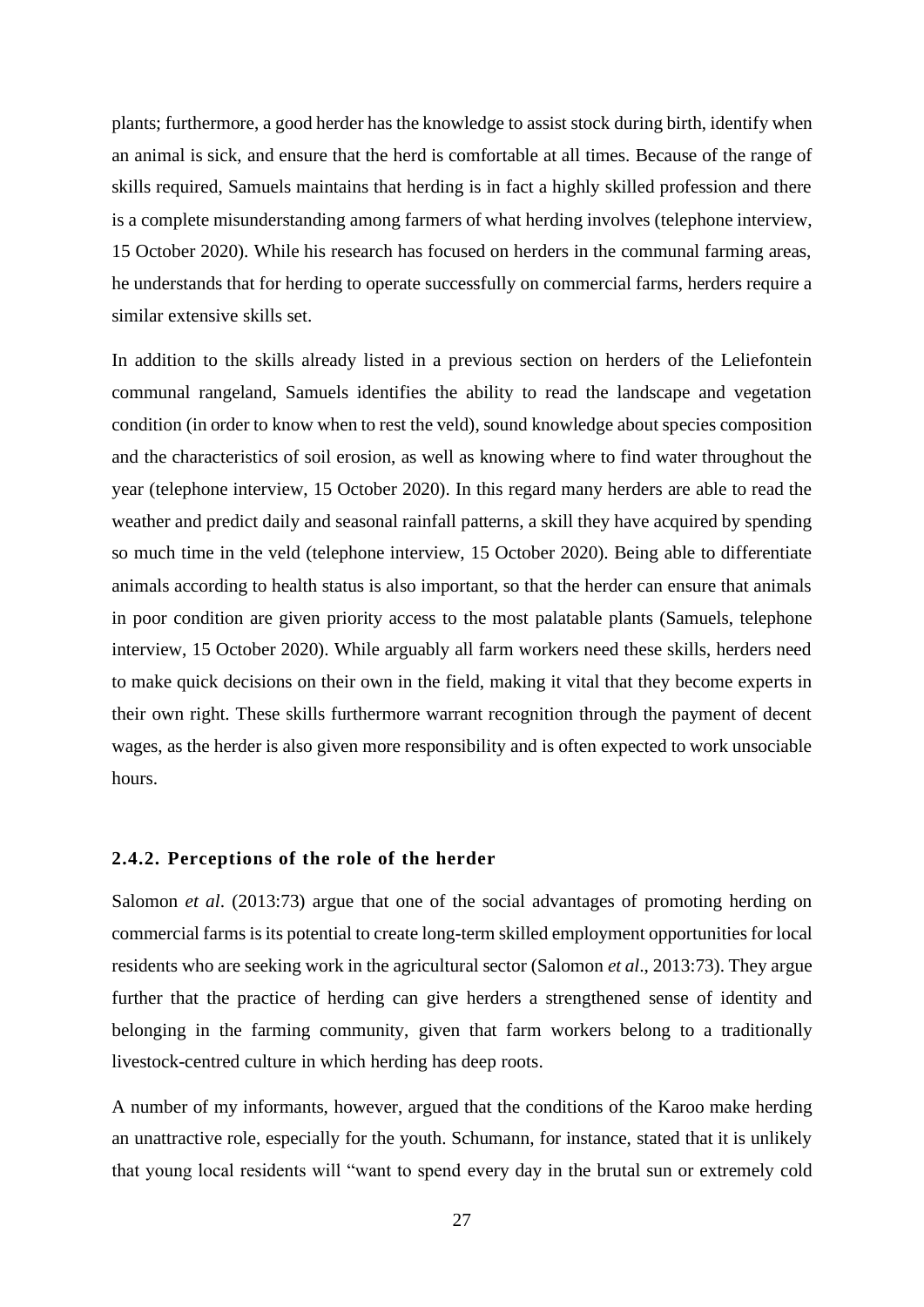winters walking outdoors every day" (correspondence, 2020). She believes that if young people have access to education, they will opt for alternative career options. Viljoen (correspondence, 2020) agrees, arguing that young men and women have more ambitious aspirations, and herding offers little opportunity for personal advancement. He also referred to the challenge of being exposed to the natural elements of the Karoo, which include sub-zero temperatures with wind, hail, and rainstorms in winter, and scorchingly hot temperatures in summer. Similarly, Du Toit argued that not many people have the "psychological makeup to dedicate themselves to a life of near solitude for much of the time" and that in order to make it attractive to a wider range of young people, the issue of loneliness would have to be addressed (correspondence, 2020). Furthermore, for generations the status of herder has ranked low on the social scale on Karoo farms, as it has often been considered work for a young boy (Du Toit, correspondence, 2020).

For Samuels, who has extensive fieldwork experience with herders, one way to address the issue of loneliness is to provide herders with decent lighting and to ensure cell phone connectivity (telephone interview, 15 October 2020). If this were provided, herding would be considered a more attractive occupation. At the same time, he noted that in the communal areas, herders are generally men in their mid-fifties and often retired (telephone interview, 15 October 2020). The only young herders that he knows are family members and he acknowledges that there is not much incentive for young men and women to become herders.

To change the perception that herding is not an occupation for young people, both Samuels and Hawkins argue that herding needs to be promoted as a highly skilled job option in the Karoo. The Herding Academy in the Eastern Cape is making strides in this regard, providing students with an accredited course where, according to the Academy's website, "the ancient skill of herding animals are being applied within a holistic decision-making framework to regenerate the landscape and bridge the socio-economic and cultural barriers that existed between humans and wildlife through-out Southern Africa". This is an important step towards the professionalisation of the practice and follows the trend of herding academies in Spain and France, which position herding as neither an outdated nor a backward-looking practice (Samuels, telephone interview, 15 October 2020). Hawkins (correspondence, 2020) also reported that two out of the ten herders in her study who graduated from the Herding Academy were women. This may be indicative of a shift towards a more inclusive image of herding.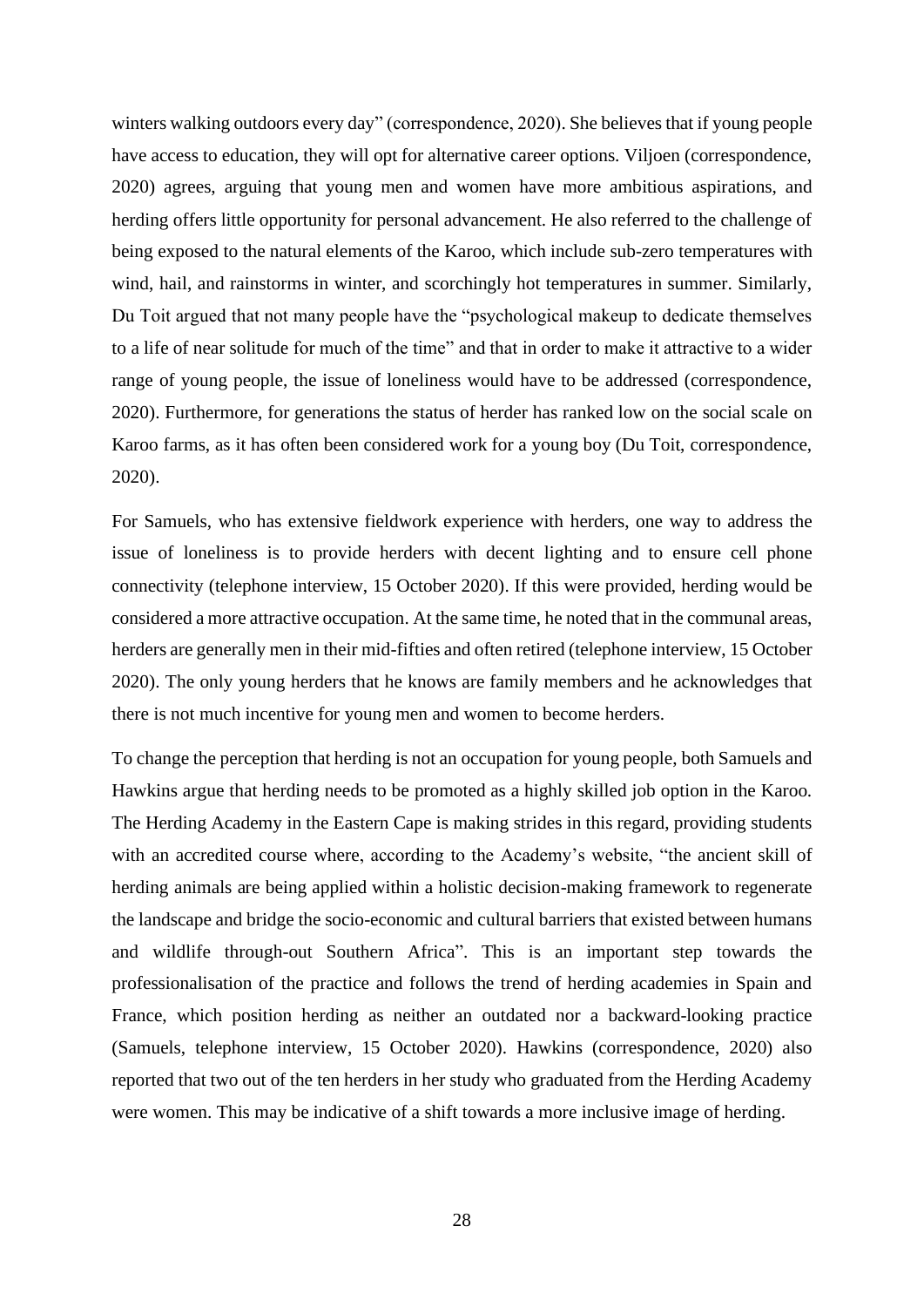The abovementioned increase in herders' wages could act as an incentive for more young people to consider herding as a career option. However, as argued by Atkinson (2007), farm workers are often poorly paid and overworked, and the extent to which a marginal wage increase would make a difference to the lives of farm workers is questionable. There is potential for future research to study how herders' wages compare to farm workers' wages, and to investigate what kind of opportunities, if any, this increase might provide for herders, their families, and futures.

While De Beer is reluctant to speak on behalf of the herders on his farm, he notes that there has never been a problem filling a herder position on his farm (telephone interview, 14 October 2020). On the contrary, they "have been inundated with people requesting work" (De Beer, telephone interview, 14 October 2020). Furthermore, since the start of his herder project, only two herders have left, and both were quickly replaced (De Beer, telephone interview, 14 October 2020). He believes that while the increased salary they offered herders provided the initial incentive, there is also a shared sense of pride among herders in what they have achieved (De Beer, telephone interview, 14 October 2020). Herders on this farm are trained in herd health, low-stress animal handling, and optimising animals for the market. They have introduced a training program on animal production, animal well-being, and ecological systems management (De Beer, telephone interview, 14 October 2020). This training program has allowed the herders to redevelop lost skills. Of course, as De Beer acknowledges, these perceptions of the social advantages of herding can only be verified by the herders themselves.

#### <span id="page-34-0"></span>**2.4.3. The relative costs of herding and fencing**

My literature review reveals that the ecological benefits of herding have been more extensively researched than the economic costs and benefits. Reasons for this may include the difficulties of comparing the cost of herding with that of fencing and trapping. However, the study by Salomon *et al*. (2013:73) compared the costs of fencing with the projected costs for a full-time herder in one of their case study areas on the outskirts of Lesotho. Setting aside the cost of the future maintenance of the fencing and the labour costs of erecting the fences, they calculated the cost of just the 25km of fencing material to be R140 000, some 2.5 times the R54 750 it would cost to employ one full-time herder for a year in 2013 (Salomon *et al*., 2013:73). While this case study is dated and limited, it offers a useful starting point for considering the economic viability of herding.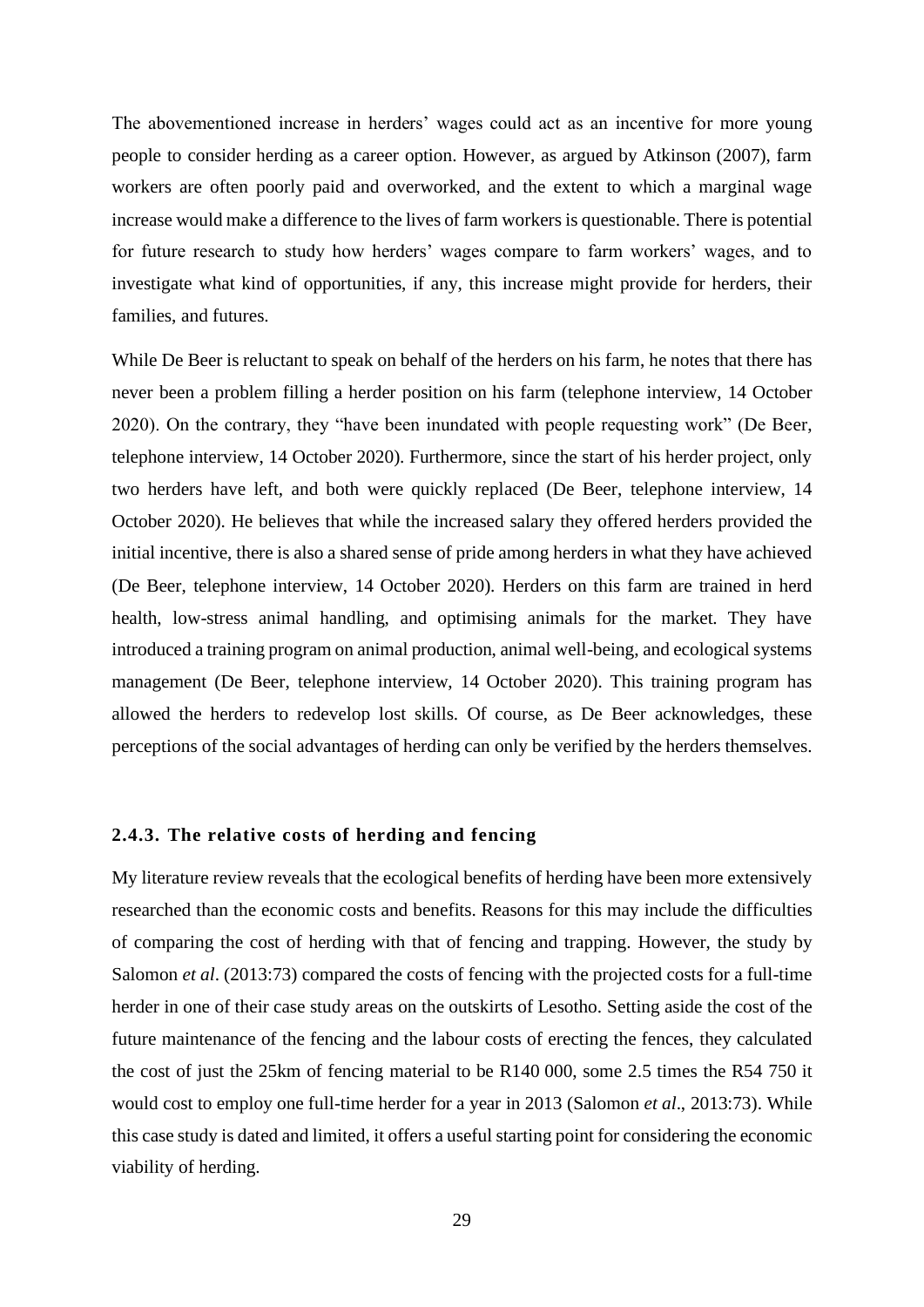Samuels believes that the production gains from lowered stock losses with herders would easily offset the higher wages paid to them (telephone interview, 15 October 2020). De Beer agrees with Samuels that the "production offsets should more than make up for the incremental human resources cost in implementing human herders" (telephone interview, 14 October 2020). On his farm, farm workers have been offered a 60% salary increase if they were willing to become herders, an offer which most farm workers have taken up. Further evidence that herding can be cost-effective comes from a cost analysis by Hawkins, "where [they] calculated that the cost of hiring herders [with] guardian dogs was the same as the cost of lethal livestock protection methods" (correspondence, 2020). The lethal methods involved hiring a hunter, laying gin traps or cages, driving to check the traps daily, and shooting captured animals.

Commercial farmers would, however, consider other factors before switching to herding. For instance, a number of informants noted that the capital investment by farmers or their predecessors in fencing would act as a potential economic barrier to switching to herding, especially on farms where the fences are in decent condition and the existing grazing system is deemed sufficient for production purposes. As Peters argues, "farmers and the state have invested heavily in fencing and water point infrastructure" (telephone interview, 12 October 2020), with fencing "one of the biggest capital outlays for a grazing property" (O'Connor, telephone interview, 13 October 2020). However, as Du Toit points out, fences need to be repaired continually, and the presence of a herder could mean that fences require less maintenance, which could balance out the cost of paying a herder. Perhaps when it is time to replace or repair fences, herding could be considered an attractive option by farmers.

#### <span id="page-35-0"></span>**2.4.4. Farmers' security concerns**

Perhaps more significant in farmer calculations than fixed costs are more existential concerns around security. Implementing herding on farms entails introducing more farm workers onto the property and my conversations with informants indicated that this is a major barrier to herding. Hawkins, whose study involved the introduction of herding on a number of farms in the Karoo, reported that some farmers who were not in favour of the practice expressed concern that "herders brought a social responsibility and even problems onto the farm" (correspondence, 2020). Moreover, farmers who favoured the practice reported that the herders employed by the study, who had been trained and been through a screening process, "were different from the normal herder, who was taking [the] job out of necessity" (Hawkins,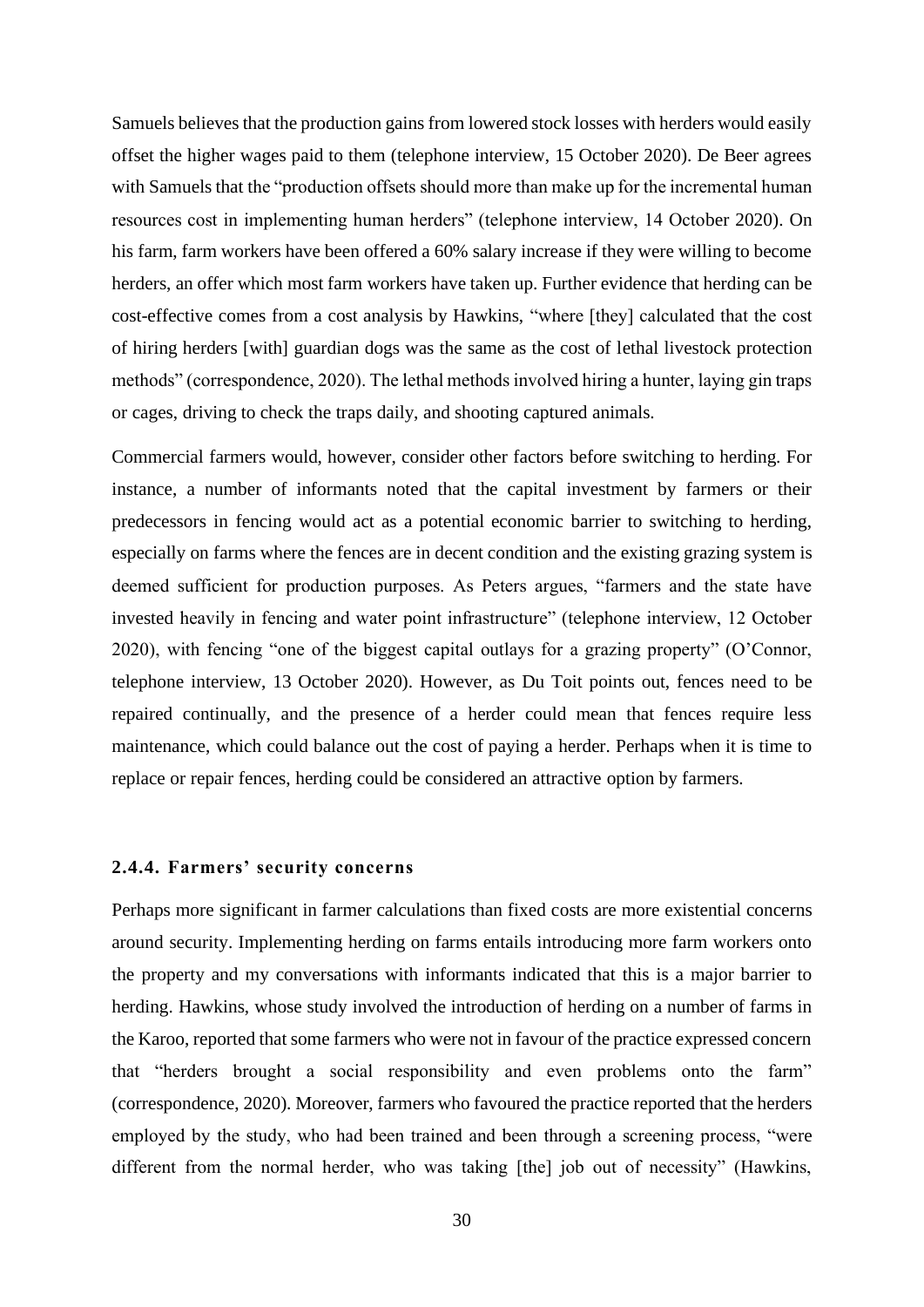correspondence, 2020). Schumann echoed similar concerns by farmers about the unreliability of farm workers (correspondence, 2020).

Other barriers that were repeatedly raised throughout my study concerned wage disputes and farmers fears around land reform policies aimed at ensuring secure tenure frights for farm workers on the farms on which they reside. Viljoen (correspondence, 2020) reported that one reason why herding is not viable is because of the annual increase in wages, with Peters arguing that wage disputes result in problems for farmer-worker relations (telephone interview, 12 October 2020). As pointed out by Samuels, even if farmers are going through a difficult time, they are still required to pay their workers, which is a disincentive for increasing their labour force by recruiting better paid herders (telephone interview, 15 October 2020). Schumann (correspondence, 2020) illustrates the extent to which farmers are still reluctant to hire workers, referring to a farmer with a 10 000-hectare property who only employs two workers to assist him on the farm. Often farmers expect highly skilled people to work with them, but offer miserly wages in return (Peters, telephone interview, 12 October 2020). Conversely, sometimes farmers trust herders with their livestock, but the herders are not adequately trained, resulting production losses for the farmer (Schumann, correspondence, 2020).

Tenure security is another issue impacting on farmers decisions around their labour requirements. The Extension of Security of Tenure Act of 1997 was intended to facilitate "longterm security of land tenure" among various groups with insecure tenure, including farm workers, and regulating "the conditions and circumstances under which persons, whose right of residence has been terminated, may be evicted from land" (Republic of South Africa, 1997). While the Act aimed to protect farm workers from being unjustly fired and subsequently ordered to remove themselves and their families from their residences on the farm, Peters noted that this left farmers fearing that they would have "no control over what happens on their property", which in turn led to an upsurge in pre-emptive evictions of farm workers from farms and an increase in unemployment among farm workers after the Act came into effect (telephone interview, 12 October 2020). Samuels also saw farmers' concerns around farmworker claims to security of tenure as a barrier, which he also linked to quicker turnover rates in farm sales compared to earlier decades:

*[Some] farmers don't farm for a lifetime anymore. After a few years, they want to sell [and] other players come in. The system rotates at a much quicker level than in the past. So, when you sell your land, I think that's sometimes an impediment, because*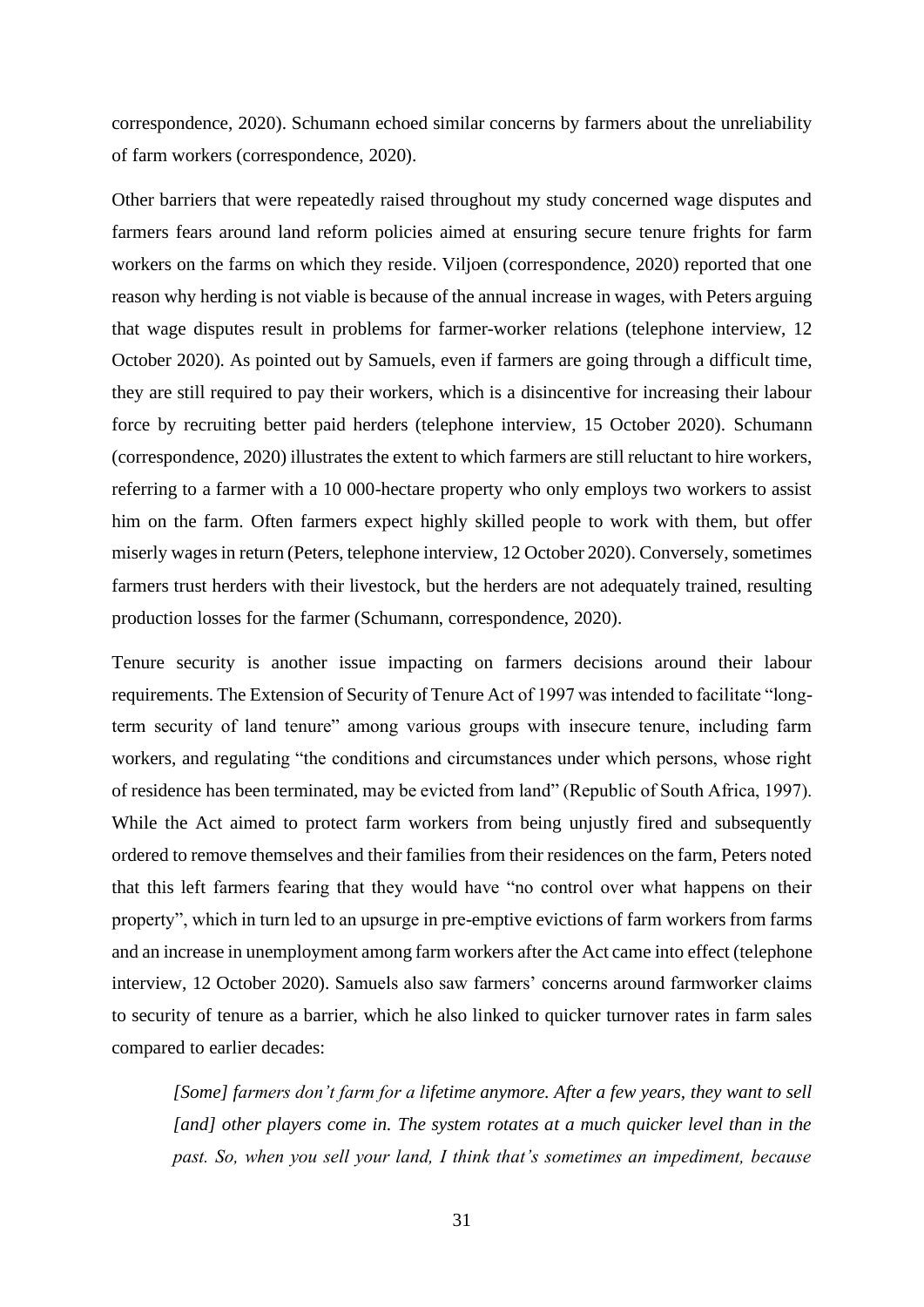*what do you do with the farm workers who have rights now? The [buyers] might have other ideas for the farms, but then there are people on the farms that they have to consider* (Samuels, telephone interview, 15 October 2020).

Viljoen raises another reason why farmers are reluctant to increase their work force at this stage. He argues that farmers' assessments of an unstable political situation in South Africa and their concerns about the phenomenon known as 'farm murders' are of paramount importance (correspondence, 2020). This extends to fears that herders could become a threat to farm security because "the underground operations of well-organised syndicates are too effective in overwhelming herders to participate in unlawful operations" (Viljoen, correspondence, 2020). O'Connor confirms that these are real concerns for farmer: the more people allowed to be on farms, the more potential problems farmers face in the future (telephone interview, 13 October 2020). He suggests that farmers' apprehensions around herding have less to do with assessments of its potential benefits in managing their land and livestock and more to do with security concerns: for farmers, the issue of security is of such paramount importance that it may discount any benefits herding may have (O'Connor, telephone interview, 13 October 2020).

De Beer, on the other hand, argues that these apprehensions are indicative of the racial prejudice that needs to be challenged in the Karoo (telephone interview, 14 October 2020). He notes that they have not experienced these issues on his farm where full-time herding has been practised for over four years. This shows that if staff are treated with respect and offered opportunities through the elevated role of becoming a qualified herder, then there is an opportunity for broader rural regeneration, all while retaining invaluable traditional herding skills (telephone interview, 14 October 2020). Samuels shares this appreciation for the tradition of herding and also called for the elevation of the status of the herder (telephone interview, 15 October 2020).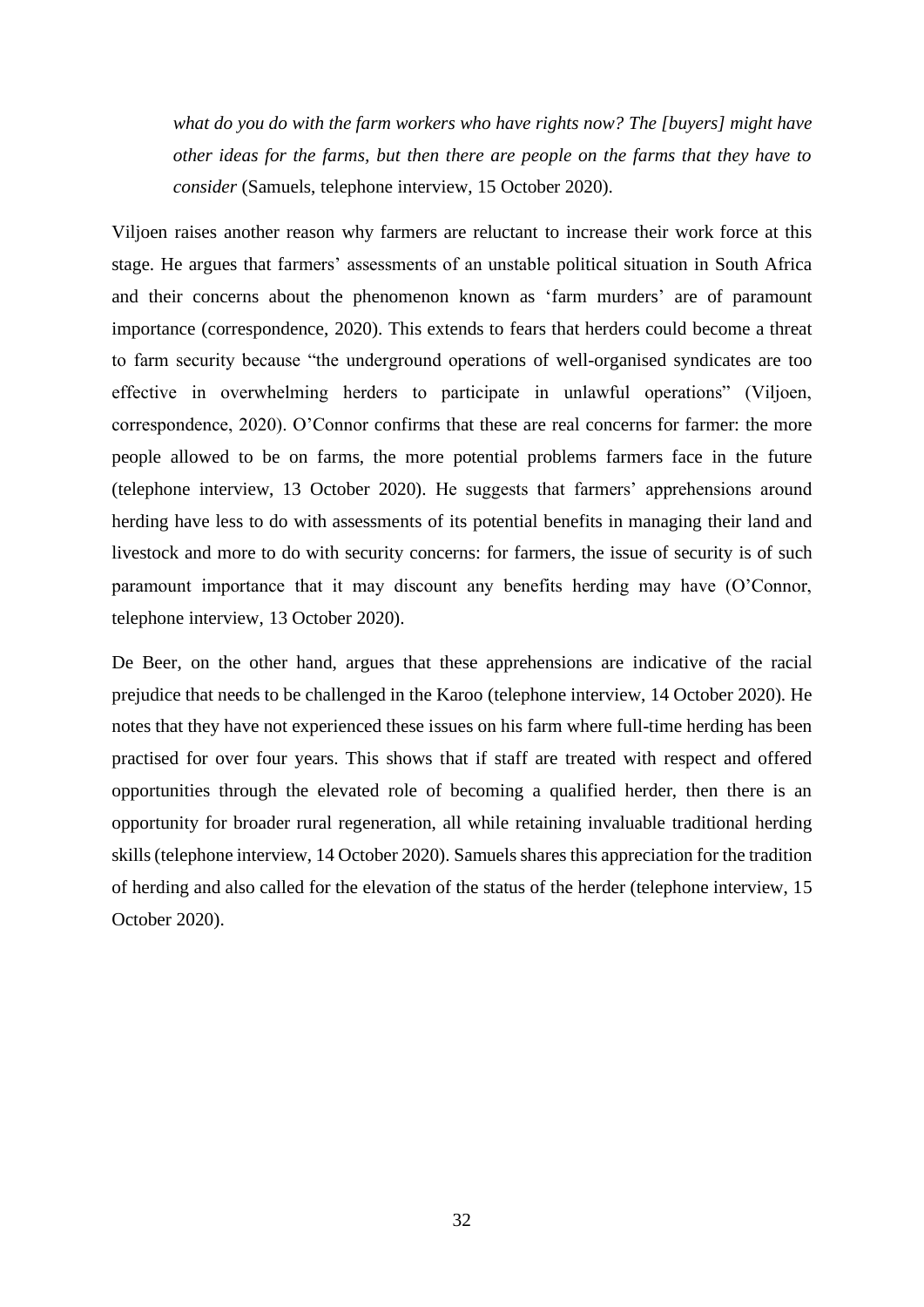#### **Chapter 3: Discussion and Conclusion**

<span id="page-38-0"></span>The aim of this research project has been to explore the debates around herding in order to understand its potential contribution to a more sustainable commercial farming sector in the Karoo. This research report should be read as a pilot project for a future, larger study on the social dynamics of farmer-worker relations and the perceptions of the role from herders and farm workers.

In this concluding chapter, I first reflect on my research findings, using my original research questions to structure the discussion. In answering my third research question, I reflect on the challenges of conducting research during the COVID-19 pandemic and how this has affected my ability to achieve the objectives of my research project. Finally, in conclusion, I discuss the complexity of assessing herding's contribution to sustainable agriculture in the context of the Karoo.

#### <span id="page-38-1"></span>**3.1. Reflections on the findings**

#### <span id="page-38-2"></span>**3.1.1. Key debates**

My first research question focused on the key debates around herding as a method of livestock management on commercial farms, including concerns around the history of herding, rangeland management, farmer-jackal conflict, economic viability, and the social function of herding. It is clear that herding has been integral to the history of farming in the Karoo. Not only were the earliest sheep farmers the nomadic KhoeKhoe pastoralists, but nomadic pastoralism dominated much of the colonial period until the introduction of deep drilling and fencing technologies. Furthermore, in the former 'coloured reserves' in Namaqualand, herding is still practiced on a small scale. As argued by Samuels *et al*. (2007) and Allsopp *et al*. (2007), commercial farmers can learn from Namaqualand herders' respect for collective norms, sharing, and their efforts to ensure long-term sustainability of the land by using methods guided by both traditional and technical knowledge.

With regards to rangeland management, my interviews with ecologists and conservationists showed how herding could fit into the already established rangeland management practices and land-use planning that can be found in the literature. Two of the ecologists that I interviewed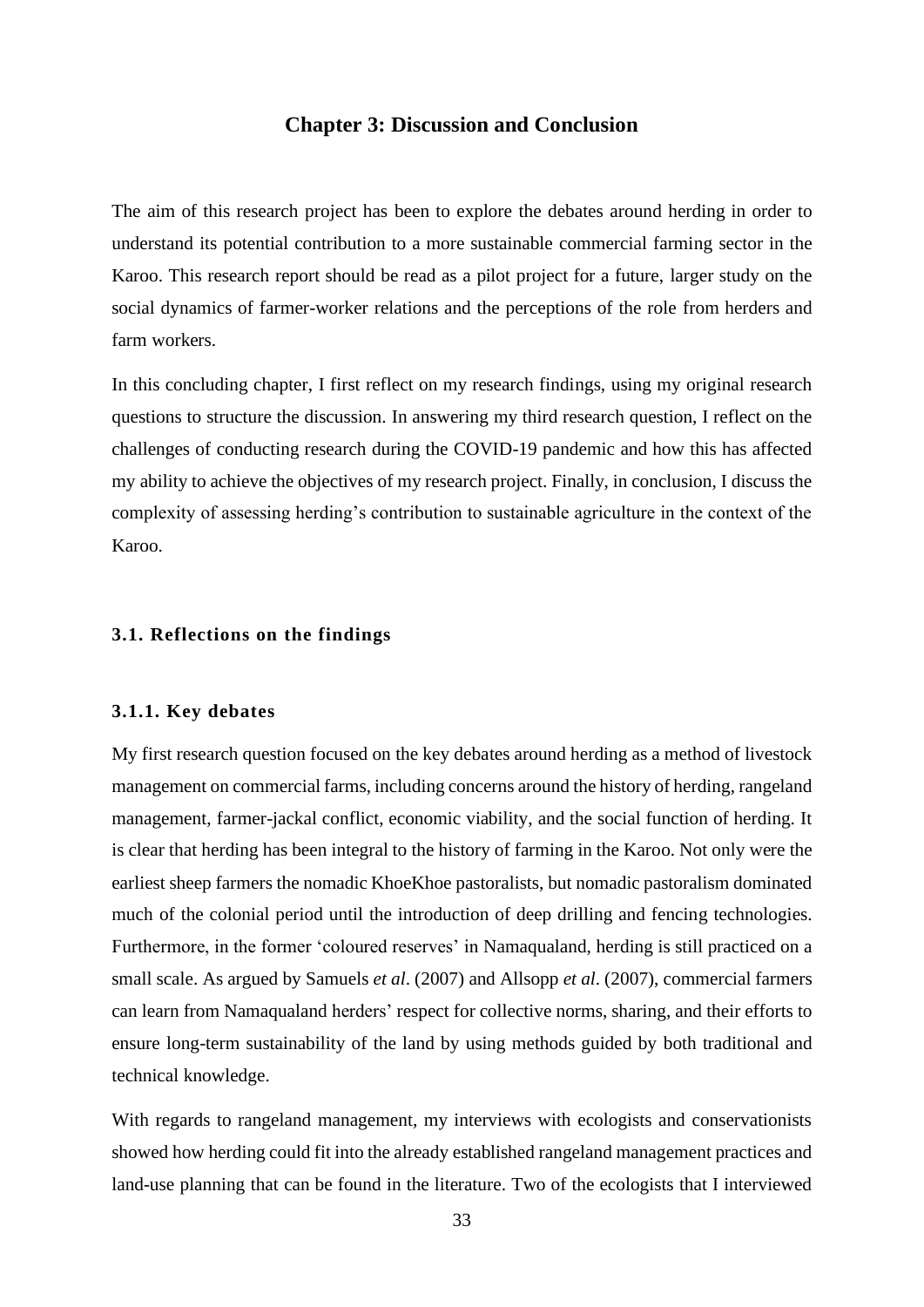offered a vision of a cooperative arrangements between two or more commercial farms/ farmers that would create the opportunity for this, through the amalgamation of herds and the sharing of resources, preferably with the option of moving livestock between the winter-rainfall and summer-rainfall regions of the Karoo. Here, herding would fit into this vision, as large herds would be mobilized along vast spaces of land, and the early transhumance cycles of the precolonial herders would be emulated on the commercial scale.

Of course, this vision is just that  $-$  a vision  $-$  and the pragmatic challenges around getting farmers to pool their resources could be a barrier, particularly in a context where a tight control of productive operations appears as characteristic of the commercial farmers in the Karoo. Nevertheless, large-scale farming is not the only context in which herding could be effectively realized. Most of my informants felt that herding could be a valuable tool for rangeland management and conservation on the scale at which commercial farmers currently operate, which is on farms between 5 000 and 10 000 hectares in most cases.

My findings showed that another major benefit of herding is its non-lethal approach to predator management. Carnivores form an integral part of the ecological makeup of the Karoo and their protection has been a topic of contestation for decades. Farmers need to protect their stock and their livelihoods, however, the hunting, trapping, and shooting of non-damage causing animals can go against various acts and lead to regional extinction of a species. As shown in Chapter 2, herding can offer a solution to this ethical dilemma, as the increase in human presence around herds deters predators and negates the need for lethal control methods. One farmer proposed introducing herding models rather than pure herding, which can entail a combination of human herding and other forms of livestock management, such as herding with permanent fencing, herding with temporary fencing, or herding with guardian dogs, flashing lights, and vuvuzelas<sup>6</sup>. Overall, the findings show that herding can be an effective predator control, but these perceived advantages cannot be viewed in isolation.

Next, my inquiry into herding's economic viability produced mixed responses and I realized that the issue of economic costs and benefits is extremely complex. The most valuable contribution came from one informants' cost analysis which compared the cost of paying herders with guardian dogs to the cost of lethal methods such as hiring hunters and laying traps. While I do not have access to the figures, this is a useful reference point for the cost of herding

<sup>6</sup> Vuvuzelas are long, plastic horns that, if blown into, produce a loud, thundering sound that can be heard from far away.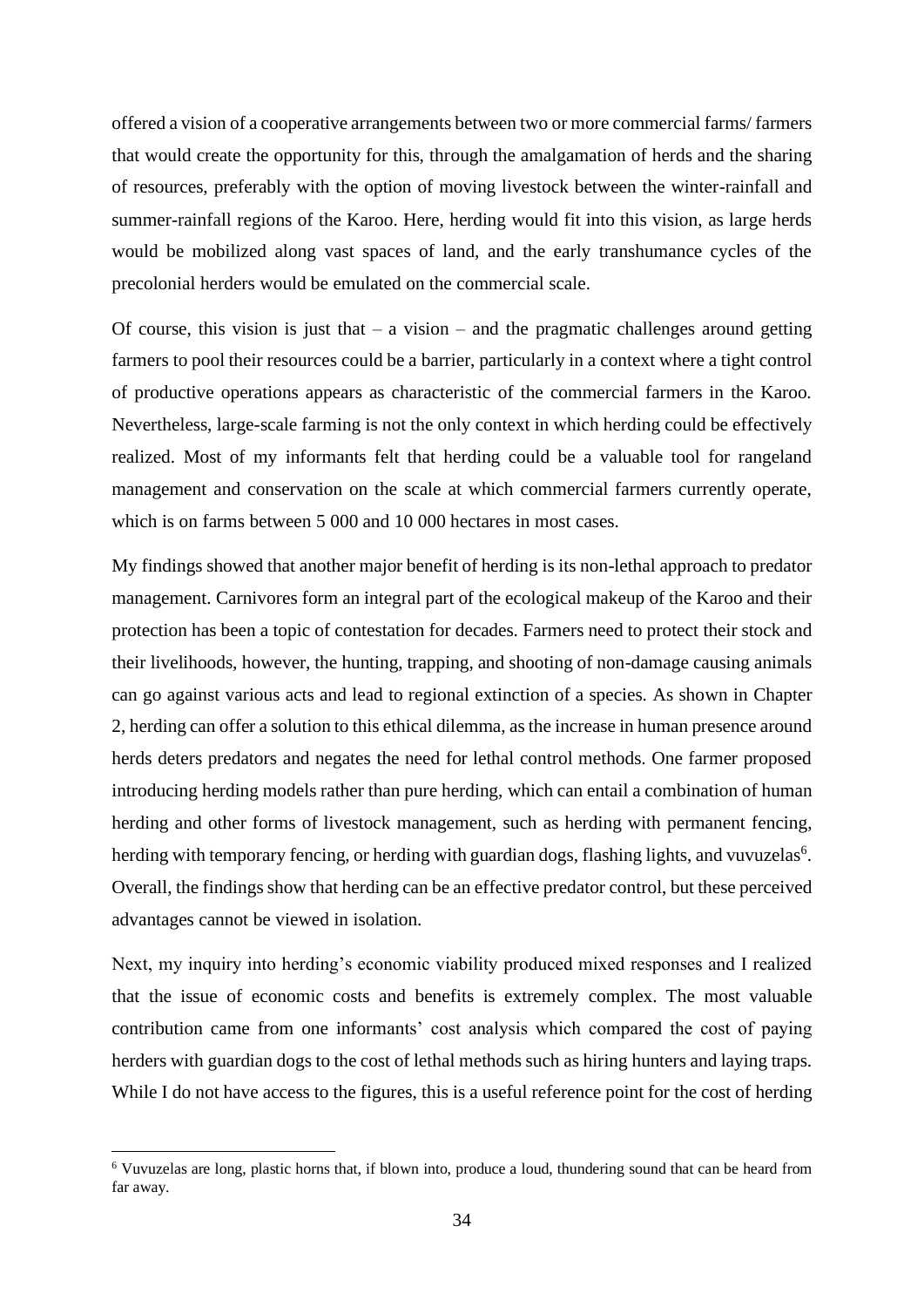as a predator control compared to alternative approaches. When asked about the economic viability of herding, many informants compared the cost of paying herders to the cost of repairing or replacing fences. Some were of the view that existing fencing provides a rotational grazing system that adequately maintains the integrity of the veld, and that the capital investment in fencing was too big to consider changing systems. For these informants, herding could be an option for farmers to consider when the time comes to replace or repair fences, but until then, the switch to herding for veld conservation was not justified in their view. Other informants viewed the switch to herding as economically viable, with the view that the handson care and security provided by human herders made the expenses associated with changing productive systems and paying increased wages warranted, as fewer livestock losses resulted in a productive gain.

My findings related to the social aspects of herding were the richest and most varied. Proponents of herding argue that it can be a way of upskilling farm workers and regenerating traditional knowledge systems. However, issues of land reform and security of tenure were found to be barriers for farm owners wanting to adopt the practice. Previously, there were larger numbers of resident farm workers on farms than there are now, but a perceived social responsibility and loss of control that comes with an increased number of farm workers has led to widespread job shedding. Additionally, the introduction of new people onto the farm was reported to bring fears of insecurity to the farms, with a few informants saying that to invite more workers onto a farm was to invite problems down the line. One farmer referred to 'farm murders' as making herding out of the question, with a number of others mentioning that organised stock theft might increase with the widespread implementation of herding.

Overall, the findings suggest a wariness among farmers towards outsiders, where a perceived loss of control creates uneasiness around any practice that invites more people onto their land and threatens their livelihood.

#### <span id="page-40-0"></span>**3.1.2. Reasons for the renewed interest in herding**

My second research question asked about the reasons for the renewed interest in herding. Two of my informants who are deeply committed to herding (Samuels and De Beer) provided reasons for their interest in it as well as their opinions on the general renewed interest in herding in recent decades. Herding came to De Beer's attention in 2014 after he participated in a research project that found that livestock losses were lower on farms with a significant human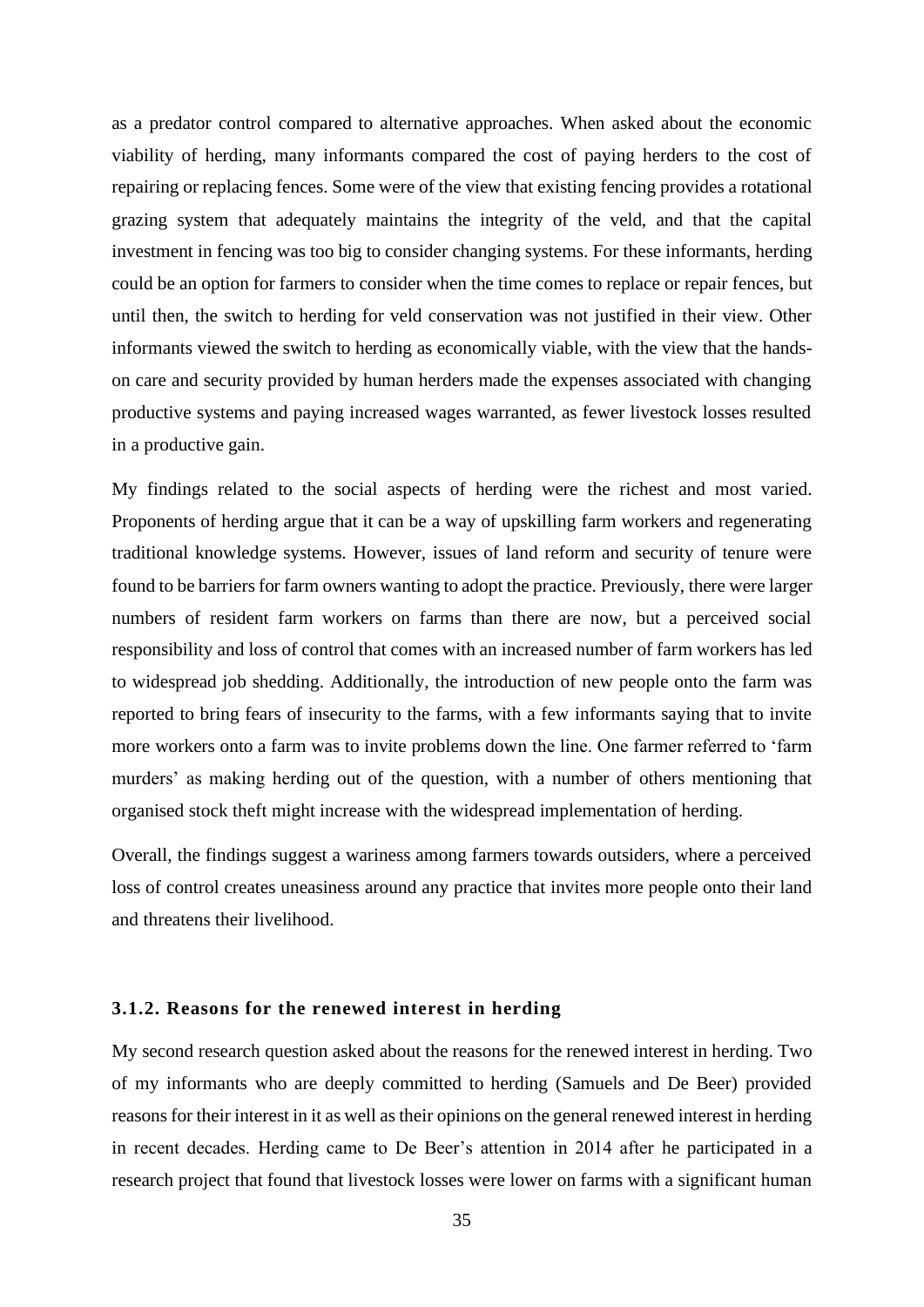presence on the rangeland than those without (telephone interview, 14 October 2020). He has built his project around the idea that returning to the old system of herding might be the best way to increase the human presence on farms (telephone interview, 14 October 2020). De Beer argues that the allure of technology has drawn people away from what he believes to be "the solution that was at hand all the time" (De Beer, telephone interview, 14 October 2020). Samuels agrees that the practice of herding that has been done for hundreds of years is the best way to farm sustainably on the Karoo rangelands (telephone interview, 15 October 2020). He argues that fencing and paddocking, which are concepts that were brought to southern Africa from Europe and North America, are more suited to farming in high-rainfall areas than in semidesert regions such as the Karoo (Samuels, telephone interview, 15 October 2020).

#### <span id="page-41-0"></span>**3.1.3. The views of herders and the opportunity for further research**

My final research question focused on the herders themselves and the extent to which their voices have been included in the debates on herding as a livestock management tool. This research question was central to my original research project, as envisaged prior to the outbreak of the COVID-19 pandemic. Although I was unable to research it directly, I have retained it in my revised set of research questions to highlight the importance of this issue.

The available evidence shows that herders in Namaqualand are generally older, retired men. Hawkins' study, however, showed that there is interest among women towards herding, which may indicate that herding schools, such as the Herding Academy, are attracting a more diverse group to the practice. At the same time, the findings revealed various challenges that may disincentivise young Karoo residents, including the relative isolation of herders, extreme weather conditions, tenure rights of herders and their families, and the lack of opportunity for career growth. However, some of my informants saw herding is a rewarding job because it promotes the regeneration of valuable traditional skills and knowledge systems, and the increase in wages from farm workers to herders can act as an incentive for the youth.

In order to bring their voices into the debates, further research on the views of farm workers and local residents will need to be conducted. Unfortunately, I was not able to explore this issue as originally intended because of the risk of potential transmission of the virus between myself and my informants as well as national lockdown restrictions that restricted non-essential travel. This limited my ability to understand the complex social dynamics on farms from the viewpoint of farm workers and farmers. In part, the underrepresentation of workers and farmers in my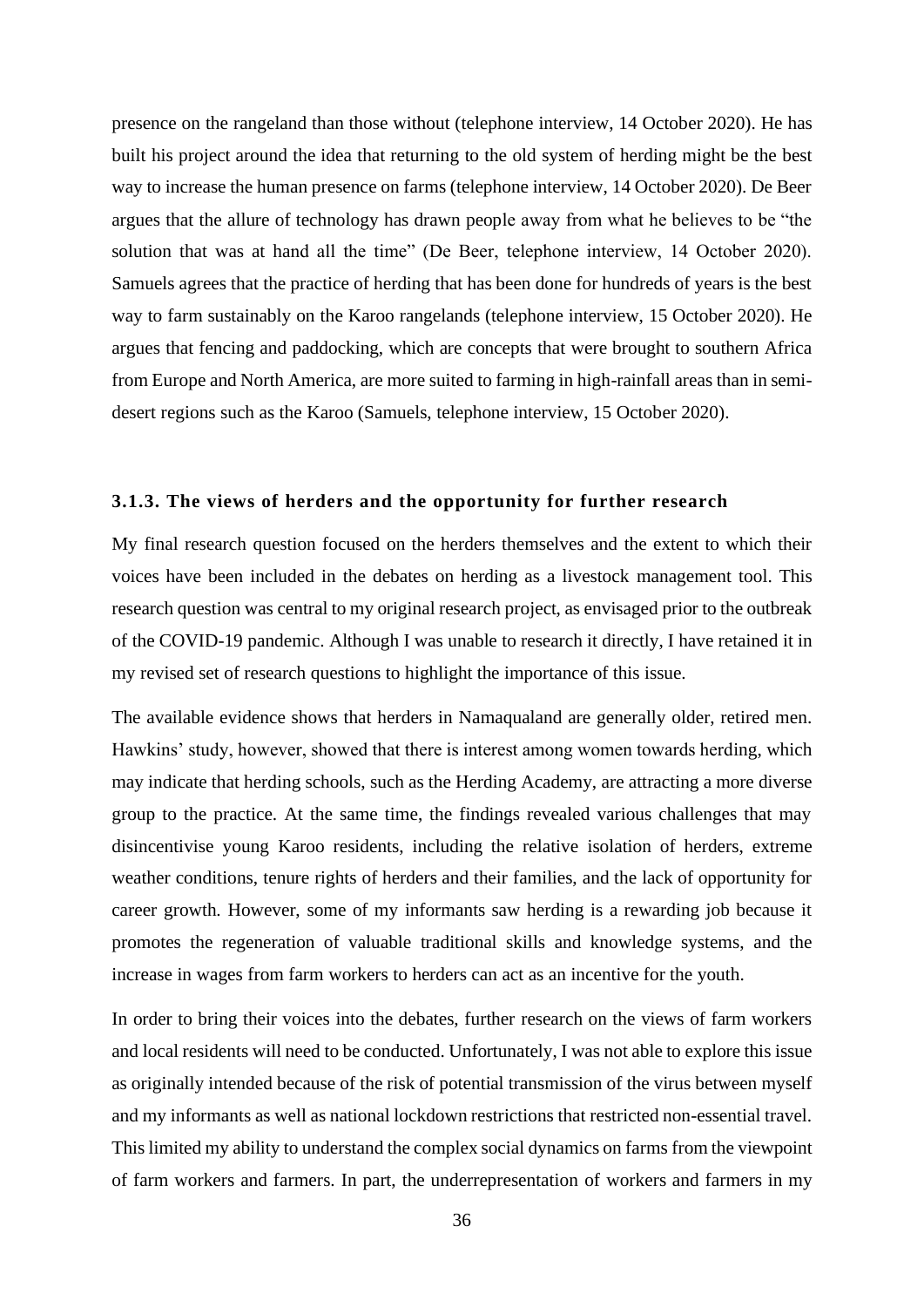participant pool was an intentional decision. I decided that, by embracing this project as a pilot to a larger study, I would use the COVID-19 limitations as an opportunity to locate herding in the existing debates, and my interviews were thus aimed at filling the gaps in the literature.

Overall, the COVID-19 pandemic has affected my ability to achieve the objective of my original research project. Travelling to the Karoo would have been invaluable. I believe that first-hand experiences have intangible impacts on a person's ability to write about a place and make judgements on best practice. I have not experienced the harsh reality of a dry, hot Karoo summer or a cold winter's night in the sub-zero temperatures. Most importantly, I have not had the opportunity to engage with people in the field.

## <span id="page-42-0"></span>**3.2. Conclusion: the contribution of herding to sustainable agriculture in the Karoo**

In an attempt to ascertain whether herding can contribute to sustainable agriculture, I must go back to my understanding of the concept. My understanding of sustainable agriculture in the Karoo considers the interconnectivity of social and ecological systems and is made up of biodiversity conservation, human-wildlife conflict management, and social justice.

The two first aspects of sustainable agriculture in the Karoo, namely biodiversity conservation and human-wildlife conflict management, have the potential to be realized through the implementation of human herding on commercial farms. I believe that the findings from this research project illustrate that if the practice is evaluated according to Holden *et al*.'s (2017:220) environmental limitations, herding emerges as a favourable rangeland and livestock management system on two grounds. Firstly, it allows for a flexible grazing system that can respond more effectively to the impacts of climate change on the productive capacity of Karoo rangeland. Secondly, it can minimize the rate of biodiversity loss by reducing farmer-jackal conflict and alleviating the impacts of selective grazing on plant species composition in the Karoo.

While it is not clear to what extent herding wages will contribute to improved livelihoods, herding offers the opportunity of improved employment conditions for farm workers and thus potentially improved lifeways for them and their families. Herding is therefore presented as one avenue for positive economic development, although the benefits would only spread to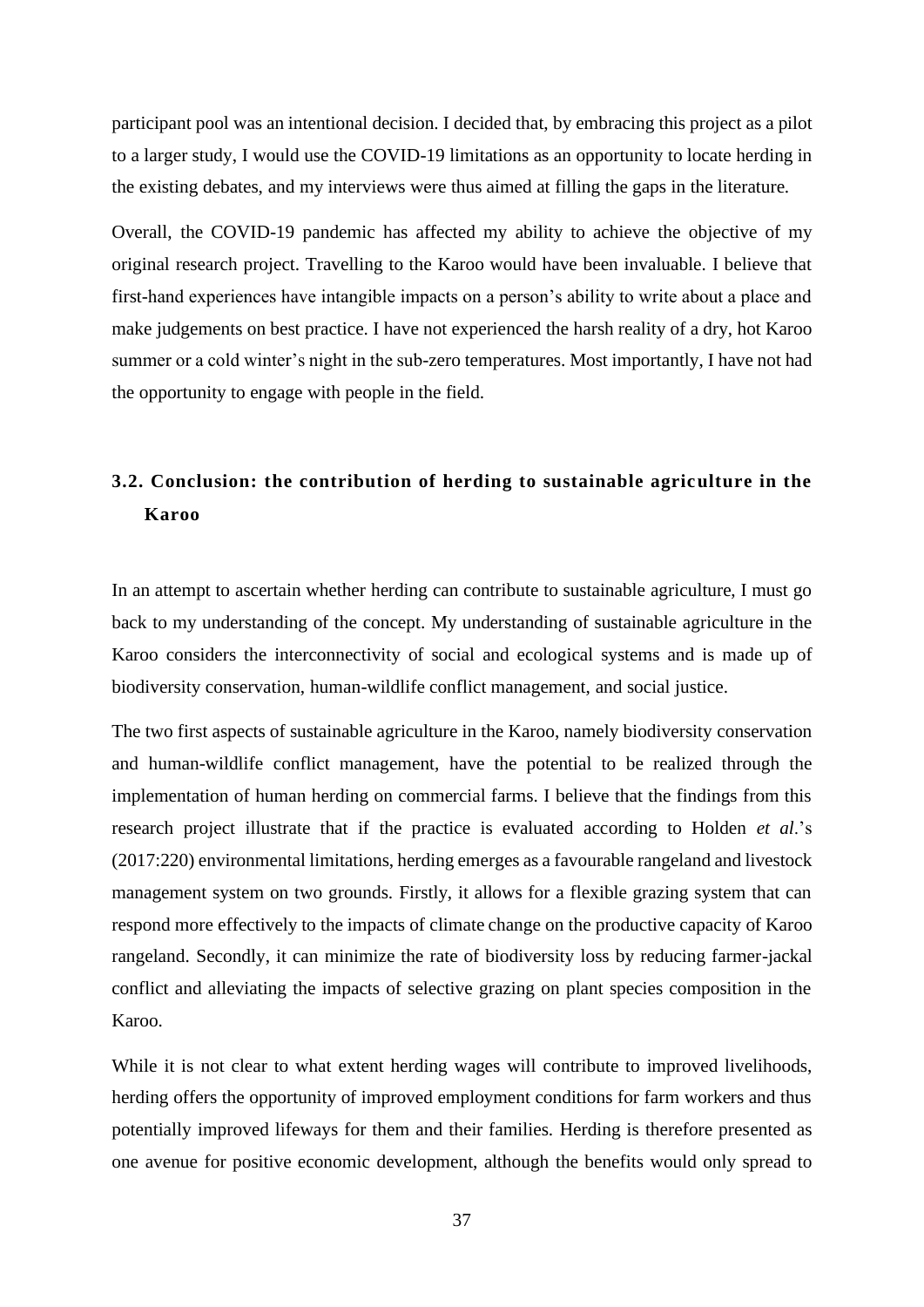relatively few families. Nevertheless, the widespread employment of herders could contribute to a marginally fairer distribution of the productive gains among farmers and farm workers.

Overall, my findings have taught me that what is viable in the agricultural sector is not always desirable. My findings from the literature and interviews suggest that herding, at whatever scale can be realised, is worthy of consideration as a grazing system in the Karoo for rangeland conservation and as a non-lethal predator control. However, these advantages have to be examined in the social and economic context of the Karoo. Most reservations from my informants towards herding could be attributed to one or another social concern, whether it was the perceived unreliability or incapability of herders, wage disputes, an increased social responsibility, a loss of control related to the Extension of Security of Tenure Act, or the issue of physical security. O'Connor captures the complexity of the issue:

*I'd be interested whether that reserve about having herders would hold in other parts of the continent. I think one has to get down to the root cause of why people are apprehensive of herding. Is it actually in terms of security, that they don't want anyone around, and that security is of such paramount importance that you actually discount the other benefits? Or is it because you actually don't agree that herding would have any benefit?* (telephone interview, 13 October 2020).

As with Holden *et al*.'s (2017) model of sustainable development, where the overachieving of one or more moral imperative cannot substitute for the underachieving of another imperative, the same logic applies to herding. In order for me to present herding as a practice that can contribute to sustainable agriculture, I must be able to show that it contributes to social justice, which I am unable to do without engaging fully with herders, their families, and communities.

A larger study is required if we are to understand how the Karoo can overcome the entanglement of these issues, but it may point towards a system of incentivisation, where the state could play a role in subsidising the training and placement of herders in a similar way to the previously subsidised erecting of fences. Furthermore, the widespread employment of herders would require interventions aimed at reducing social and racial tensions and promoting a more equitable environment in the Karoo. Going forward, it would be valuable to investigate the perceptions of many farmers to get a better understanding of how they view the practice and the people, as well as their willingness to consider it as a livestock management system.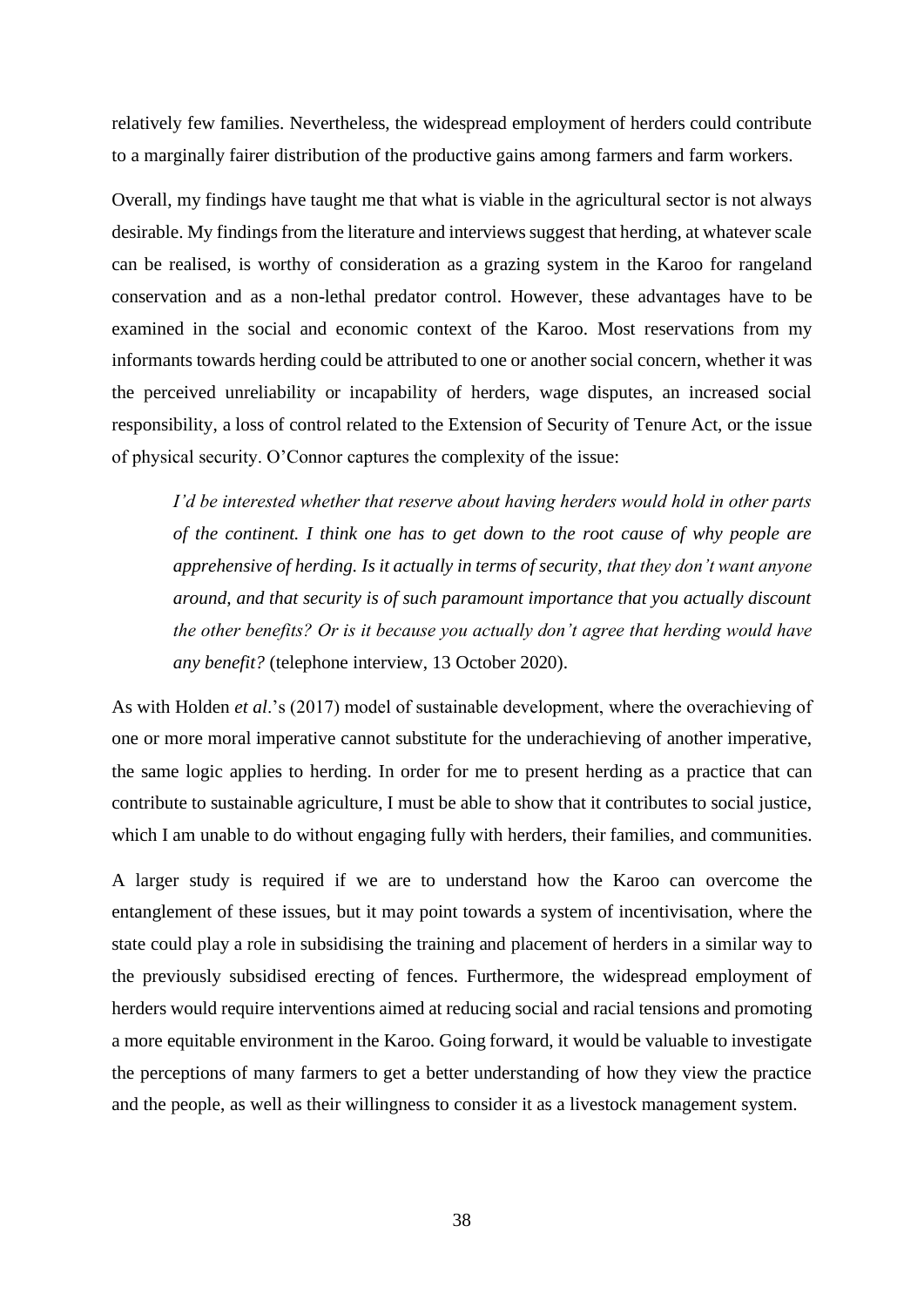The value in this project is in its extensive review of the existing literature and the foundation that it has laid for a larger study. This Honours research project has investigated herding's contribution to sustainable agriculture, but the inquiry is just starting.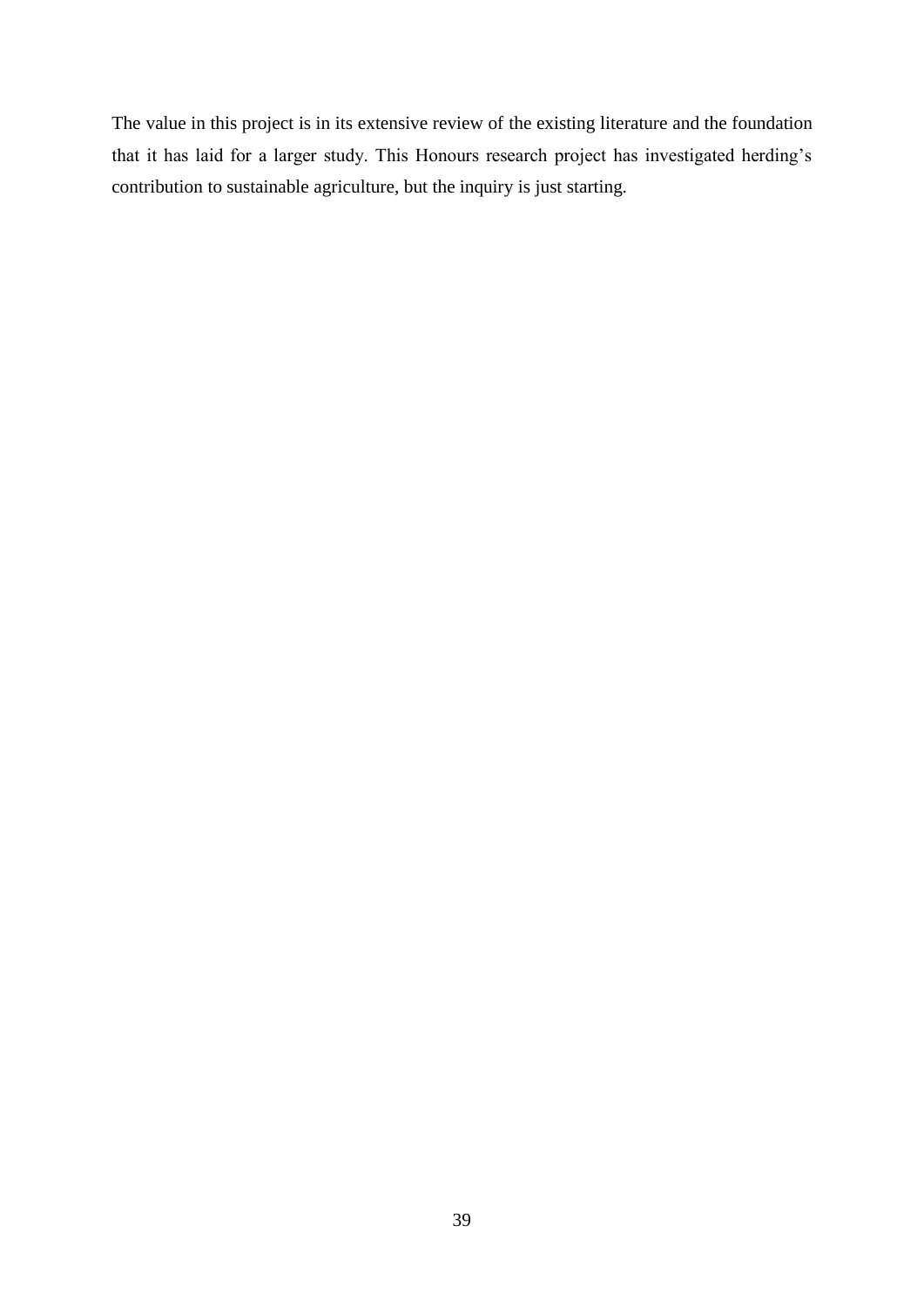## **Reference list**

- <span id="page-45-0"></span>Allsopp, N., Laurent, C., Debeaudoin, L. M. C. & Samuels, I. 2007. Environmental perceptions and practices of livestock keepers on the Namaqualand Commons challenge conventional rangeland management. *Journal of Arid Environments*, 70(4): 740-754), doi: 10.1016/j.jaridenv.2006.11.005
- Archer, S. 2020. Technology and Ecology in the Karoo: A Century of Windmills, Wire and Changing Farming Practice. *Journal of Southern African Studies*, 26(4): 675-696, doi: 10.1080/03057070020008224
- Atkinson, D. 2007. *Going for broke: The fate of farm workers in arid South Africa*. Cape Town: HSRC Press
- Atkinson, D. 2016. Is South Africa's Great Karoo region becoming a tourism destination? *Journal of Arid Environments,* 127(2016): 199-210
- Beinart, W. 2018. An overview of themes in the agrarian and environmental history of the Karoo since c.1800. *African Journal of Range and Forage Science*, 35(3-4): 191-202, doi: 10.2989/10220119.2018.1508070
- Charmaz, K. 2012. Grounded Theory Methods, in Social Justice Research, in N. K. Denzin & Y. S. Lincoln (eds.). *Strategies of Qualitative Inquiry*. California: SAGE Publications
- Conradie, B., Piesse, J. & Stephens, J. 2019. The changing environment: Efficiency, vulnerability, and changes in land use in the South African Karoo, 2012–2014. *Environmental Development*. 32(2019): 1-2
- Cousins, B. & Scoones, I. 2010. Contested paradigms of 'viability' in redistributive land reform: perspectives from southern Africa. *The Journal of Peasant Studies*, 37(1): 31-66, doi: 10.1080/03066150903498739
- Cousins, B., Genis, A. & Clarke, J. [2014]. PLAAS: Institute for Poverty, Land and Agrarian Studies. *The potential of agriculture and land reform to generate jobs: policy brief, (51)* [Online]. Available: [https://media.africaportal.org/documents/Policy\\_Brief\\_51\\_Ben\\_Cousins\\_Amelia\\_Genis\\_a](https://media.africaportal.org/documents/Policy_Brief_51_Ben_Cousins_Amelia_Genis_and_Jeanette_Clarke.pdf) [nd\\_Jeanette\\_Clarke.pdf](https://media.africaportal.org/documents/Policy_Brief_51_Ben_Cousins_Amelia_Genis_and_Jeanette_Clarke.pdf)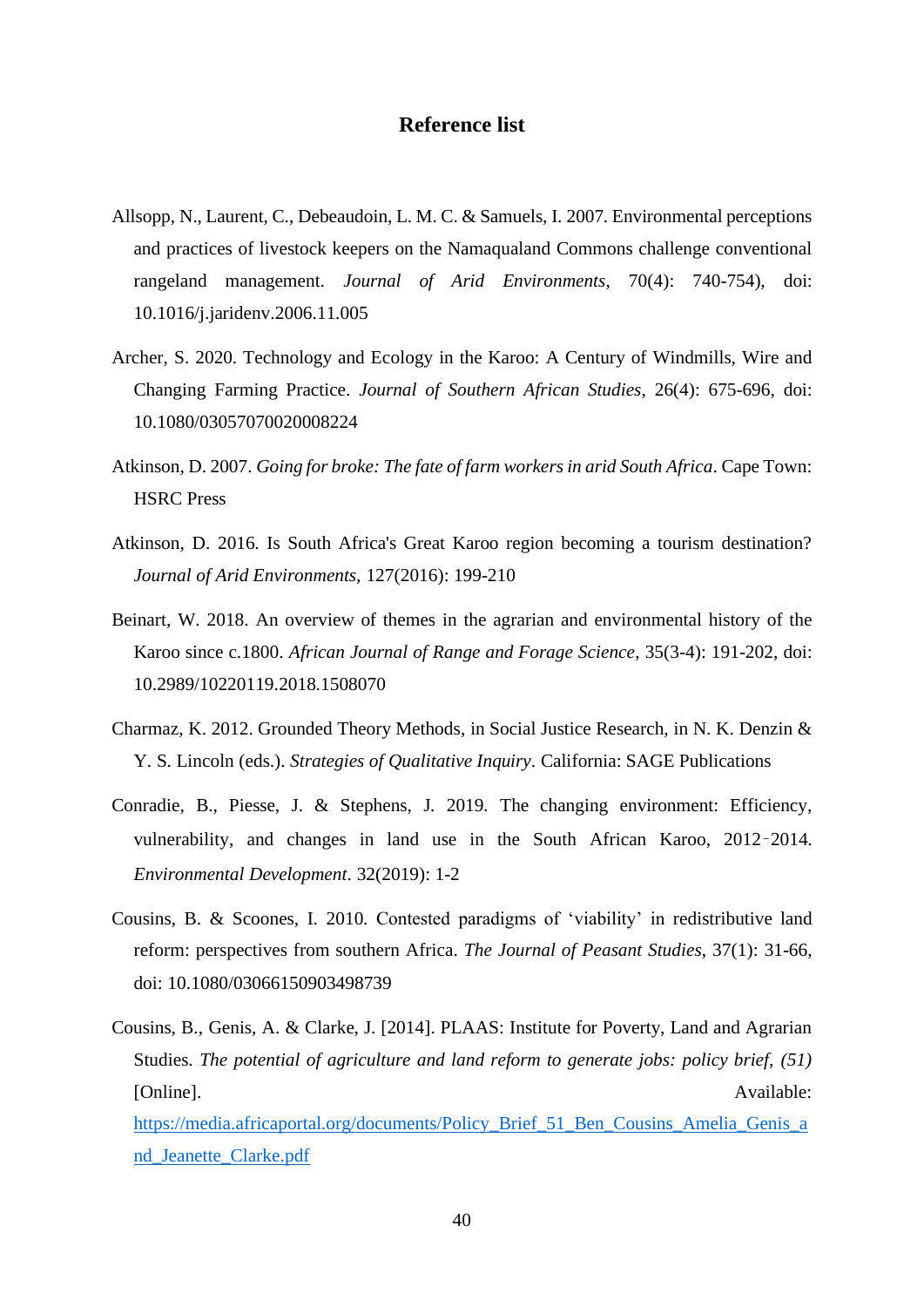- Department of Cooperative Governance and Traditional Affairs (South Africa). 2020. Disaster Management Act, 2002. (Act 57 of 2002): Declaration of a National State of Disaster. (Notice 313). *Government Gazette*, 430096, 15 March
- Drouilly, M., Tafani, M., Nattrass, N. & O'Riain, J. 2018. Spatial, temporal, and attitudinal dimensions of conflict between predators and small livestock farmers in the Central Karoo. *African Journal of Range and Forage Science*, 35(3-4): 245-255, doi: 10.2989/10220119.2018.1522669
- Du Toit, J. C. & O'Connor, T. G. 2014. Changes in rainfall pattern in the eastern Karoo, South Africa, over the past 123 years. *Water SA*, 40(3): 453-460, doi: 10.4314/wsa.v40i3.8
- Hoffman, M. T., Skowno, A., Bell, W. & Mashele, S. 2018. Long-term changes in land use, land cover and vegetation in the Karoo drylands of South Africa: implications for degradation monitoring. *African Journal of Range and Forage Science*, 35(3-4): 209-221, doi: 10.2989/10220119.2018.1516237
- Hoffman, T. 2014. Changing patterns of rural land use and land cover in South Africa and their implications for land reform. *Journal of Southern African Studies*, 40(4): 707-725, doi: 10.1080/03057070.2014.943525
- Hoffman, T. 2015. Map showing African and 'coloured' reserves established in South Africa, in B. Cousins and C. Walker (eds). *Land Divided, Land Restored. Land Reform in South Africa for the 21st Century*. Auckland Park: Jacana
- Holden, E., Linnerud, K. & Banister, D. 2017. The imperatives of sustainable development. *Sustainable Development*, 25: 213-226, doi: 10.1002/sd.1647
- International Sociological Association. 2001. *Code of Ethics* [Online]. Available: <https://www.isa-sociology.org/en/about-isa/code-of-ethics> [2020, June 7]
- Kirsten, J. F. & Van Zyl, J. 1998. Defining Small-Scale Farmers in the South African Context. *Agricultural Economics Association of South Africa (AEASA)*, 37(4): 1-12, doi: 37.10.1080/03031853.1998.9523530
- Landmark Foundation. 2014. *Shepherding back our biodiversity* [Online]. Available: [https://www.landmarkfoundation.org.za/past-and-present-projects/shepherding](https://www.landmarkfoundation.org.za/past-and-present-projects/shepherding-biodiversity/)[biodiversity/](https://www.landmarkfoundation.org.za/past-and-present-projects/shepherding-biodiversity/) [2020, May 19]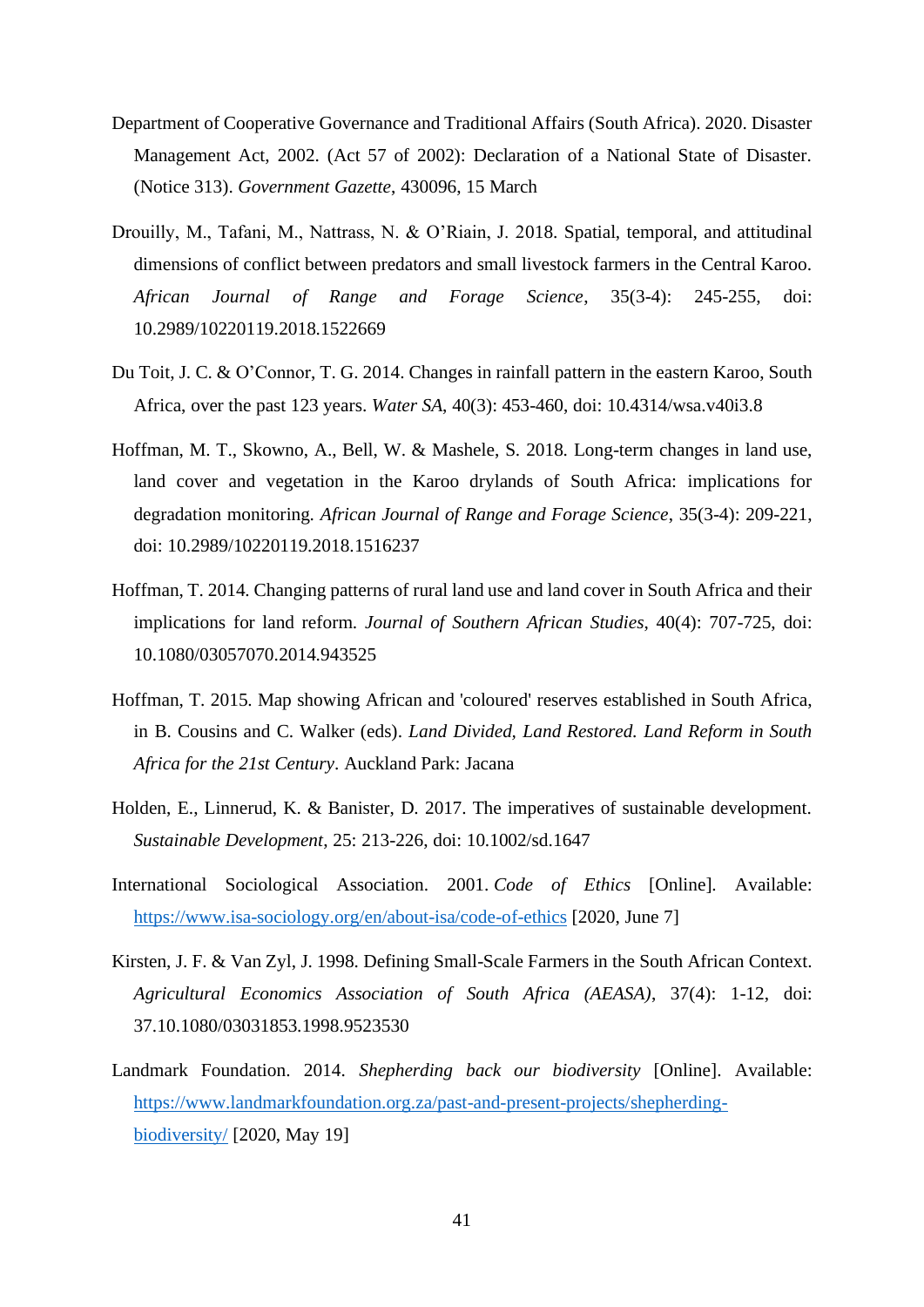- Manyani, C. 2020. From Livestock to Game Farming: Farmers' understandings of land use changes, sustainable agriculture and biodiversity conservation in the Ubuntu Municipality, South Africa. Unpublished doctoral dissertation. Stellenbosch: University of Stellenbosch
- McManus, J. S., Dickman, A. J., Gaynor, D., Smuts, B. H. & Macdonald, D. W. 2014. Dead or alive? Comparing costs and benefits of lethal and non-lethal human–wildlife conflict mitigation on livestock farms. *The International Journal of Conservation*, 1-9, doi: 10.1017/S0030605313001610
- Nattrass, N & Conradie, B. 2015. Jackal Narratives: Predator control and contested ecologies in the Karoo, South Africa. *Journal of Southern African Studies*, 41(4): 753-771, doi: 10.1080/03057070.2015.1049484
- O'Connor, T. 2018. Sustainable pastoralism in the Karoo: Space and time, limits, in SARChI Chair in the Sociology of Land, Environment, and Sustainable Development . *Karoo Futures Workshop*. [Stellenbosch]: Cosmopolitan Karoo [Online]. Available: [https://cosmopolitankaroo.co.za/wp-content/uploads/2019/01/Karoo-Futures-2018-Land](https://cosmopolitankaroo.co.za/wp-content/uploads/2019/01/Karoo-Futures-2018-Land-reform-workshop-report.pdf)[reform-workshop-report.pdf](https://cosmopolitankaroo.co.za/wp-content/uploads/2019/01/Karoo-Futures-2018-Land-reform-workshop-report.pdf) [2020, December 2]
- O'Farrell, P. J., Le Maitre, D., Gelderblom, C., Bonora, D., Hoffman, T. & Reyers, B. 2006. Applying a resilience framework in the pursuit of sustainable land-use development in the Little Karoo, South Africa, in M. Burns & A. Weaver (eds.). *Advancing Sustainability Science in South Africa*. Pretoria: Academy of Science for South Africa (ASSAf).
- Republic of South Africa. 2004. *National Environmental Management: Biodiversity Act 10 of 2004*. Pretoria: Government Printer
- Republic of South Africa. 1997. *Extension of Security of Tenure Act 62 of 1997*. Pretoria: Government Printer
- Rutherford, M. C., Mucina, L. & Powrie, L. W. 2006. Biomes and bioregions of Southern Africa, in L. Mucina & M. C. Rutherford (eds.). *The Vegetation of South Africa, Lesotho and Swaziland*. Pretoria: South African National Biodiversity Institute. 30-51
- *South African College for Tourism: Herding Academy* [Online]. Available: <https://www.herdingacademy.co.za/> [2020, September 29]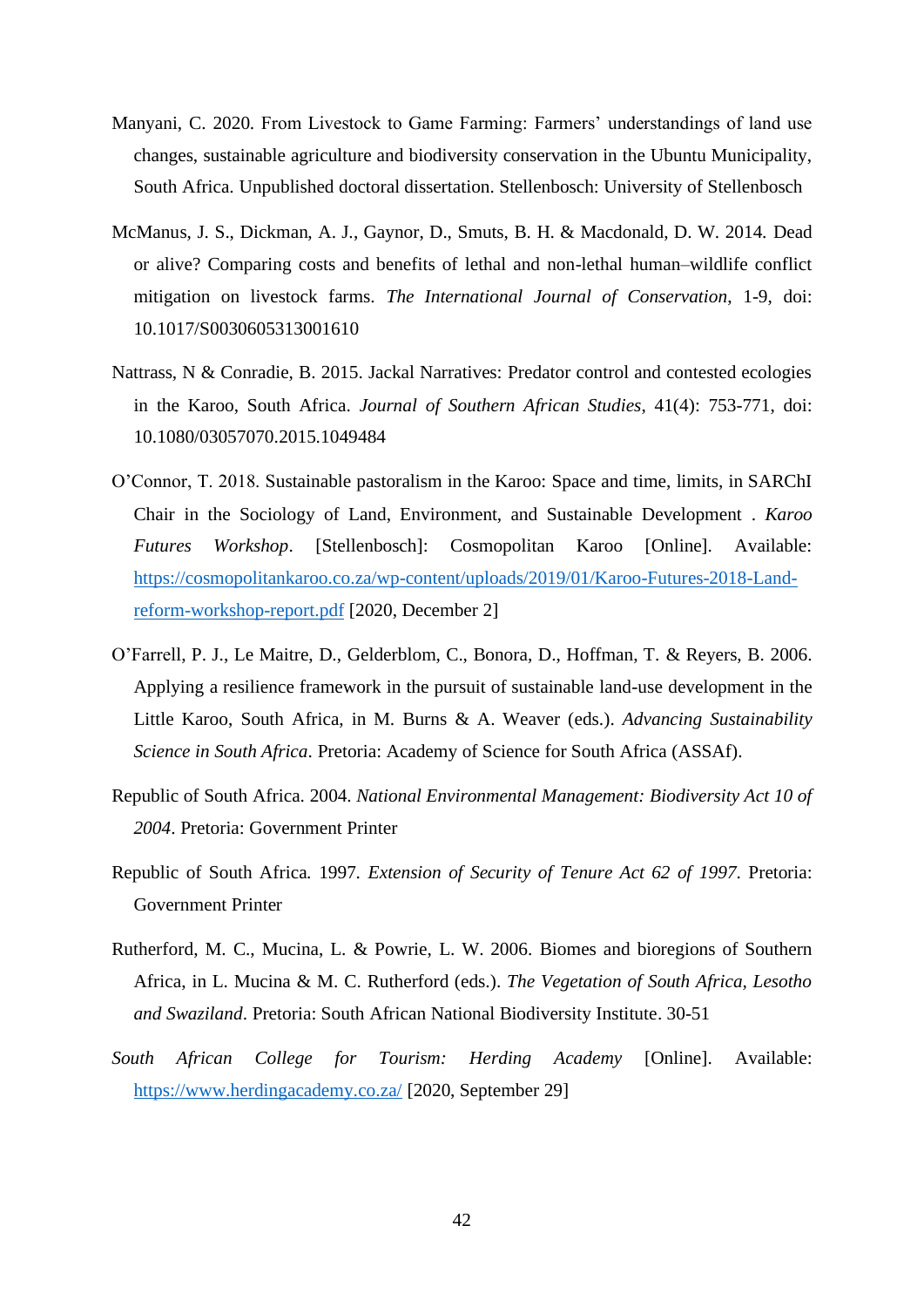- Salomon, M., Cupido, C. & Samuels, I. 2013. The good shepherd: remedying the fencing syndrome. *African Journal of Range and Forage Science*, 30(1-2): 71-75, doi: 10.2989/10220119.2013.781064
- Samuels, I., Allsopp, N. & Hoffman, T. 2013. How could herd mobility be used to manage resources and livestock grazing in semi-arid rangeland commons? *African Journal of Range and Forage Science*, 30(1-2): 85-89, doi: 10.2989/10220119.2013.781063
- Samuels, I., Allsopp, N. & Knight, R. S. 2007. Patterns of resource use by livestock during and after drought on the commons of Namaqualand, South Africa. *Journal of Arid Environments*, 70(2007): 728-739
- Smuts, B. n.d. *Predators on Livestock Farms: A Practical Farmers' Manual for Non-lethal, Holistic, Ecologically Acceptable and Ethical Management*. Landmark Foundation [Online]. Available: [https://drive.google.com/file/d/0B-](https://drive.google.com/file/d/0B-0Af3RzGD9raUt3cFNZT2xXTWc/view)[0Af3RzGD9raUt3cFNZT2xXTWc/view](https://drive.google.com/file/d/0B-0Af3RzGD9raUt3cFNZT2xXTWc/view) [2020, September 29]
- *Stockholm Resilience Centre* [Online]. 2009. Available: [https://www.stockholmresilience.org/research/planetary-boundaries/planetary](https://www.stockholmresilience.org/research/planetary-boundaries/planetary-boundaries/about-the-research/the-nine-planetary-boundaries.html)[boundaries/about-the-research/the-nine-planetary-boundaries.html](https://www.stockholmresilience.org/research/planetary-boundaries/planetary-boundaries/about-the-research/the-nine-planetary-boundaries.html)
- Swingland, I. R. 2001. Definition of biodiversity, in S. A. Levin (eds.). *Encyclopedia of Biodiversity: Volume 1*. New Jersey: Academic Press
- Terblanche, R. 2020. *Ongediertes*: A critical qualitative study of farmer–black-backed jackal conflict and its management around the Square Kilometre Array core site in the Northern Cape, South Africa. Unpublished doctoral dissertation. Stellenbosch: University of Stellenbosch
- Union of South Africa. 1912. *Fencing Act 17 of 1912*. Pretoria: Government Printer

Union of South Africa. 1963. *Animals Protection Act 71 of 1963*. Pretoria: Government Printer

United Nations. 2015. Transforming Our World: The 2030 Agenda for Sustainable Development [Online]. Available: [https://sustainabledevelopment.un.org/content/documents/21252030%20Agenda%20for%](https://sustainabledevelopment.un.org/content/documents/21252030%20Agenda%20for%20Sustainable%20Development%20web.pdf) [20Sustainable%20Development%20web.pdf](https://sustainabledevelopment.un.org/content/documents/21252030%20Agenda%20for%20Sustainable%20Development%20web.pdf) [2020, November 18]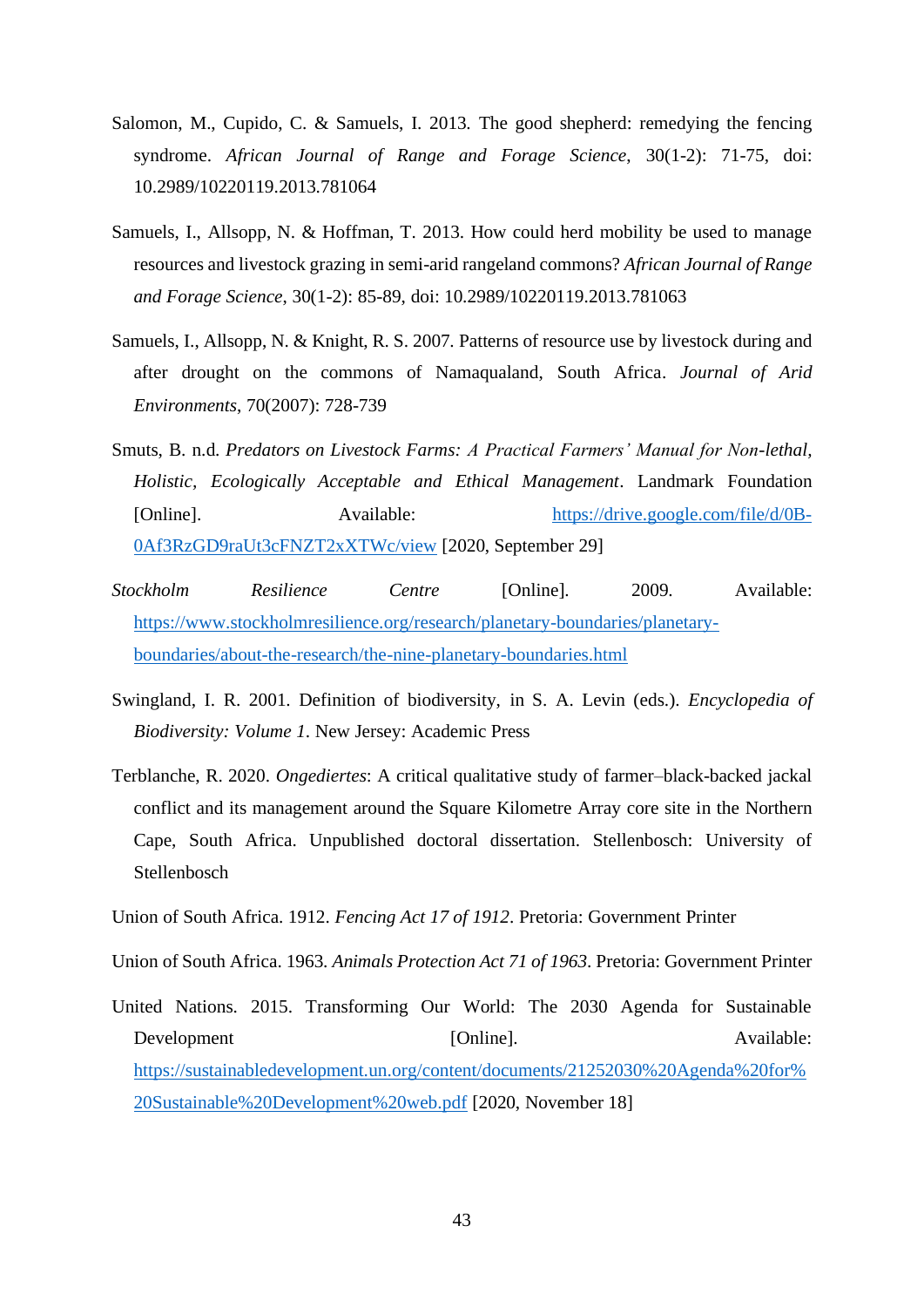- University of Stellenbosch. 2013. Research Ethics Policy Document [Online]. Available: <https://www.sun.ac.za/english/policy/Documents/Research%20Ethics%20Policy.pdf> [2020, June 8]
- Van der Walt, J. 2020. Karoo sheep farmer outwits predators with his nail collar. Farmers Weekly [Electronic], 27 January. Available: [https://www.farmersweekly.co.za/animals/sheep-goats/karoo-sheep-farmer-outwits](https://www.farmersweekly.co.za/animals/sheep-goats/karoo-sheep-farmer-outwits-predators-with-his-nail-collar/)[predators-with-his-nail-collar/](https://www.farmersweekly.co.za/animals/sheep-goats/karoo-sheep-farmer-outwits-predators-with-his-nail-collar/) [2020, September 30]
- Walker, C. J., Milton, S. J., O'Connor, T. G., Maguire, J. M. & Dean, R. J. 2018. Drivers and trajectories of social and ecological change in the Karoo, South Africa. *African Journal of Range and Forage Science*, 35(3-4): 157-177, doi: 10.2989/10220119.2018.1518263

#### <span id="page-49-0"></span>**Interviews**

- De Beer, C. 2020. Telephone interview. 14 October, Cape Town
- Du Toit. J. C. 2020. Correspondence. 8 October, Cape Town
- Hawkins, H. J. 2020. Correspondence. 7 October, Cape Town
- O'Connor, T. 2020. Telephone interview. 13 October, Cape Town
- Osler, M. 2020. Correspondence. 16 October, Cape Town
- Peters, S. 2020. Telephone interview. 12 October, Cape Town
- Samuels, I. 2020. Telephone interview. 15 October, Cape Town
- Schumann, B. 2020. Correspondence. 19 October, Cape Town
- Viljoen, N. 2020. Correspondence. 27 October, Cape Town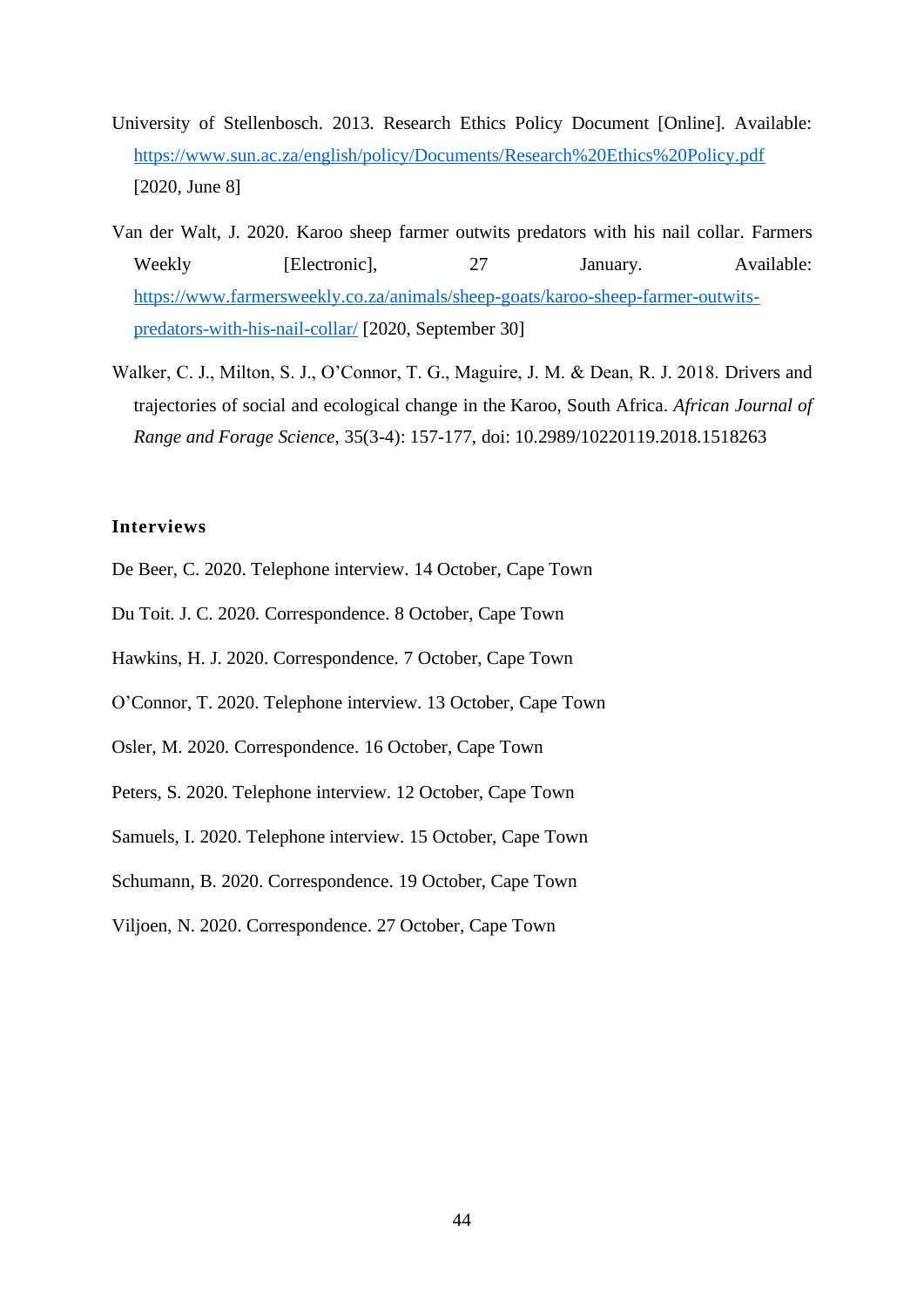## **Appendix A: Invitation to participate**

<span id="page-50-0"></span>Dear \_\_\_\_\_\_\_

My name is Abigail Gildenhuys from the University of Stellenbosch. I am doing my Sociology Honours research project on herding on commercial farms in the Karoo. My supervisor is Prof Cherryl Walker, DSI/NRF SARChI Chair in the Sociology of Land, Environment & Sustainable Development.

I am writing to invite you to take part in my research as I am interested in your perspective on the debates surrounding herding in the Karoo. I believe your input can contribute to my understanding of the viability of herding on commercial farms and its social and environmental advantages and/or drawbacks.

The interview will take place between the  $12{\text -}30^{\text{th}}$  October 2020, either via email, the telephone, or a Microsoft Teams call, whichever is most convenient for you; if via a call it will be at a time to suit you. If you are interested, please see the consent form, which contains more information about the study, your right to withdraw, and how the data you provide will be stored and used.

If you have any questions, please contact me on this email address (abigildenhuys@gmail.com).

Thank you for your consideration. I look forward to hearing from you.

Kind regards

Abigail Gildenhuys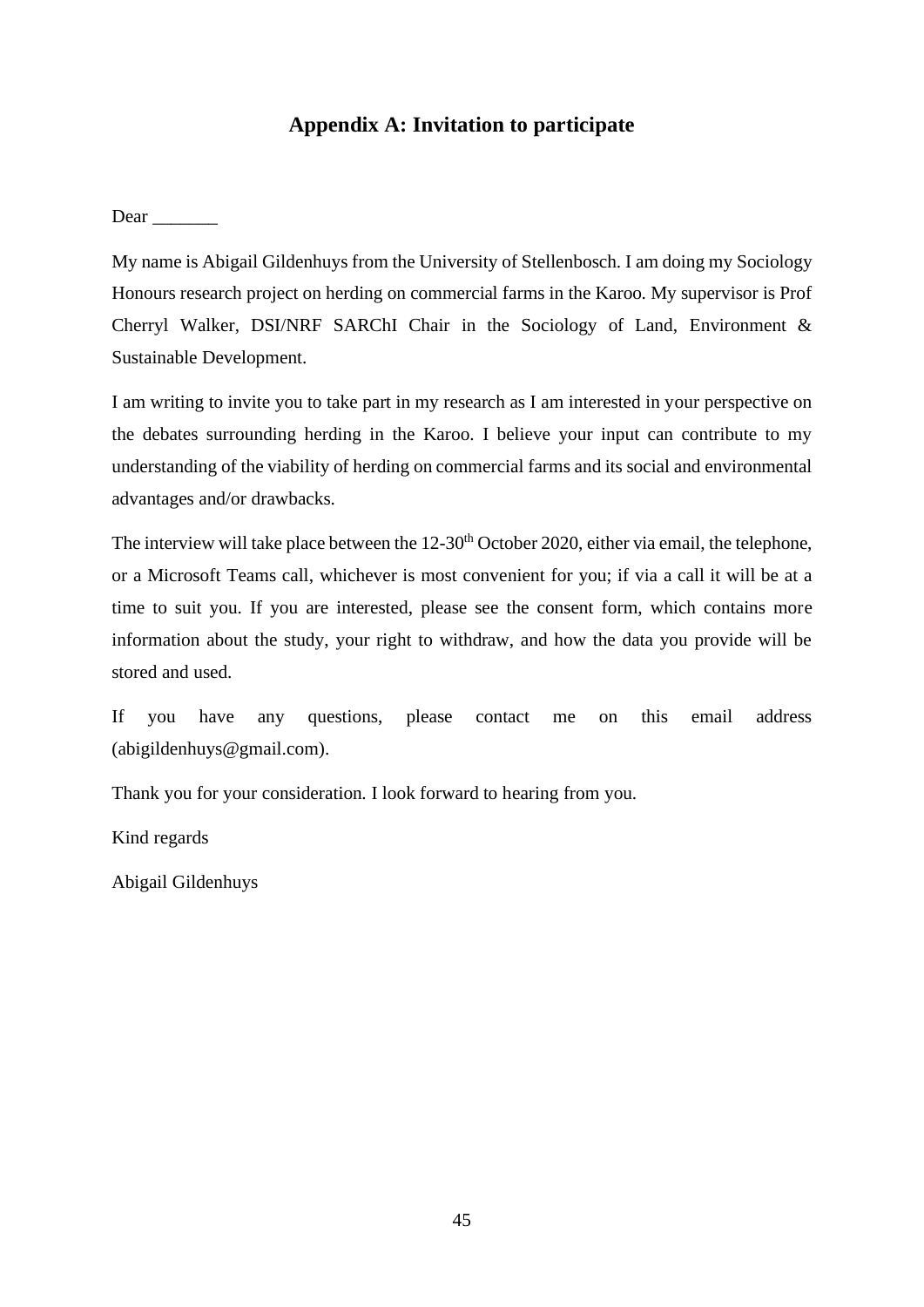## <span id="page-51-0"></span>**Appendix B: Written consent form**



UNIVERSITEIT.STELLENBOSCH.UNIVERSITY jou kennisvennoot · your knowledge partner

#### **STELLENBOSCH UNIVERSITY CONSENT TO PARTICIPATE IN RESEARCH**

You are invited to take part in a study conducted by Abigail Gildenhuys from the Department of Sociology and Social Anthropology at Stellenbosch University. I would appreciate your contribution to my project.

## **1. PURPOSE OF THE STUDY**

My project is aimed at understanding the arguments surrounding the social, environmental, and economic advantages of herding on commercial farms in the Karoo. I am working within a sustainable development framework and exploring issues related to herding such as the history of the practice, farmer-jackal conflict, rangeland degradation, and grazing management practices.

#### **2. WHAT WILL BE ASKED OF ME?**

If you agree to take part in this study, you will be asked to take part in an interview via email exchange. The discussion will pertain to your work/ advocacy/ opinion on the debates related to herding on commercial farms.

## **3. POSSIBLE RISKS AND DISCOMFORTS**

I consider the level of risk to you, the participant, as low, considering the impersonal nature of the topic of the study. I understand that participation may be inconvenient for you, and therefore participation is entirely voluntary.

## **4. POSSIBLE BENEFITS TO INFORMANTS AND/OR TO THE SOCIETY**

The benefit to you for participating in this study is to further add to an understanding of herding's contributions to sustainable agriculture. Potential benefits to society include that the agricultural sector could gain insights into whether or not herding is a solution to combat some of farmers' challenges related to livestock predation and rangeland conservation.

#### **5. PAYMENT FOR PARTICIPATION**

You will not be compensated for participation in this study.

#### **6. PROTECTION OF YOUR INFORMATION, CONFIDENTIALITY, AND IDENTITY**

Any information you share with me during this study and that could possibly identify you as a participant will be protected. This will be done by presenting your contributions through the use of pseudonyms and paraphrasing unless you explicitly agree to being identified. Any data obtained from you will be stored securely on my private computer drive and my external hard drive. No one other than myself and my supervisor will have access to your private information. The recording of the interview, if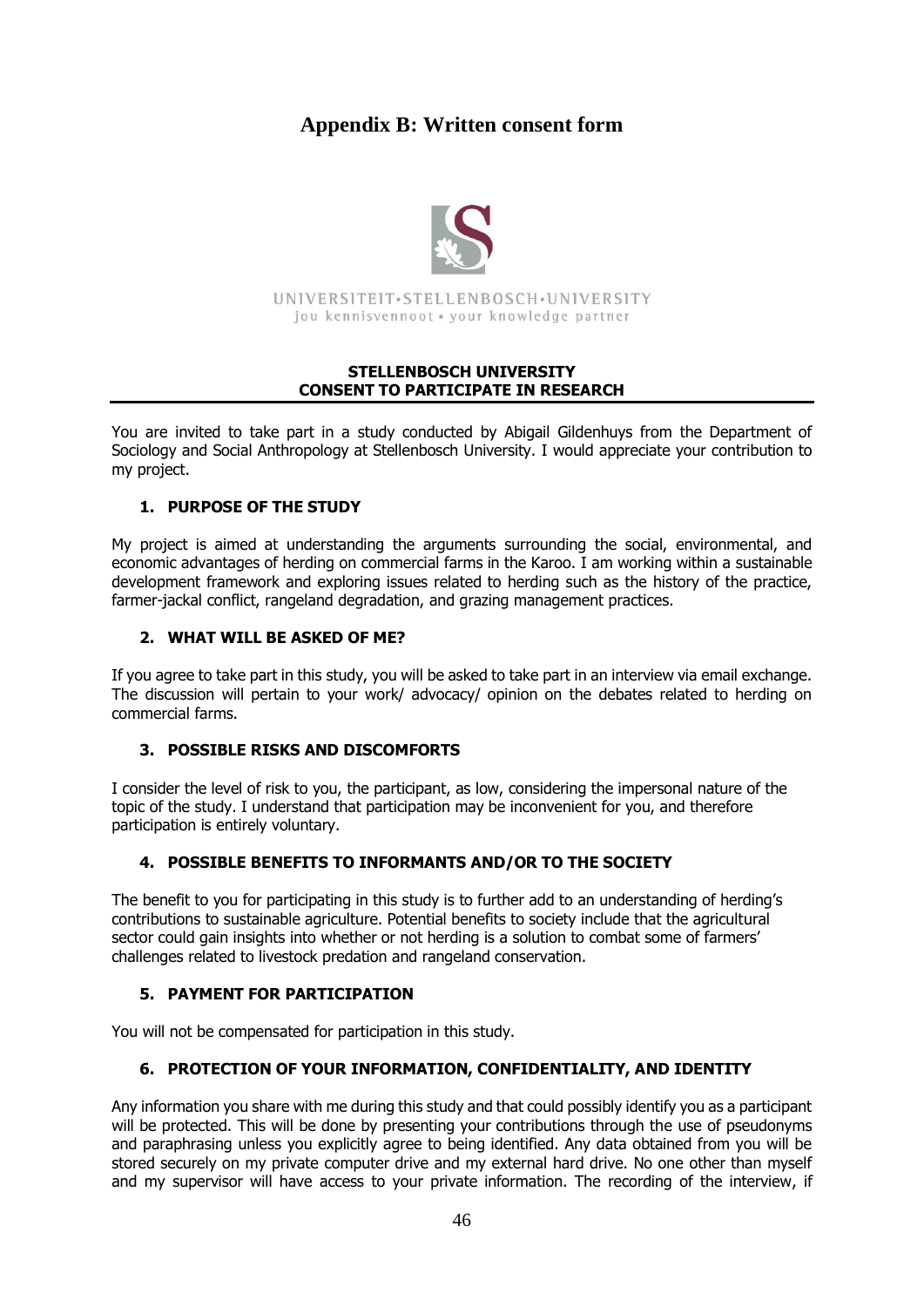conducted telephonically or via Microsoft Teams, will be subject to your consent. No one other than myself and my supervisor will have access to these recordings, and they will be erased on completion of the submission of my research project if you wish. If you agree, they may be archived on a secure password-protected site of the Research Chair in the Sociology of Land, Environment, and Sustainable Development at the Department of Sociology and Social Anthropology, Stellenbosch University for future research purposes; you will have the right to review any transcripts or recordings that I have made before agreeing to their being saved in this way.

If you wish to be considered as a resource for future studies on the topic, your contact details will also be shared with the Research Chair in the Sociology of Land, Environment, and Sustainable Development at the Department of Sociology and Social Anthropology, Stellenbosch University. This sharing of your contact information will be subject to your explicit consent.

#### **7. PARTICIPATION AND WITHDRAWAL**

As mentioned before, participation is entirely voluntary. You can choose whether to be in this study or not. If you agree to take part in this study, you may withdraw at any time without any consequence. You may refuse to answer any questions that you do not want to answer.

#### **8. RESEARCHERS' CONTACT INFORMATION**

If you have any questions or concerns about this study, please feel free to contact me, Abi Gildenhuys, at [abigildenhuys@gmail.com](mailto:abigildenhuys@gmail.com) and/or my supervisor, Professor Cherryl Walker, at [cjwalker@sun.ac.za.](mailto:cjwalker@sun.ac.za)

#### **9. RIGHTS OF RESEARCH INFORMANTS**

You may withdraw your consent at any time and discontinue participation without penalty. You are not waiving any legal claims, rights, or remedies because of your participation in this research study. If you have questions regarding your rights as a research participant, contact Ms Maléne Fouché [mfouche@sun.ac.za; 021 808 4622] at the Division for Research Development.

## **DECLARATION OF CONSENT BY THE PARTICIPANT**

As the participant I confirm that:

- I have read the above information and it is written in a language that I am comfortable with.
- I have had a chance to ask questions and all my questions have been answered.

\_\_\_\_\_\_\_\_\_\_\_\_\_\_\_\_\_\_\_\_\_\_\_\_\_\_\_\_\_\_\_\_\_\_\_\_\_\_\_ \_\_\_\_\_\_\_\_\_\_\_\_\_\_\_\_\_\_\_\_\_

• All issues related to privacy, and the confidentiality and use of the information I provide, have been explained.

By signing below, I \_\_\_\_\_\_\_\_\_\_\_\_\_\_\_\_\_\_\_\_\_\_\_\_\_\_\_\_\_\_ agree to take part in this research study, as conducted by \_\_\_\_\_

**Signature of Participant Date**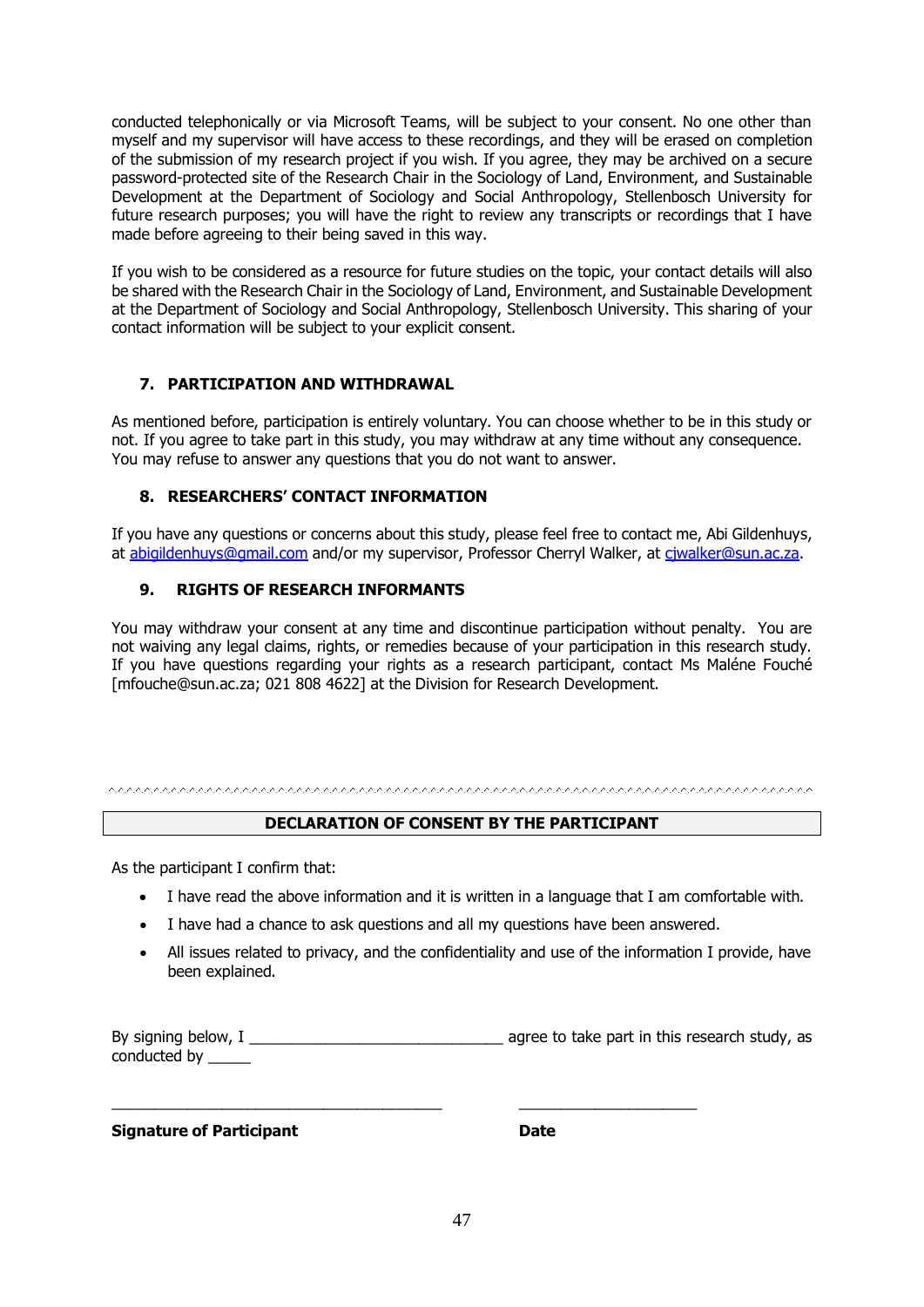#### **DECLARATION BY THE RESEARCHER**

As the **researcher,** I hereby declare that the information contained in this document has been thoroughly explained to the participant. I also declare that the participant has been encouraged (and has been given ample time) to ask any questions. In addition, I would like to select the following option:

| The conversation with the participant was conducted in a language in which the participant<br>is fluent.                                                                                                                                             |
|------------------------------------------------------------------------------------------------------------------------------------------------------------------------------------------------------------------------------------------------------|
| The conversation with the participant was conducted with the assistance of a translator<br>(who has signed a non-disclosure agreement), and this "Consent Form" is available to the<br>participant in a language in which the participant is fluent. |

**Signature of Researcher Date** 

\_\_\_\_\_\_\_\_\_\_\_\_\_\_\_\_\_\_\_\_\_\_\_\_\_\_\_\_\_\_\_\_\_\_\_\_\_\_\_\_ \_\_\_\_\_\_\_\_\_\_\_\_\_\_\_\_\_\_\_\_\_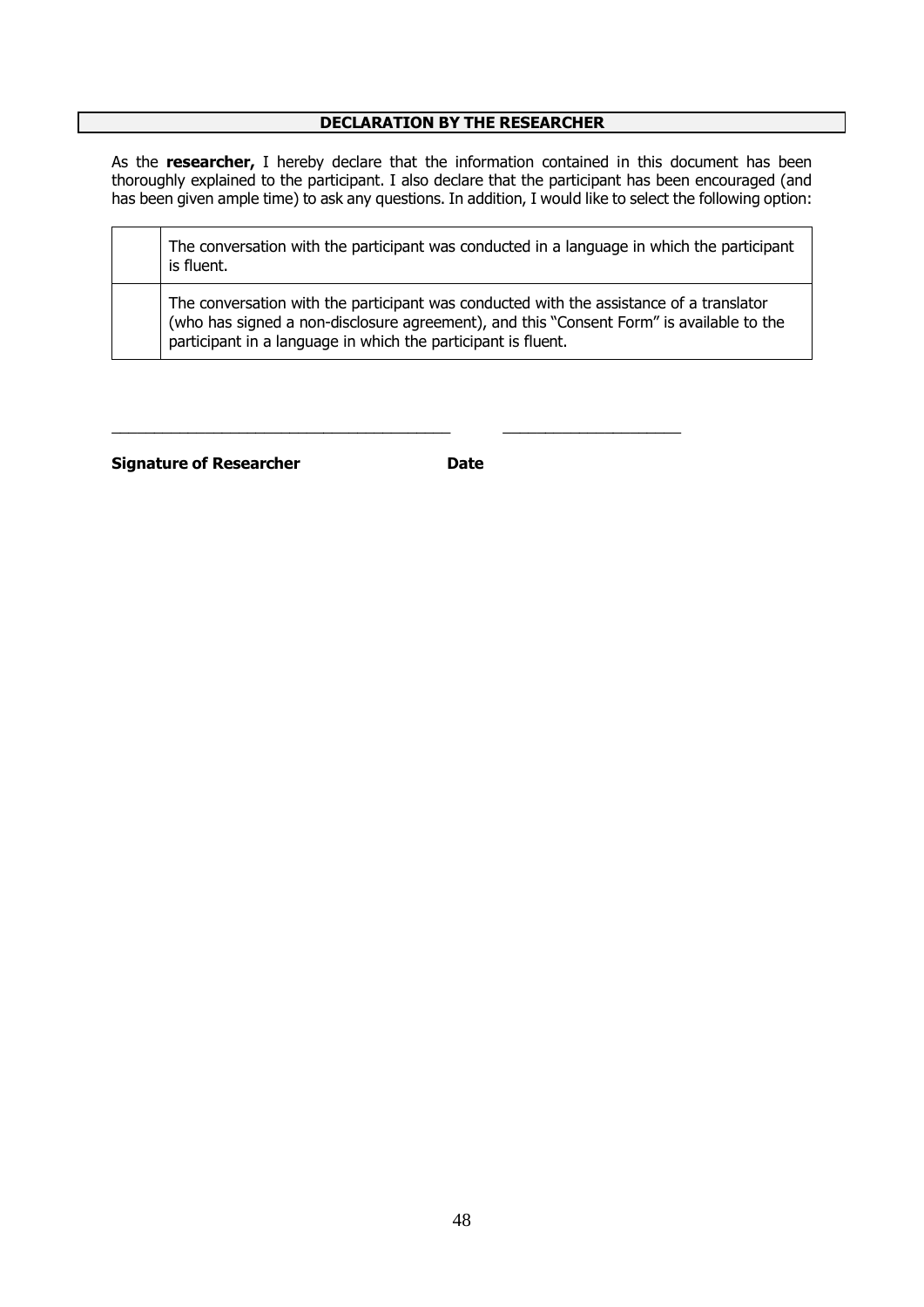## **Appendix C: Aide Memoire**

<span id="page-54-0"></span>The questions are grouped according to each debate. They do not constitute a questionnaire but offer guidelines to assist in structuring the interview according to key themes. Specific sets of questions may be left out or altered according to their relevance for the contribution of the individual participant.

## Questions related to ecology:

- 1. Do you consider herding to be a viable option for farmers compared to other established practices?
- 2. What role can herding play in rangeland conservation?
- 3. What role can herding play in livestock and predator management?
- 4. Which livestock grazing management practice/s do you consider most appropriate for the unpredictable climate of the Karoo?

Questions related to the social and economic viability/ desirability:

- 1. What are the costs involved in implementing herding that farmers might incur?
- 2. What do you consider the main social advantage of herding, if any?
- 3. What do you consider the main social barriers related to herding, if any?
- 4. Why do you think there is a revived interest in the age-old practice of herding?

## Questions related to skills and perceptions:

- 1. What are the skills that herders need to be successful?
- 2. Do you think that herding is an attractive role for young locals?

## Questions related to farmers' experiences (for farmers only):

- 1. How long have you had/ worked on the farm?
- 2. Do you experience problems with predators such as jackal or caracal?
- 2.1. If yes, how do you manage predation?
- 3. Do you have herders on your farm?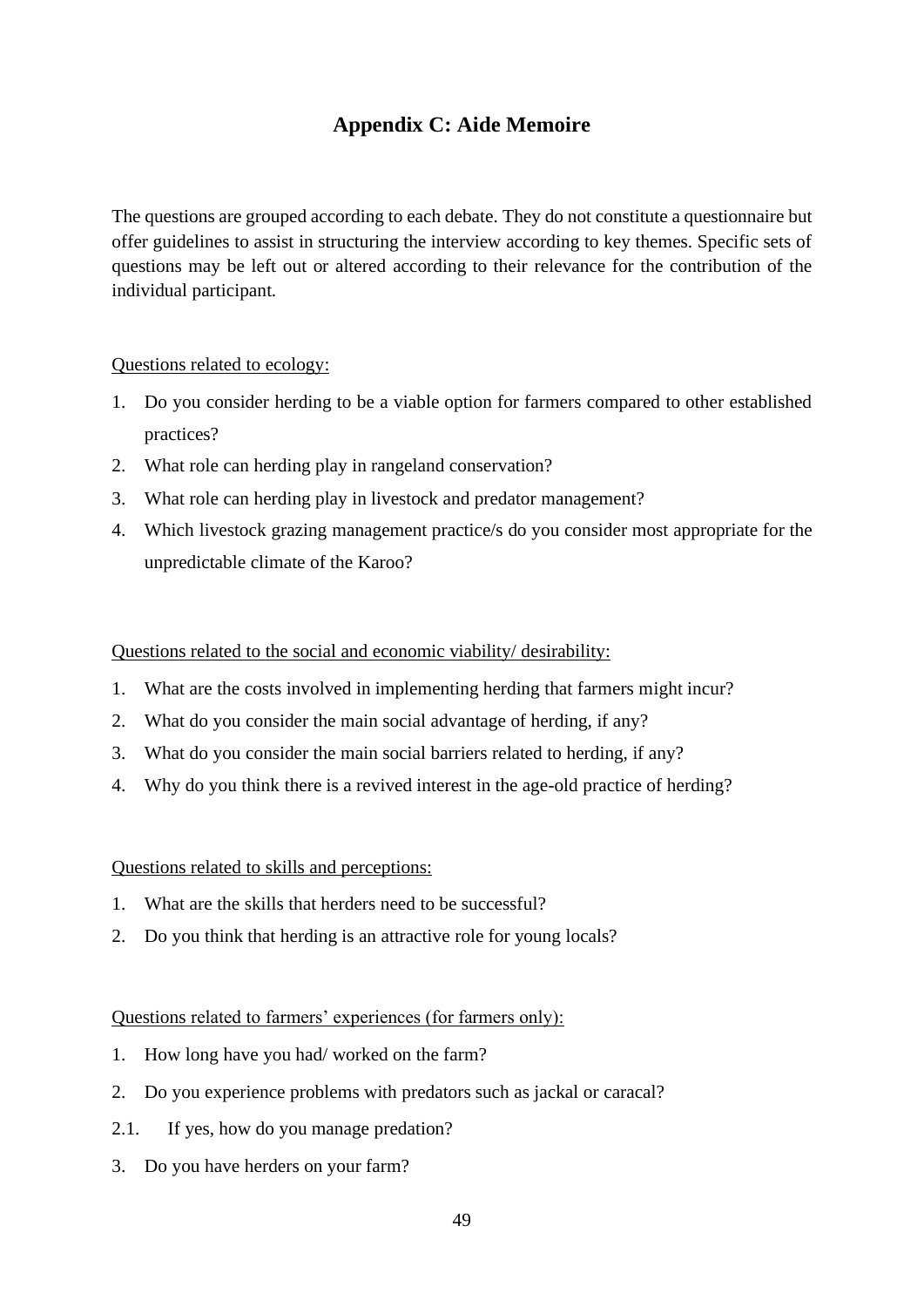- 3.1. If yes, what do you think are the benefits of having a herder with the livestock?
- 3.2. If no, what is your perception of herding?

## Closing questions:

- 1. What do you perceive to be herding's main advantages or disadvantages in an area such as the Karoo?
- 2. Any other comments?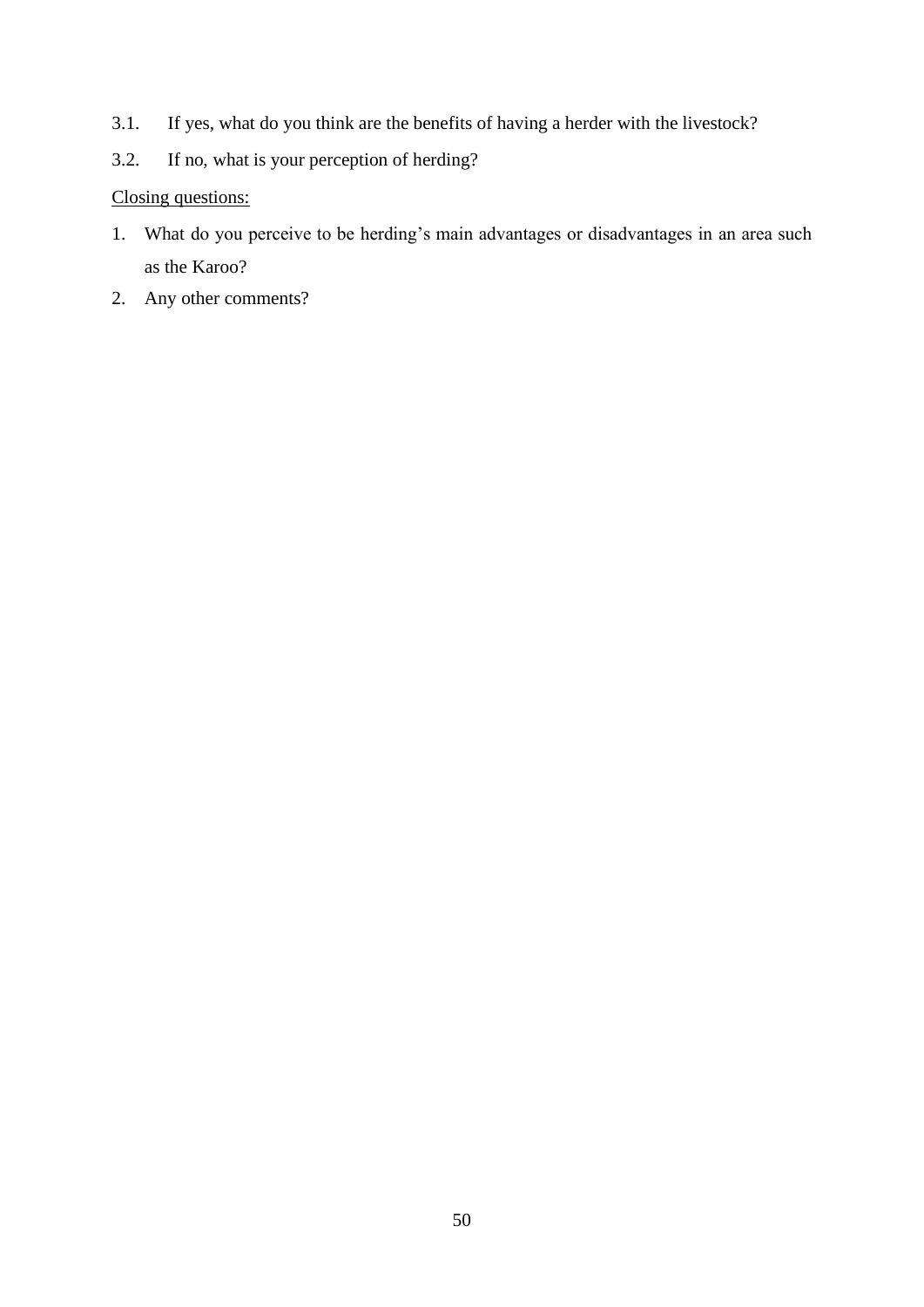## <span id="page-56-0"></span>**Appendix D: Research Ethics Committee notice of approval**



## **NOTICE OF APPROVAL**

REC: Social, Behavioural and Education Research (SBER) - Initial Application Form

14 October 2020

Project number: 16873

Project Title: Herding as a contribution to sustainable agriculture in the Karoo: an exploration of key debates

Dear Miss Abigail Gildenhuys

Your REC: Social, Behavioural and Education Research (SBER) - Initial Application Form submitted on 12 August 2020 was reviewed and approved by the REC: Social, Behavioural and Education Research (REC: SBE).

Please note below expiration date of this approved submission:

#### **Ethics approval period:**

| <b>Protocol approval date (Humanities)</b> | <b>Protocol expiration date (Humanities)</b> |
|--------------------------------------------|----------------------------------------------|
| $14$ October 2020                          | 13 October 2023                              |

## **GENERAL REC COMMENTS PERTAINING TO THIS PROJECT:**

## INVESTIGATOR RESPONSIBILITIES

Please take note of the General Investigator Responsibilities attached to this letter. You may commence with your research after complying fully with these guidelines.

## **If the researcher deviates in any way from the proposal approved by the REC: SBE, the researcher must notify the REC of these changes.**

Please use your SU project number (16873) on any documents or correspondence with the REC concerning your project.

Please note that the REC has the prerogative and authority to ask further questions, seek additional information, require further modifications, or monitor the conduct of your research and the consent process.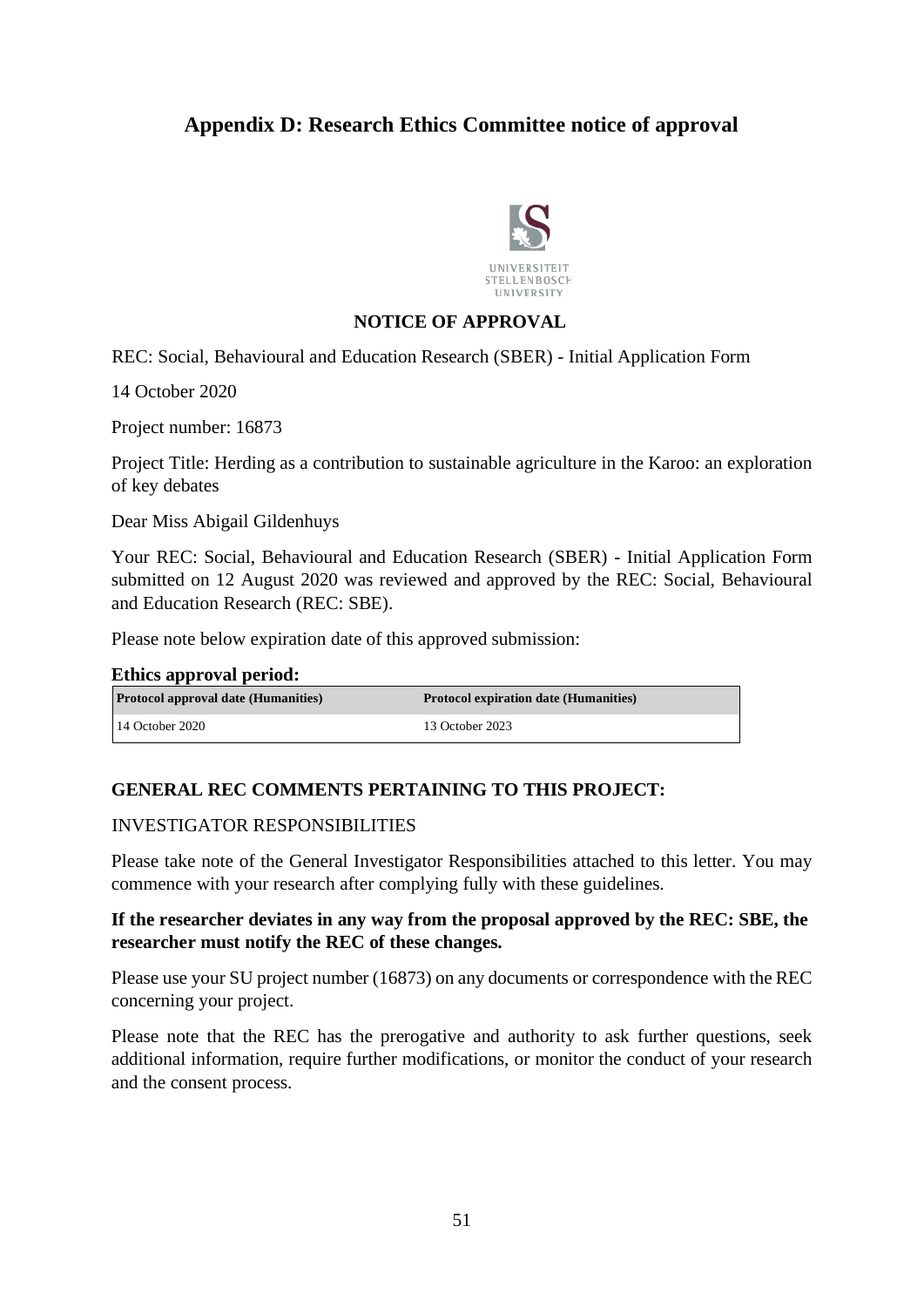## CONTINUATION OF PROJECTS AFTER REC APPROVAL PERIOD

You are required to submit a progress report to the REC: SBE before the approval period has expired if a continuation of ethics approval is required. The Committee will then consider the continuation of the project for a further year (if necessary).

Once you have completed your research, you are required to submit a final report to the REC: SBE for review.

| <b>Document Type</b>       | <b>File Name</b>                          | Date       | <b>Version</b> |
|----------------------------|-------------------------------------------|------------|----------------|
| Data collection tool       | Gildenhuys Aide Memoire                   | 10/07/2020 | 2              |
| Recruitment material       | Gildenhuys Invitation to participate      | 10/07/2020 | $\overline{2}$ |
| Budget                     | Gildenhuys Research project budget        | 10/07/2020 |                |
| Research Protocol/Proposal | Gildenhuys Research Proposal              | 12/08/2020 | $\overline{c}$ |
| Informed Consent Form      | Gildenhuys Written consent form           | 12/08/2020 | 3              |
| Informed Consent Form      | Gildenhuys Verbal informed consent script | 12/08/2020 | 3              |
| Default                    | Gildenhuys_Response Letter                | 12/08/2020 |                |

## **Included Documents:**

If you have any questions or need further help, please contact the REC office at cgraham@sun.ac.za.

#### Sincerely,

Clarissa Graham

REC Coordinator: Research Ethics Committee: Social, Behavioral and Education Research

*National Health Research Ethics Committee (NHREC) registration number: REC-050411-032.*

*The Research Ethics Committee: Social, Behavioural and Education Research complies with the SA National Health Act No.61 2003 as it pertains to health research. In addition, this committee abides by the ethical norms and principles for research established by the Declaration of Helsinki (2013) and the Department of Health Guidelines for Ethical Research: Principles Structures and Processes (2nd* Ed.) 2015. *Annually a number of projects may be selected randomly for an external audit.*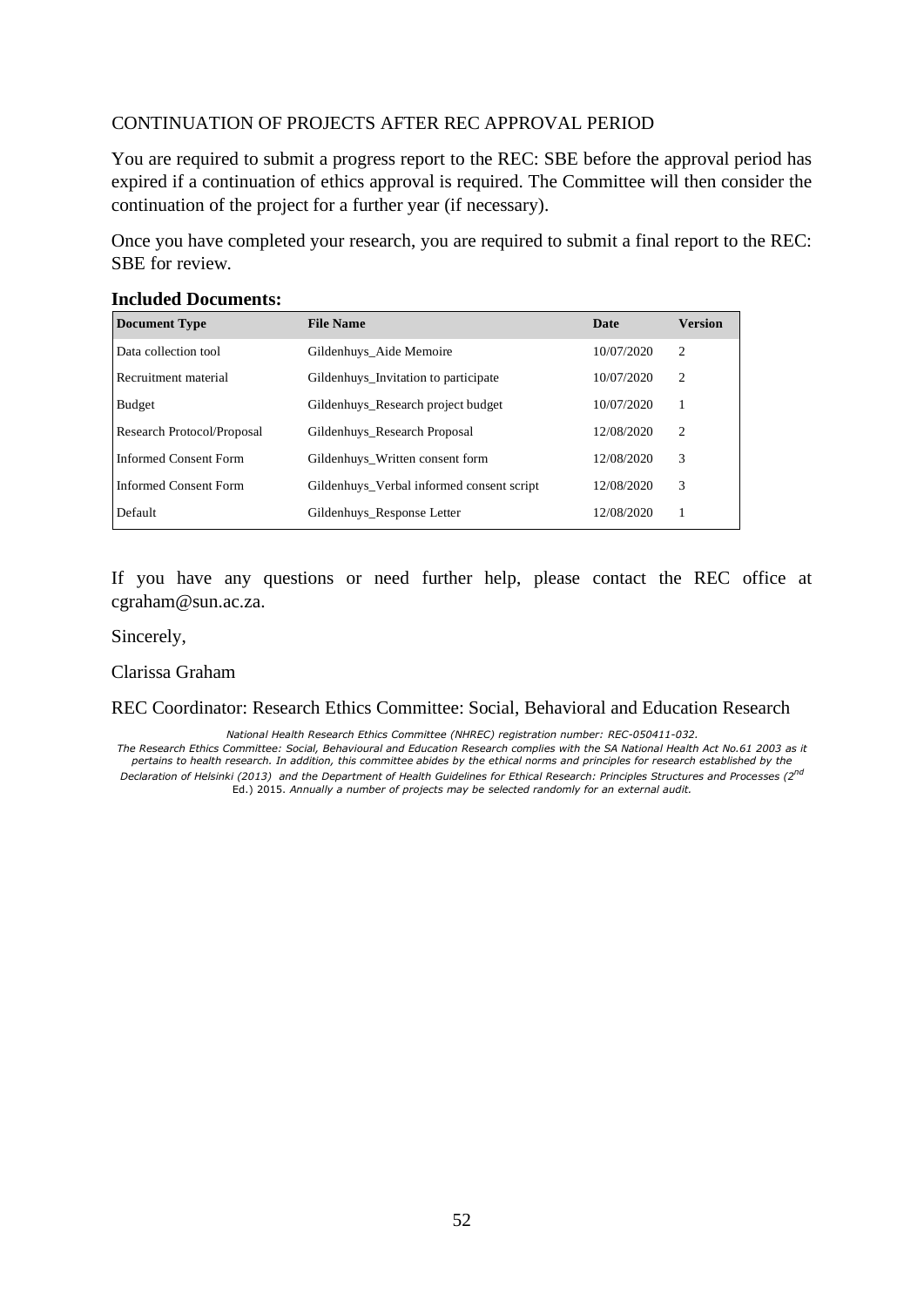Principal Investigator Responsibilities

### **Protection of Human Research Informants**

As soon as Research Ethics Committee approval is confirmed by the REC, the principal investigator (PI) is responsible for the following:

**Conducting the Research**: The PI is responsible for making sure that the research is conducted according to the REC-approved research protocol. The PI is jointly responsible for the conduct of co-investigators and any research staff involved with this research. The PI must ensure that the research is conducted according to the recognised standards of their research field/discipline and according to the principles and standards of ethical research and responsible research conduct.

**Participant Enrolment:** The PI may not recruit or enrol informants unless the protocol for recruitment is approved by the REC. Recruitment and data collection activities must cease after the expiration date of REC approval. All recruitment materials must be approved by the REC prior to their use.

**Informed Consent:** The PI isresponsible for obtaining and documenting affirmative informed consent using **only** the REC-approved consent documents/process, and for ensuring that no informants are involved in research prior to obtaining their affirmative informed consent. The PI must give all informants copies of the signed informed consent documents, where required. The PI must keep the originals in a secured, REC-approved location for at least five (5) years after the research is complete.

**Continuing Review:** The REC must review and approve all REC-approved research proposals at intervals appropriate to the degree of risk but not less than once per year. There is **no grace period.** Prior to the date on which the REC approval of the research expires, **it is the PI's responsibility to submit the progress report in a timely fashion to ensure a lapse in REC approval does not occur.** Once REC approval of your research lapses, all research activities must cease, and contact must be made with the REC immediately.

**Amendments and Changes:** Any planned changes to any aspect of the research (such as research design, procedures, participant population, informed consent document, instruments, surveys or recruiting material, etc.), must be submitted to the REC for review and approval before implementation. Amendments may not be initiated without first obtaining written REC approval. The **only exception** is when it is necessary to eliminate apparent immediate hazards to informants and the REC should be immediately informed of this necessity.

**Adverse or Unanticipated Events:** Any serious adverse events, participant complaints, and all unanticipated problems that involve risks to informants or others, as well as any researchrelated injuries, occurring at this institution or at other performance sites must be reported to the REC within **five (5) days** of discovery of the incident. The PI must also report any instances of serious or continuing problems, or non-compliance with the RECs requirements for protecting human research informants.